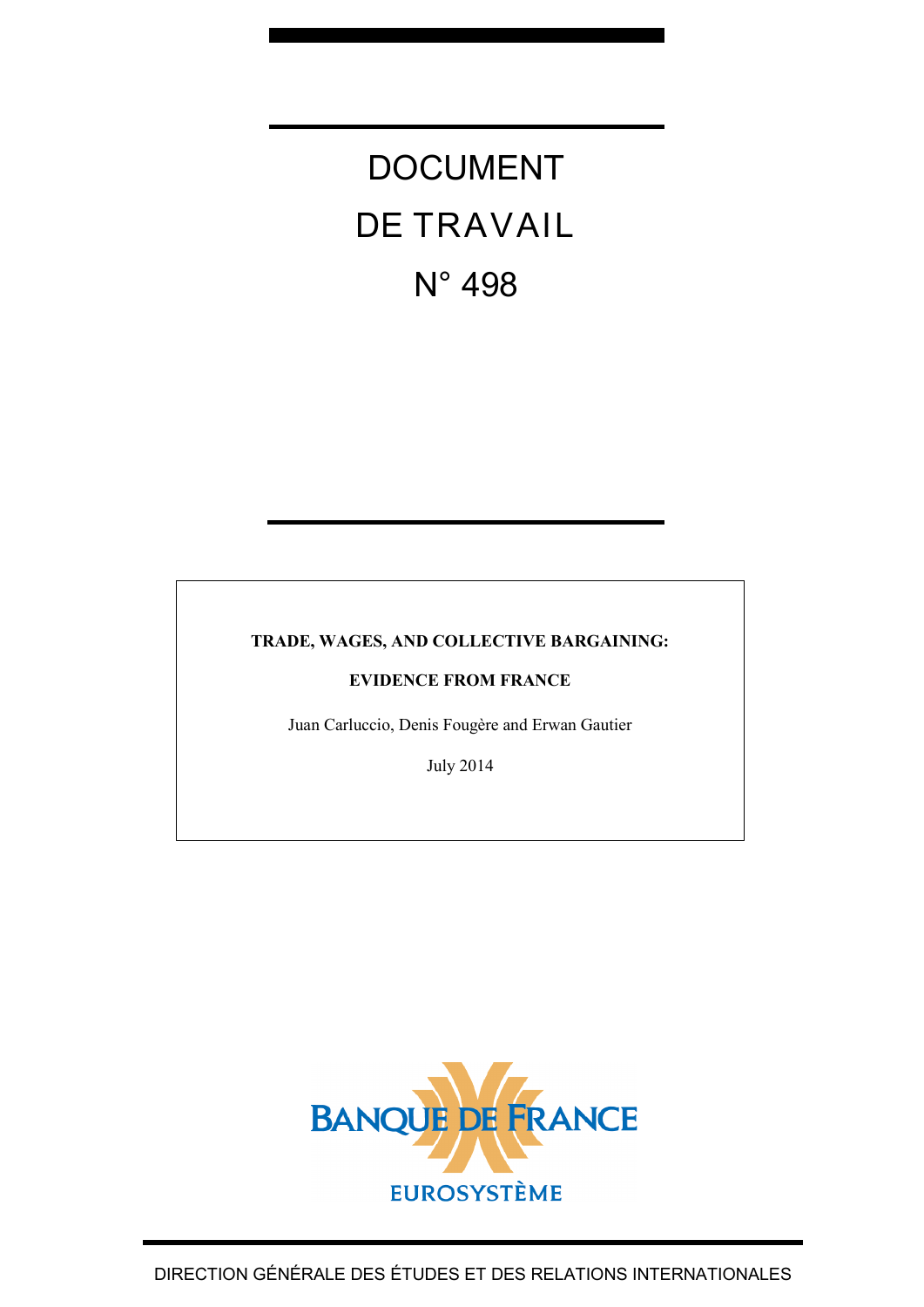# DIRECTION GÉNÉRALE DES ÉTUDES ET DES RELATIONS INTERNATIONALES

### **TRADE, WAGES, AND COLLECTIVE BARGAINING:**

#### **EVIDENCE FROM FRANCE**

Juan Carluccio, Denis Fougère and Erwan Gautier

July 2014

Les Documents de travail reflètent les idées personnelles de leurs auteurs et n'expriment pas nécessairement la position de la Banque de France. Ce document est disponible sur le site internet de la Banque de France « [www.banque-france.fr](http://www.banque-france.fr/) ».

Working Papers reflect the opinions of the authors and do not necessarily express the views of the Banque de France. This document is available on the Banque de France Website ["www.banque-france.fr"](http://www.banque-france.fr/).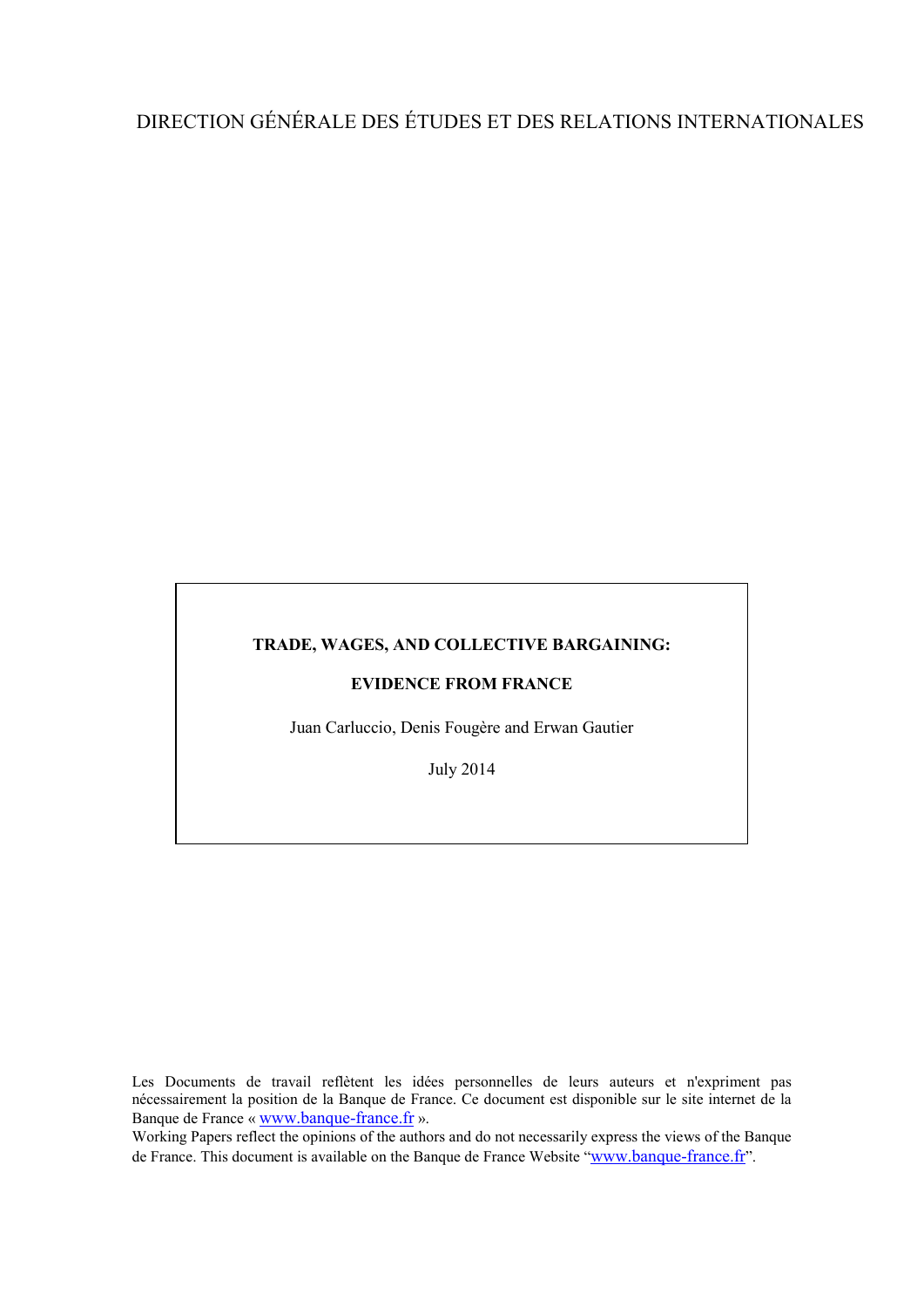# Trade, Wages, and Collective Bargaining: Evidence from France\*

Juan CARLUCCIO\*\*, Denis FOUGERE\*\*\* and Erwan GAUTIER\*\*\*\*

*\*We thank Laurent Baudry for his valuable research assistance. We are also grateful to Pierre Cahuc, Chiara Criscuolo, Bruno Decreuse, Fabrice Defever, Peter Egger, Olivier L'Haridon, François Langot, Rémy Lecat, Jakob Munch, Julien Prat, Hans-Jörg Schmerer, and participants in the conferences "Globalization and Labor Market Outcomes" (Paris, 2013), CESifo-Delphi Conference (Munich, 2013), "AMSE-Banque de France" Conference on Labor Market Issues (Paris, 2013), the RES Annual Conference (Manchester, 2014), the "Economic Integration and Labor Markets" Workshop (Paris, 2014) and seminar participants in Banque de France and Copenhagen, Le Mans, Nantes and Rennes for helpful comments and suggestions. The views expressed in this paper do not necessarily reflect those of the Banque de France.* 

*\*\* Banque de France and Universit of Surrey. Email address:* juan.carluccio@banque-france.fr *\*\*\* CNRS, CREST, LIEPP (Sciences Po, Paris), CEPR, IZA and Banque de France. Email address:*  fougere@ensae.fr *\*\*\*\* LEMNA-TEPP, Université de Nantes and Banque de France. Email address:* erwan.gautier@univ-nantes.fr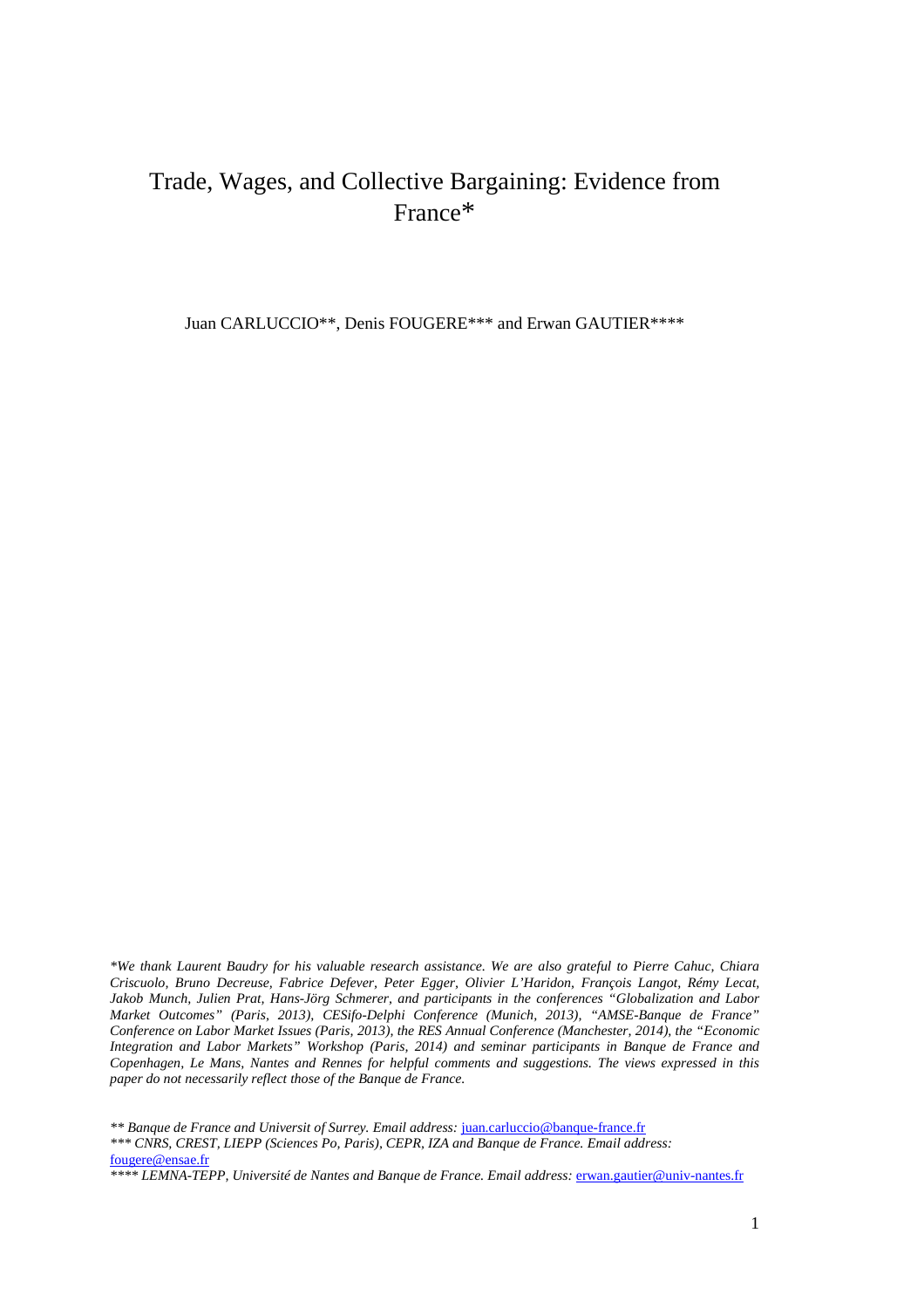# **Résumé**

Dans cette étude, nous utilisons des données d'entreprises pour examiner dans quelle mesure le commerce international modifie les négociations de salaires dans les entreprises françaises. Après avoir tenu compte de l'endogéneité des exportations et des importations par une technique de variables instrumentales, nous trouvons qu'un choc positif affectant les exportations d'une entreprise augmente la probabilité de signer un accord de salaire alors qu'un choc positif sur les importations a un effet inverse. Les exportations ont un effet positif sur les salaires de toutes les catégories de salariés alors que les importations ont un impact hétérogène selon les catégories. Dans les entreprises où des accords de salaire sont fréquemment signés, le gain salarial associé aux exportations est plus important et l'effet négatif des importations sur les salaires des ouvriers est atténué.

**Mots-clé:** commerce international, salaires, négociation collective

**Codes JEL:** F16, J51, E24

#### **Abstract**

Using a unique French firm-level dataset, we study how international trade affects the wage bargaining process at the firm level. Using instrumental variables techniques, we find that exports shocks have a positive effect on the probability that a firm-level wage agreement is signed, while shocks increasing imports of finished goods have the opposite effect. Exports increase wages for all occupational categories, whereas offshoring has heterogeneous effects. In firms where wage agreements are frequently signed, the export wage premium is larger, and blue-collar workers are protected against the negative impact of offshoring on wages.

**Keywords:** trade, wages, collective bargaining.

**JEL Codes:** F16, J51, E24.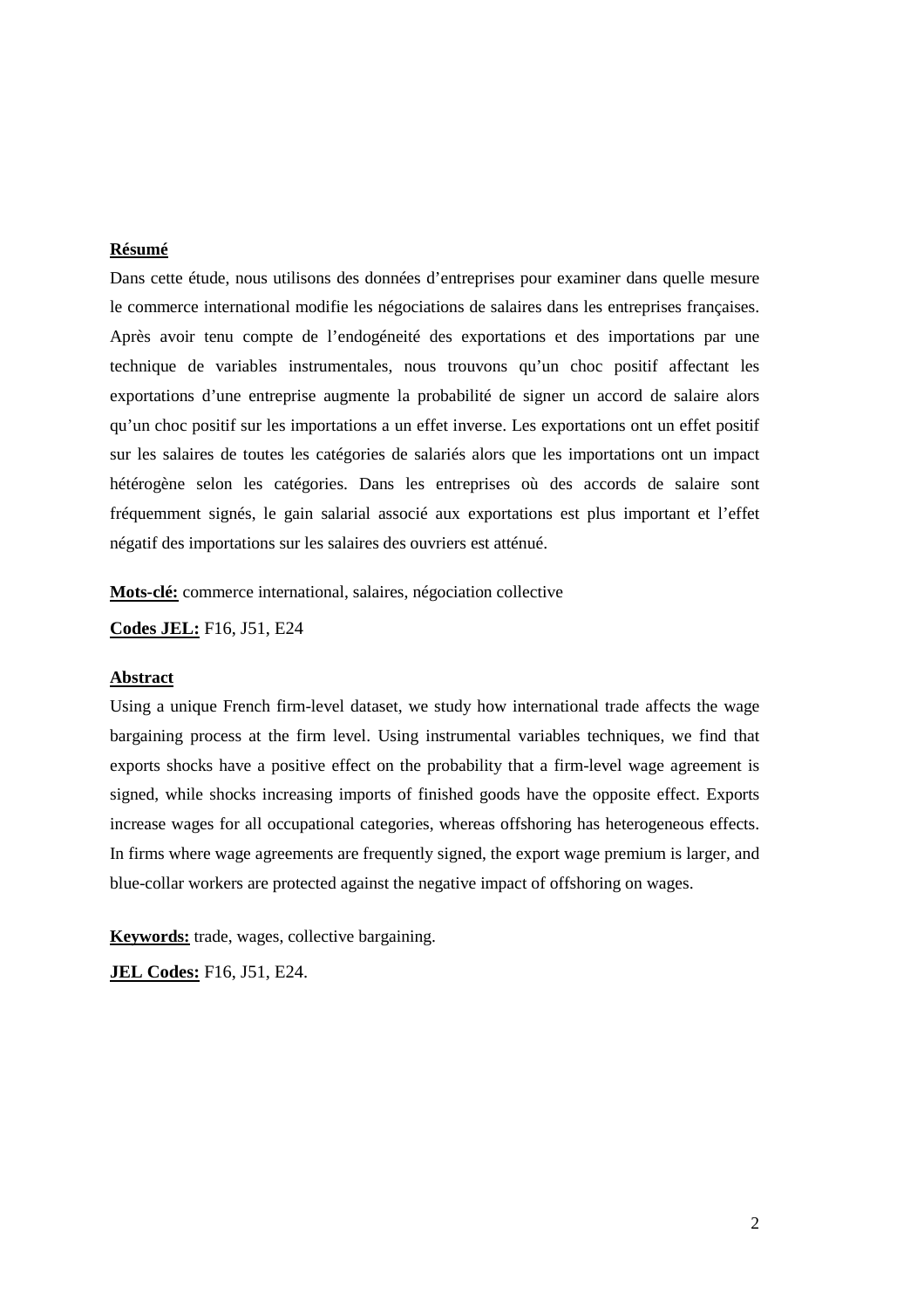# **Non-technical summary**

In this paper we investigate the role played by collective wage bargaining institutions in shaping the effects of trade on wages in French manufacturing. More specifically, we examine how a multi-level bargaining system allowing for wage agreements both at the industry- and at the firm-level determines the impact of both exports and imports on firm-level wages. The role of collective bargaining has been thus far widely overlooked in the recent empirical trade literature. This is unfortunate. In most European countries a large part of the workforce is covered by collective agreements, and collective wage bargaining plays a key role in wage setting. France is as interesting case study: it is a large open economy with a long standing tradition of collective bargaining and an institutional setup similar to that of other European countries.

For our empirical analysis we match several detailed French administrative data sets containing firm-level information on exports and imports, balance-sheets, hourly wages by occupational category and wage agreements both at the firm- and industry-levels, for the period 2005-2009. We control for the endogeneity of exports and imports using firm-specific instruments based on world demand and supply shocks. One advantage of our data is that it allows us to study how both exports and offshoring affect wages in the same firm.

Our main findings are as follows. First, exports are estimated to have a positive and significant effect on the probability of signing a wage agreement at the firm level. On the contrary, offshoring has a negative but small effect on the occurrence of firm-level wage agreements. Besides, we find a negative correlation between industry-level wage agreements and the firm's import intensity. The results are robust to the inclusion of firm-level covariates, in particular firm size. One important implication is that wage bargaining is endogenous to trade shocks, contrary to what is commonly assumed in theoretical models. The between-firm variations in export and offshoring intensities translate into variations in bargaining regimes between firms (within narrowly-defined sectors).

Second, we provide the first comprehensive analysis of trade and wages in French manufacturing, adding to the literature highlighting between-firm variations as a driver of trade-induced wage inequality. We find a statistically significant positive effect of both exports and imports (or offshoring) on the hourly average wage. The export premium is similar for blue-collar and white-collar workers, technicians and executives. Offshoring has a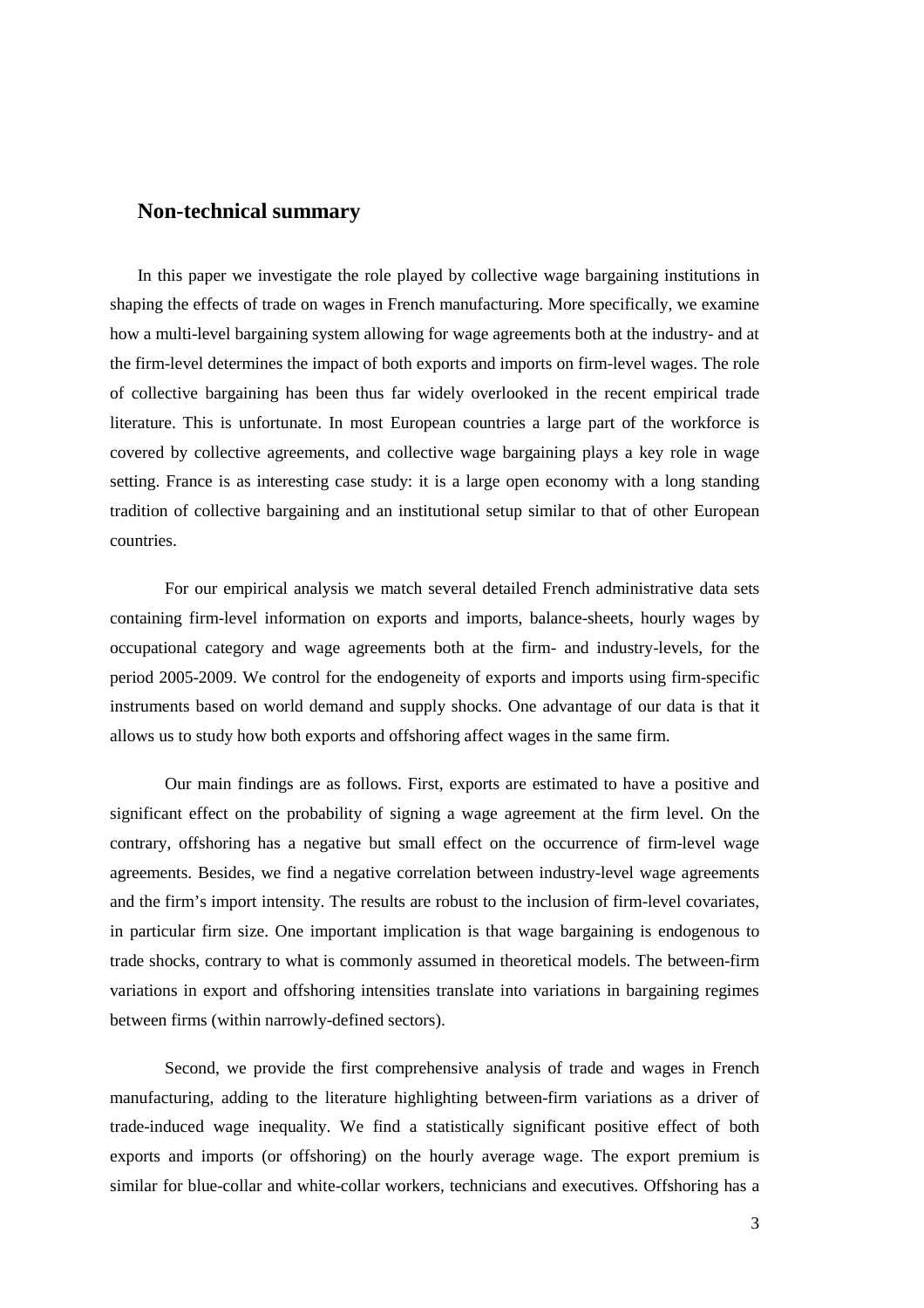positive effect on wages of technicians and executives, whereas it has a slightly negative or statistically insignificant impact on blue-collar workers' wages. These results are in line with the standard assumption stating that offshoring and unskilled labor are potential substitutes in the production function. They are consistent with empirical evidence available for other developed economies.

Third, we investigate the effect of different wage bargaining regimes on the above results. We find that firm-level wage agreements slightly increase the export wage premium for almost all categories of workers. When the firm is not covered by a firm- or an industrylevel agreement, the offshoring wage premium is negative or at most very small in all job categories. When the firm is covered by an industry-wage agreement, blue-collar and whitecollar workers are protected against the negative impact of offshoring on wages. This effect of industry-level agreements on the wages of unskilled workers may explain why employers are less likely to sign wage agreements at the industry- level when offshoring increases.

The stylized facts we present can inform theoretical research. While there have been some efforts to understand how the bargaining regime (individual versus collective) shapes the effect of trade on wages the literature has not modeled how the choice is affected by trade shocks. The results showing that wage agreements neutralize the negative effects of offshoring in the wages of blue- and white-collars are consistent with the established idea that collective bargaining tends to compress the wage distribution within firms. While these aspects of unions have been studied intensively in closed economy models, our results point to their relevance in context of an open economy.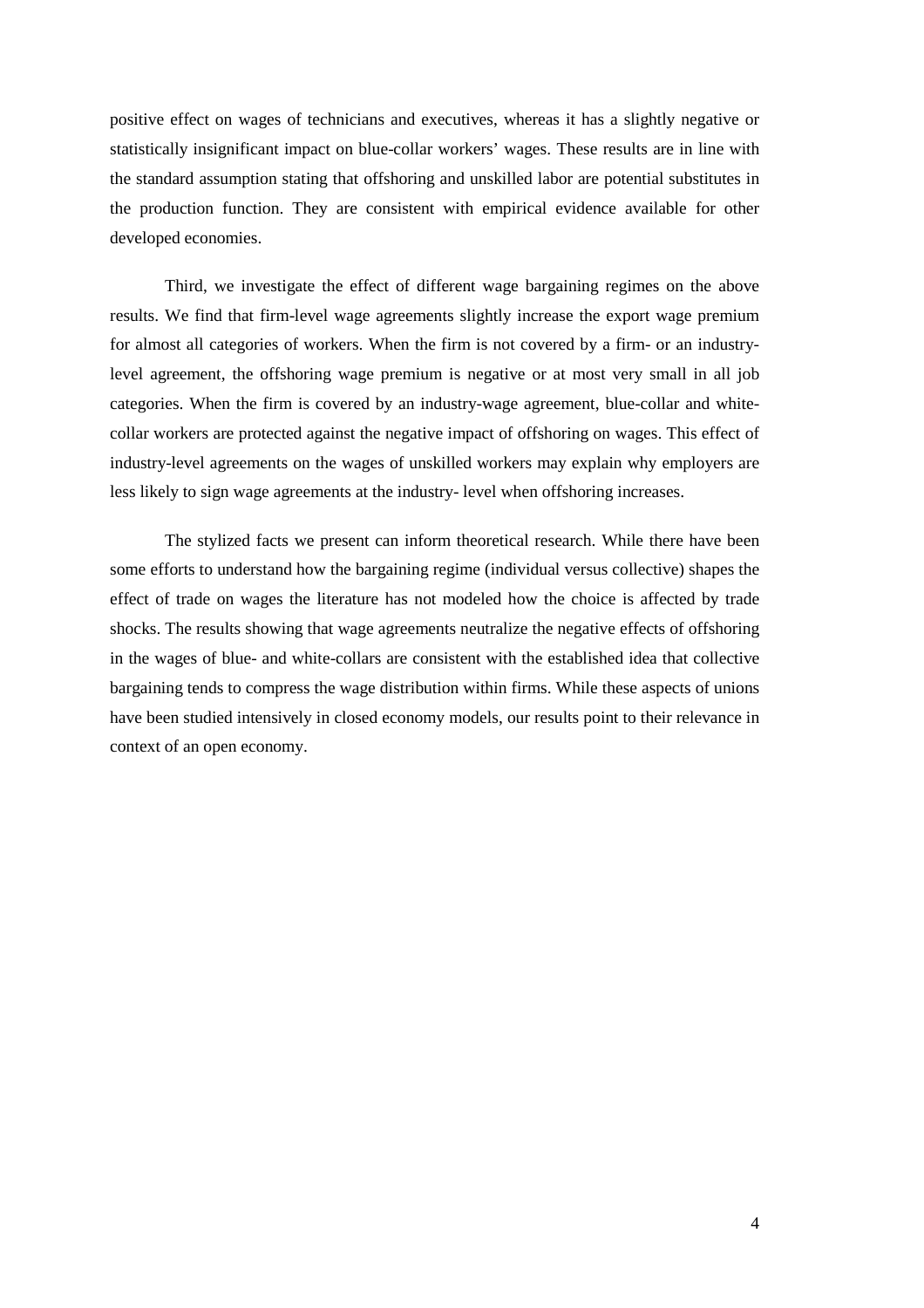## **1. Introduction**

What is the effect of globalization on wages in developed countries? Recent empirical contributions have shown that firm-level exports and imports are associated with higher wages, with possible heterogeneous effects according to the workers' skills or occupation (see Harrison et al., 2011, for a survey). The available empirical evidence is motivated by models assuming that wages are determined either in frictionless labor markets or through rent-sharing mechanisms, typically individual bargaining or fair-wage considerations. The role of collective bargaining has been thus far widely overlooked. This is unfortunate. In most European countries a large share of the workforce is covered by collective agreements, and collective wage bargaining plays a key role in wage setting (Venn, 2009).

In this paper we study how international trade and collective bargaining interact in wage setting. We match several detailed French administrative data sets containing firm-level information on exports and imports, balance-sheets, hourly wages by occupational category and wage agreements both at the firm- and industry-levels, for the period 2005-2009. France is a natural case study: it is a large open economy with a long standing tradition of collective bargaining and an institutional setup similar to that of other European countries (Du Caju et al., 2009).

Our first contribution is to show that international trade affects the wage bargaining process at the firm level. We control for the endogeneity of exports and imports using firmspecific instruments based on world demand and supply shocks in the spirit of Hummels et al. (2014) and Autor et al. (2013). We find that exports increase the probability that a firm-level wage agreement is signed whereas offshoring –imports of final goods – has a negative impact on that probability. The results are robust to the inclusion of firm-level covariates, in particular firm size. They extend the literature on trade integration and wage bargaining institutions. Earlier contributions studied whether union bargaining power is eroded by international competition (see, e.g., Dumont et al., 2006) but did not look at whether the bargaining regime itself is affected by trade shocks (mainly due to the non-observability of agreements in most datasets). One important implication is that the wage bargaining regime is endogenous to trade shocks, contrary to what is commonly assumed in theoretical models. The between-firm variations in export and offshoring intensities translate into variations in bargaining regimes between firms (within narrowly-defined sectors).

The second contribution of the paper is to investigate to which extent the impact of trade shocks on wages is modified by collective agreements. We proceed in two steps. First, we present the first comprehensive analysis of trade and wages in French manufacturing, adding to the literature highlighting between-firm variations as a driver of trade-induced wage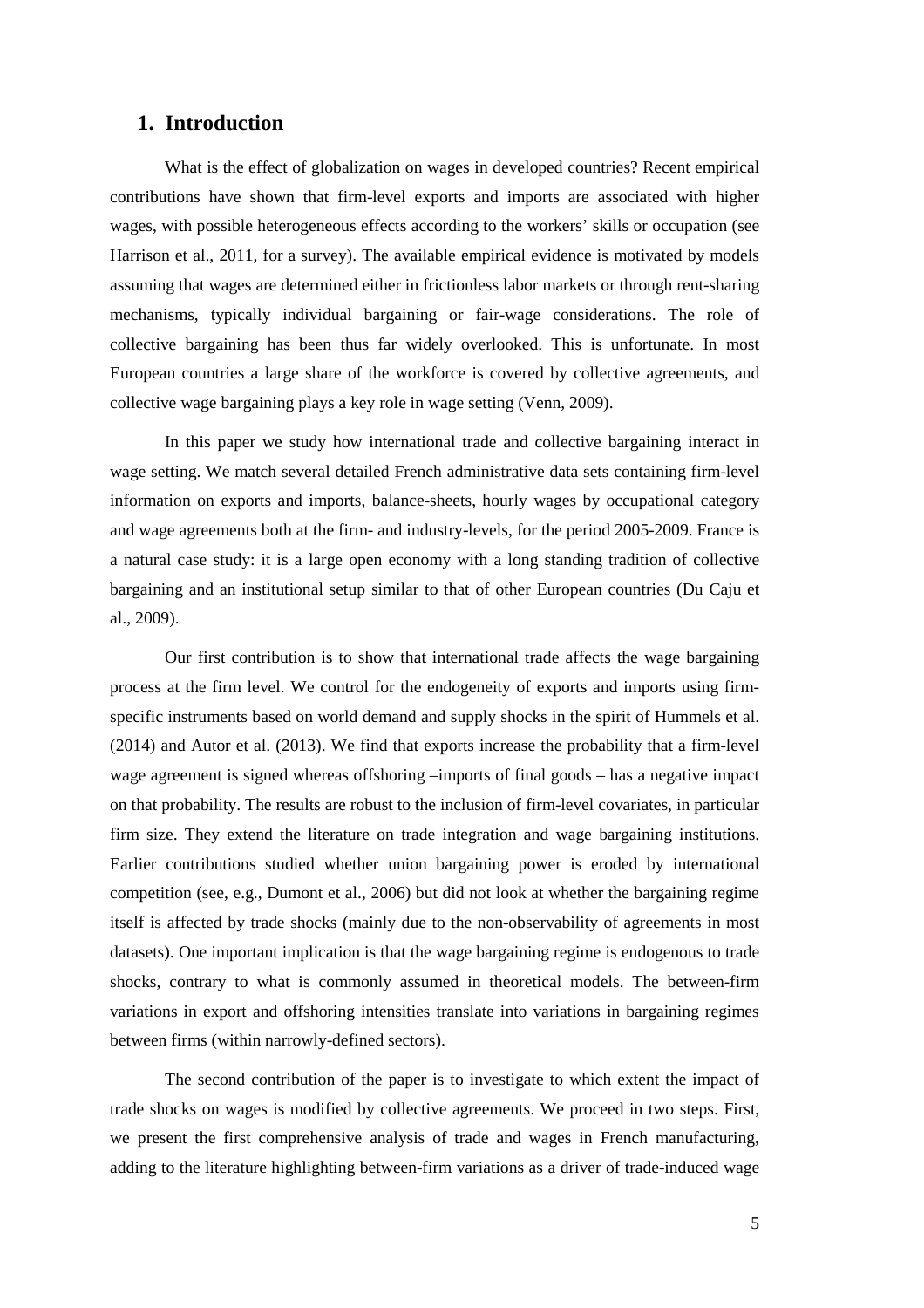inequality.<sup>1</sup> One advantage of our data is that it allows us to study how both exports and offshoring affect wages in the same firm. We find that both exports and offshoring have a significant positive effect on average hourly wages. The effect of exports is similar across occupations. In the case of offshoring, our results suggest a strong heterogeneity across occupational categories: imports of final goods lead to higher wages for executives and technicians, but have negative or zero effects on the wages of blue- and white-collar workers. These results are in line with previous evidence (see, e.g., Hummels et al., 2014). Second, we look at how the above effects depend on the wage bargaining regime. The elasticity of wages to export shocks is larger in firms that frequently agree on wages, with effects being particularly significant for blue-collar workers and executives. The effects of offshoring also depend on the type and frequency of wage agreements. In firms that do not report wage agreements, offshoring reduces the wages of blue- and white-collars. In firms covered by industry-level wage agreements the effect of offshoring for blue- and white-collars is zero, and that for executives is positive and larger than in firms with firm-level wage agreements. These results add to a small but burgeoning empirical literature looking at the role of collective bargaining in shaping the effects of trade on wages (see, e.g., Braun and Schefel, 2007; Kramarz, 2010; Bastos and Wright, 2012; Felbermayr et al., forthcoming).2 Contrary to previous works, we study the effect of both exports and imports, and we control for their endogeneity using world demand and supply shocks as instruments. Taken together, our two empirical contributions provide a comprehensive picture of the complex interactions between trade, wages, and collective bargaining institutions.

The stylized facts we present can inform theoretical research. While there have been some efforts to understand how the bargaining regime (individual versus collective) shapes the effect of trade on wages (see, e.g., Felbermayr et al., 2011, and Ranjan, 2013) the literature has not modeled how the choice is affected by trade shocks.<sup>3</sup> The results showing that wage agreements neutralize the negative effects of offshoring in the wages of blue- and whitecollars are consistent with the established idea that collective bargaining tends to compress the wage distribution within firms. While these aspects of unions have been studied intensively in closed economy models, our results point to their relevance in context of an open economy.

<sup>&</sup>lt;sup>1</sup> Helpman et al. (2012) document that, in the cases of Brazil and Sweden, between-firm wage dispersion accounts for a large share of the growth in within sector-occupation wage inequality, sustaining the view that firm heterogeneity is a fundamental driver of wage inequality.

<sup>2</sup> Which contrasts with an extensive body of theoretical (Naylor, 1999; Skaksen, 2004, Lommerud et al., 2009, Ranjan, 2013; to cite some of them).

<sup>&</sup>lt;sup>3</sup> For endogenous bargaining choices in closed economies see, e.g., Acemoglu et al. (2001) and Taschereau-Dumpouchel (2013).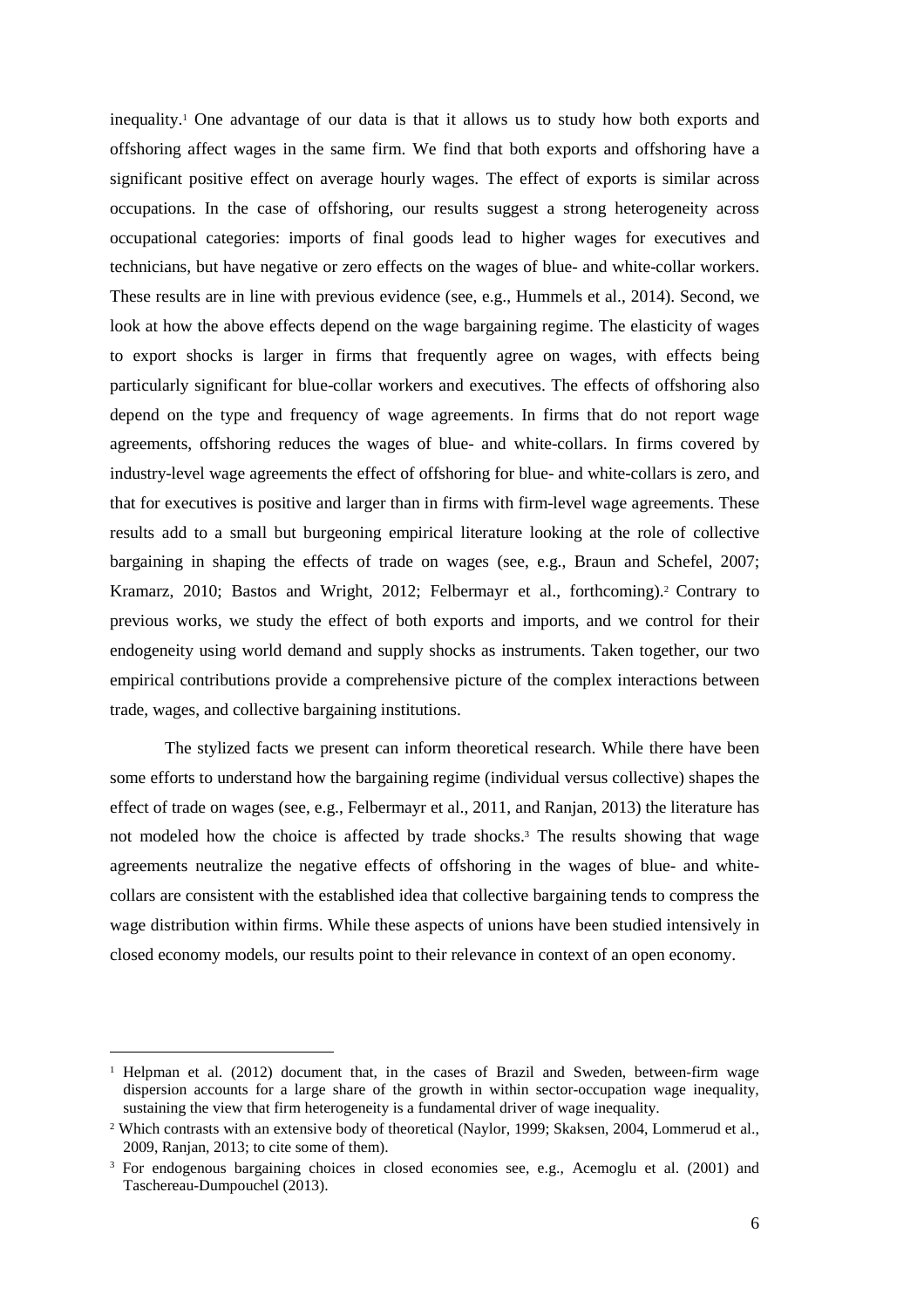Our paper is organized as follows. Section 2 provides a brief discussion the theoretical analyses of trade and wages. In Section 3, we describe the different datasets and the construction of the estimating sample. Section 4 explains our empirical strategy to estimate the effect of trade on wages. In Section 5, we present our empirical results. Section 6 concludes.

## **2. Theoretical background**

We now briefly review the main mechanisms and predictions of the recent theoretical models linking firm-level wages to firm's participation in international trade.

The recent literature builds upon the seminal contribution by Melitz (2003) that features firm heterogeneity in productivity and fixed export costs. Trade liberalization reallocates resources towards the more productive firms, raises their profits and leads the least productive ones to exit. The heterogeneity in profits and trade status of firms does not translate into wage heterogeneity because all workers are homogenous and labor markets are frictionless. Theoretical explanations of the higher wages paid by traders depart from those assumptions and can be roughly classified in two groups: those resorting to "composition effects" and those modeling "rent-sharing".

The first set of papers allows for worker heterogeneity in skills while maintaining the assumption of competitive labor markets. Wages reflect marginal productivities. In equilibrium exporters employ better workers and thus pay higher average wages than nonexporters. Representative examples of this class of models are Yeaple (2005) and Bustos (2011) where trade liberalization induces the most productive firms to adopt a skill-intensive technology. Verhoogen (2008) highlights the role of quality upgrading, and Burstein and Vogel (2012) and Harrigan and Reshef (*forthcoming*) assume more productive firms use more skill-intensive technologies. The effects of offshoring are also heterogeneous across workers. Different types of local workers and imported goods interact differently in the production function. Imports of goods which are complement to local workers (for example, intermediate goods) boost their marginal productivity and their demand, affecting their wages positively. Imports of goods that are substitutes to local workers have the opposite effect. In general it tends to be that skilled workers are complementary to imports. However it has been highlighted by Grossman and Rossi-Hansberg (2008) that offshorability of tasks depends on the degree of routineness of the task performed, with more routine tasks being more offshorable and thus a substitute to imports.

A second group of models focuses on the role of rent-sharing between firms and workers. This class of models generates a true "trade wage premium" in the sense that wages are above workers' marginal productivities. Rent-sharing arises in the presence of labor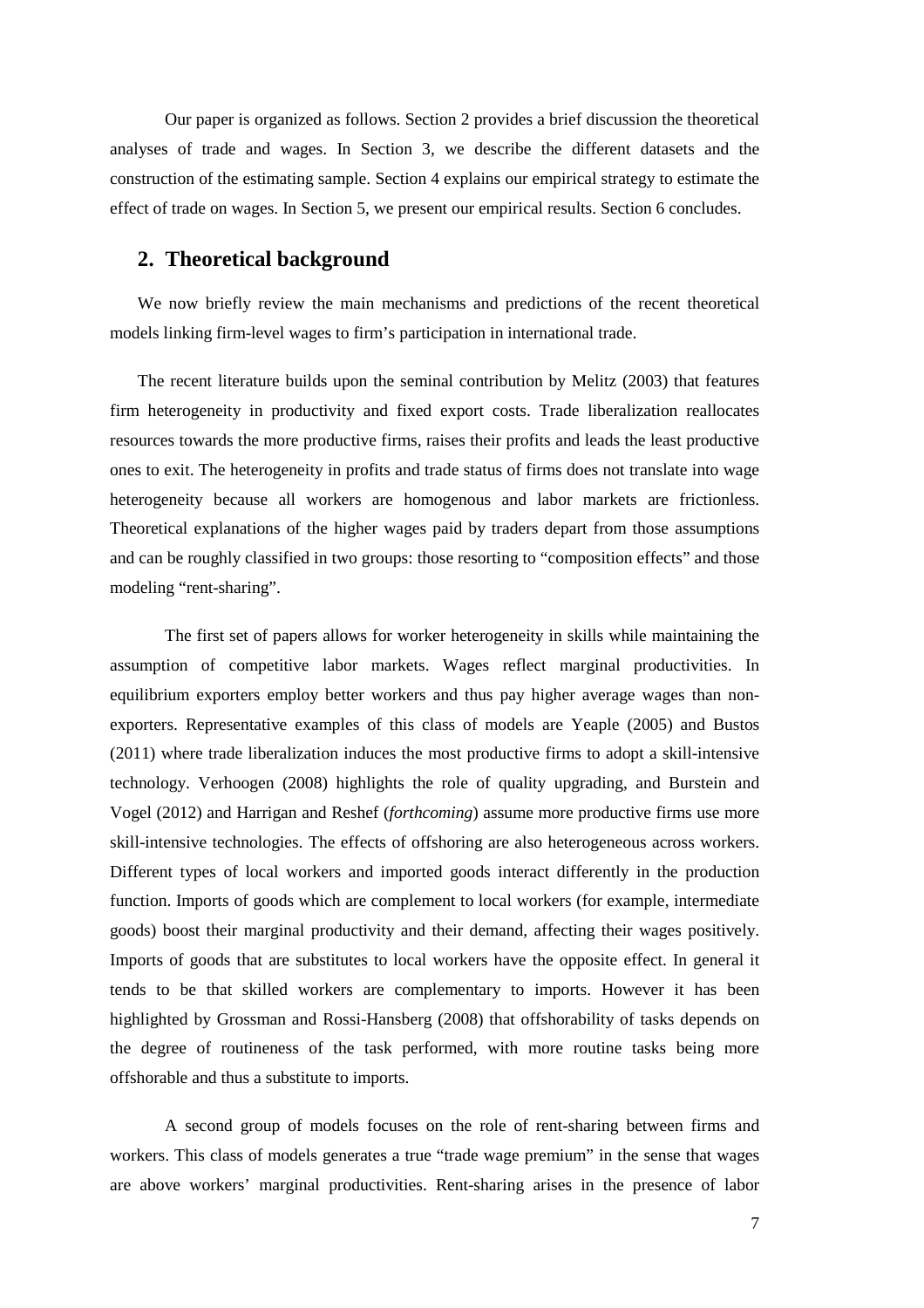market frictions that take different forms. The models by Egger and Kreickemeier (2009) and Amiti and Davis (2012) feature fair wages, where workers exert effort only if they receive a wage which is considered as fair (and that raises with firms' profits). Davis and Harrigan (2011) introduce efficiency wages *à la* Shapiro and Stiglitz (1984), where wages are risen to avoid worker shirking. A prominent class of models introduces search-and-matching frictions and individual wage bargaining that ties wages to profits, as in Felbermayr et al. (2011) and Helpman et al. (2012).<sup>4</sup> The importer wage premia can also be generated through rent-sharing mechanisms. Offshoring raises profits, and if wages are tied to profits via a rentsharing mechanism, then imports positively affect wages irrespective of skill levels (assuming the rent-sharing mechanism affects all workers equally). The productivity effect of offshoring has been formalized in Grossman and Rossi-Hansberg (2008) and it is also in line with a large literature on the effects of imported inputs on domestic productivity (Amiti and Konings, 2007; Halpern et al. 2012). Amiti and Davis (2012) and Egger et al. (2013) develop Melitztype models with fair wages fixed import costs. Workers, which are homogenous in terms of skill, capture a share of the efficiency gains in the form of higher wages.<sup>5</sup>

A set of models studies collective bargaining as a particular rent-sharing mechanism, with wages determined through a bargaining process between firms and trade unions. The predictions depend on the whether the elasticity of labor demand increases or decrease with trade liberalization. The reason is that unions internalize the reduction of employment entailed by wage increases<sup>6</sup>. Lower labor demand elasticity allows the union to demand higher wages with less negative effects on employment. The general prediction is that reductions in trade costs decrease the elasticity of labor demand, leading to a positive correlation between exports and wages (e.g. Naylor, 1998 and 1999, Bastos and Kreickemeier, 2009). However, it is theoretically possible to generate a negative effect of exports on collectively bargained wages. It is the case of models where trade liberalization leads to strong competition between firms and an increase in the elasticity of labor demand (due to variable markups as in Montagna and Nocco, 2013 or when one compares the cases of autarky and free trade in oligopoly models such as Egger and Etzel, 2009 and Naylor, 1998 and 1999). There is also an established

<sup>4</sup> In Helpman et al. (2012) the exporter wage premium is generated by a combination of both rentsharing and composition effects. Other than selection, they highlight a market access effect, which leads exporters to monitor more intensively in equilibrium. As a result, exporters employ better workers than domestic firms, and these workers extract a share of the extra surpluses by individual wage bargaining.

<sup>5</sup> Setupathy (2013) posits a similar argument based on bilateral bargaining between workers and offshoring firms.

<sup>6</sup> To capture the wage-employment trade-off, most of these models are based on either the in the rightto-manage or the monopoly union models, where wages are set prior to employment. The result is that employment reacts to wages increases (i.e. firms are on the labor demand curve). This contrasts with the efficient bargaining model where wages and employment are simultaneously bargained.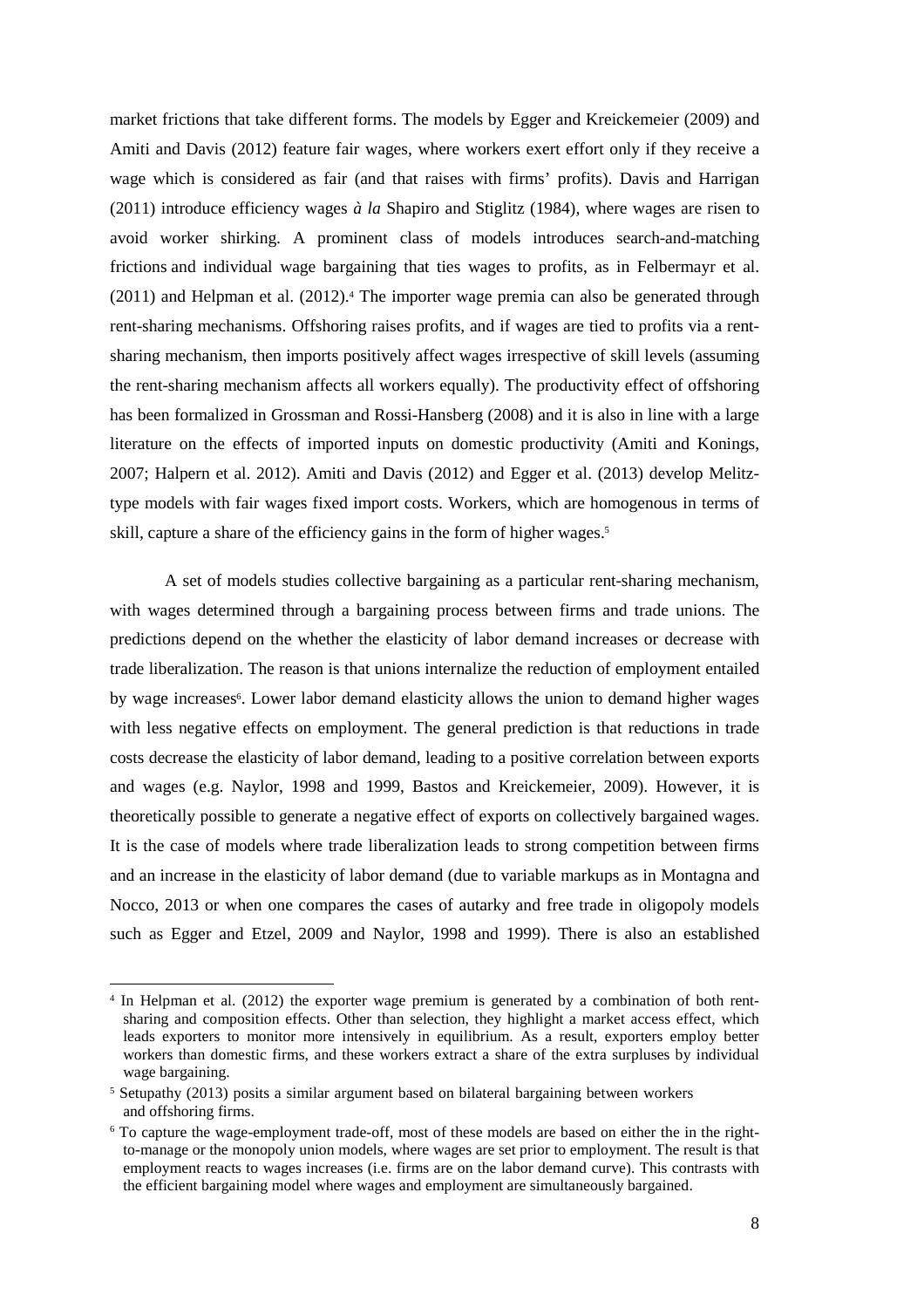literature that formalizes the wage effects of offshoring when wages are set through collecting bargaining. Here again results depend on whether offshoring increases or decreases the elasticity of home labor demand. In turns this depends on how local and foreign workers interact in the production function. When local and foreign workers are substitutes, offshoring provides the firm with an outside option: the threat of moving production abroad constrains wage demands by the local union. Hence, labor demand becomes more elastic and leads to lower union wages. A negative relationship between offshoring and union wages in the case of imports that are substitute to local workers arises. 7 The opposite is true when local and foreign workers are complements (see Skaksen and Sorensen, 2001 and Lommerud et al., 2009).

There is a prominent literature studying the effect of collective bargaining on wage outcomes. Of interest to our empirical analysis is how the level of centralization of bargaining affects wage outcomes. Calmors and Drifill (1988) argue that the relationship between wages and decentralization has an inverse U-shaped: centralized and very decentralized wage bargaining lead to wage moderation whereas intermediate levels of wage bargaining are associated with highest wage claims by unions. In particular, at the firm-level, unions are more concerned with firm-level idiosyncratic productivity shocks whereas at the industry-level, firms are more likely to shift wage increases on output prices (in a closed economy). One implication of this result is that wages negotiated at the firm level may be more closely related to firm' productivity shocks. The dispersion of wage distribution may be larger under firmlevel bargaining regime than under industry-level bargaining regime.<sup>8</sup> In turn, wage dispersion tends to be lower with firm-level collective bargaining than with individual bargaining of the type assumed in the trade models reviewed above, where each worker negotiates bilaterally with the firm on the split of his marginal product. The theoretical literature highlights that the occurrence of collective bargaining requires a coalition between workers. Some models endogeneize these coalitions by focusing on how incentives for collective bargaining vary with worker productivity and skill. Low-marginal-product workers (generally low-skilled) tend to be in favor of collective bargaining, and high-marginal product individuals (generally high-skilled) tend to be against it (Taschereau-Dumouchel, 2012 and Acemoglu et al., 2001). An implication is that structural changes affecting the relative marginal productivities of skilled versus non-skilled individuals will impact the bargaining structure.

<sup>7</sup>Analytically, offshoring improves firms' bargaining power by providing an outside option. Unions respond to this threat by lowering their wage demands (in the fear of employment losses). This implies a negative relationship between "potential" offshoring and union wages. Ranjan (2013) points out that this implies that regressing wages on actual offshoring provides a lower bound of the total effect. Skaksen (2004) discusses theoretically the impact of potential versus realized offshoring on union wages.

<sup>8</sup> See Dahl et al. (2013) and Kristal and Cohen (2007) for empirical evidence. In a seminal contribution, Agell and Lommerud (1992) provide a theory of the welfare effects of wage compression by unions.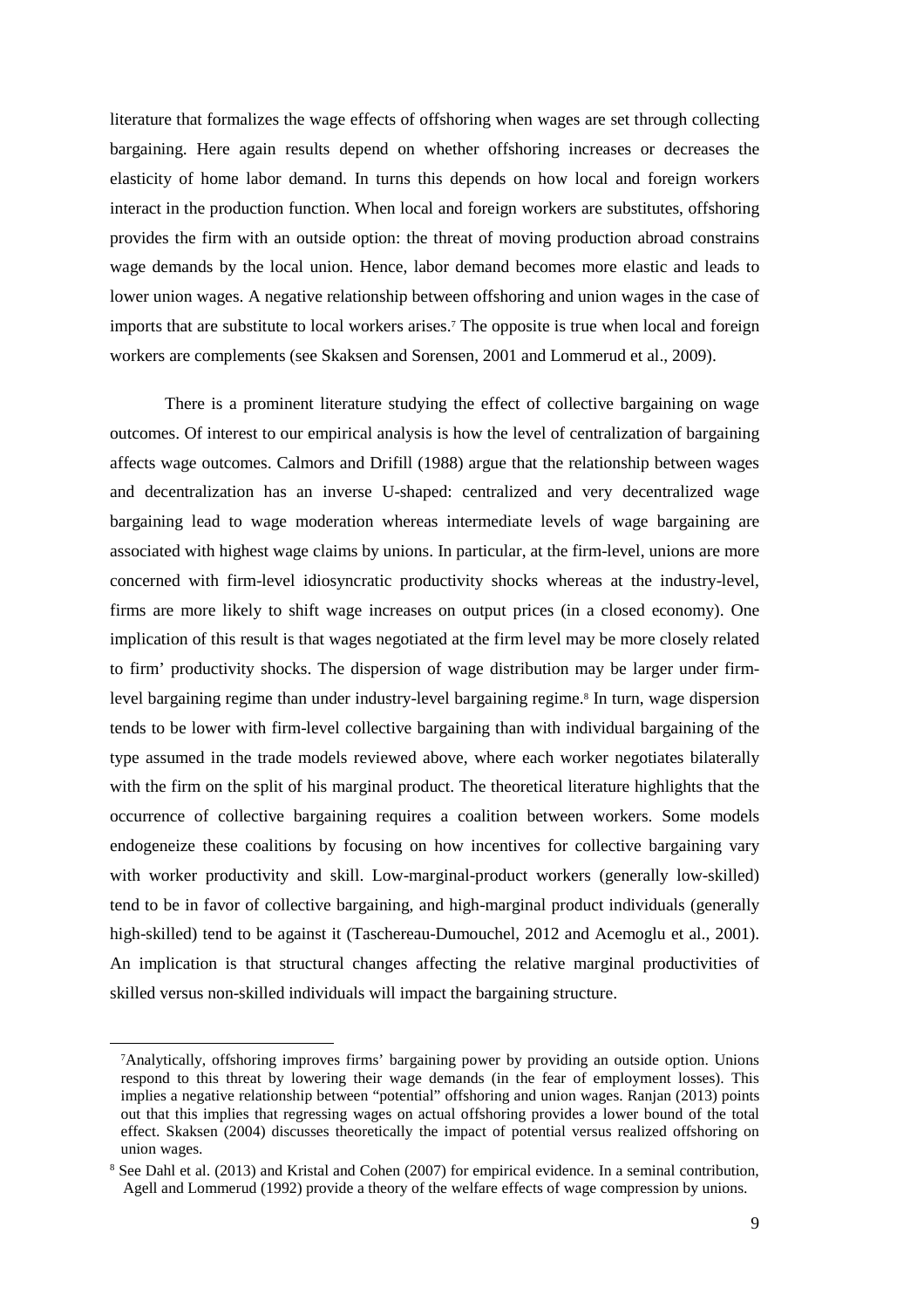Our main contribution is to present novel stylized facts that can be understood through the lens of these models and can inform future research on the topic. In particular, our estimations will help us understand to which extent the wage bargaining regime affects the way international trade shocks are transmitted to wages.

### **3. Data**

 $\overline{a}$ 

We use three administrative French data sets with firm-level information on imports and exports in values, wages and the number of hours worked, and collective wage agreements signed at the firm level. We complement these with a detailed firm balance-sheet dataset. We match the datasets using a common firm identifier. We now describe the data sources.

#### *Trade and balance-sheet data*

Our trade data comes from a quasi-exhaustive administrative file collected by the French Customs.<sup>9</sup> The value of imports (by country of origin and product) and the value of exports (by country of destination and product) are reported at a monthly frequency for every firm over the period 1996-2009. Products are originally classified at the CN 8-digit level (EU - Combined Nomenclature), but, in order to construct our instruments of firm-level trade flows, we aggregate trade flows at the 6-digit level of the Harmonized System (HS6). We restrict our sample to imports and exports of manufactured goods by manufacturing firms.<sup>10</sup> Since wage and balance sheet data are collected at an annual frequency we compute the sum of exports and the sum of imports in a given year for each firm.

The effects of imports on wages might potentially differ according to whether the imported goods complement or substitute for local production. We follow the methodology proposed by Feenstra and Hanson (1999) and define imports of "finished goods" as imports of products belonging to the industry code that the importing firm reports as its main activity (see also Hummels et al., 2014). These goods are more likely to be substitutes to local production. In practice, we map each HS6 code in our sample into one (or more) NAF Rev2 3-digit industries (French classification of economic activities, identical to the European Community

<sup>9</sup> Flows with non-EU countries whose value is below 1,000 Euros are not in the dataset. In the case of EU countries, the threshold is larger, varying from 40,000 to 150,000 Euros depending on the year. These thresholds leave out a very small proportion of French trade flows.

<sup>&</sup>lt;sup>10</sup> Our definition of manufactured goods excludes the following HS Chapters: "Animal and Animal" Products" (HS01-05), "Vegetable products" (HS06-15), "Residues from food industries, animal feed" (HS23), "Mineral products" (HS25-27), "Fertilizers" (HS31), "Raw hides and skins and leather" (HS41), "Works of art, collector's pieces and antiques" (HS97), and "Services" (HS98-99). Excluded trade flows corresponding to these products only represent about 5% and 6% of the total value of French imports and exports, respectively. We define manufacturing firms are those whose main activity falls within the 2-digit sectors 15-33 of the NACE Rev 2 classification.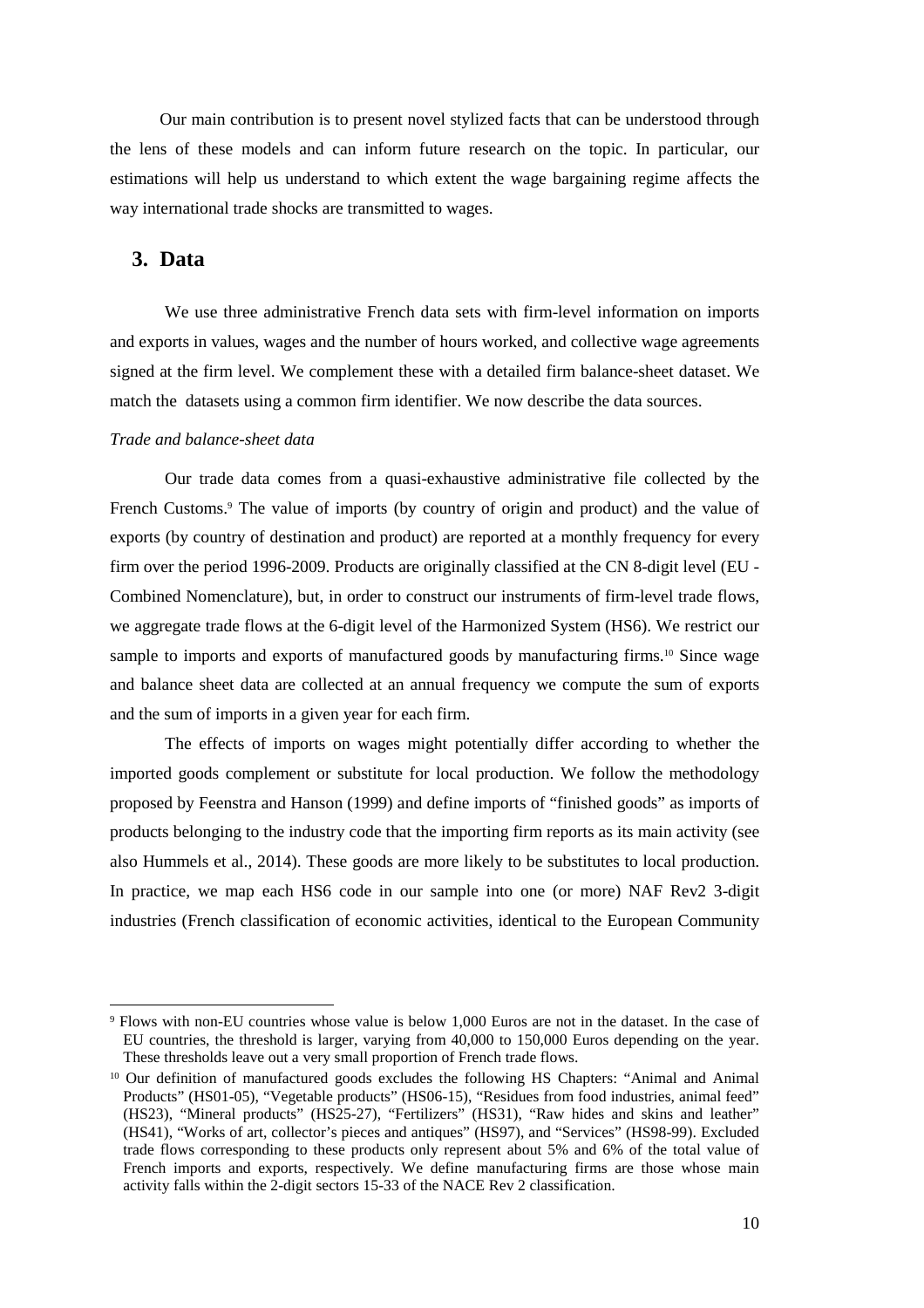classification NACE Rev2)<sup>11</sup>. For simplicity we use the term "narrow offshoring" or "offshoring" to refer to this subset of imports and "broad offshoring" or "imports" for total imports. By construction, all flows non-identified as final goods are classified as intermediate goods according to the Feenstra and Hanson (1999) criterion.

We match the trade data with an administrative balance sheet dataset, the BRN dataset ("Bénéfices Réels Normaux"). It provides us with firm-level balance sheet information on value added, sales, employment, material usage, capital stock and main sector of activity at the 4-digit NAF Rev 2 level (plus other variables).  $12$  The data is provided by INSEE and constructed from tax records which are mandatory for firms with turnover higher than 730k euro/year, and optional for firms below the threshold. The original file has information on around 700,000 firms per year belonging to all sectors of the economy. Using firm balance sheet information, we estimate total factor productivity (TFP) as the residual of a two-factor (capital and labor) Cobb-Douglas production function. TFP is estimated separately for each 2 digit industry using data on 1,026,147 observations over the period 1993-2009. Our preferred measure uses the Levinsohn and Petrin (2003) method. The BRN dataset includes over 60% of French firms. Although it leaves out small firms, the sample composed of remaining firms account for more than 90% of the value of trade flows in the Customs dataset. Previous empirical contributions matching these datasets include Eaton et al. (2004, 2011) and Berman et al. (2012).

## *[Insert Figure 1]*

Matching the trade and balance sheet datasets we obtain a sample consisting of about 125,000 firms in manufacturing, with information on trade flows for 1996-2009. Trade flows at the firm-level are highly persistent over time. We compute for every firm the frequencies of exports, imports and offshoring which are defined as the ratio between the number of years with positive exports, imports or offshoring on the total number of years the firm is observed in our sample. Figure 1 plots the distributions of those frequencies. Firms are concentrated at both tails of the distribution (Table 1): about 20% of firms both export and import more than 50% of the years over the period 1996-2009, they are considered as "established two-way" traders. Two thirds of firms both exports and imports during less than 50% of the years, they are considered as "occasional traders" or non-traders. Finally, only 15% of our observations are firms that either import more than 50% of the years or export more than 50% of the years

<sup>&</sup>lt;sup>11</sup> More specifically, we first map all HS codes into the 2007 version of the HS system. We then use a concordance table provided by Eurostat (from the RAMON Metadata Server) to map the HS2007 codes into the European product classification CPA2008. The CPA2008 is identical to the French product classification CPFRev2. Finally, we use concordance tables from INSEE to map CPFRev2 product codes into industry NAFRev2 3-digit codes. We obtain similar results if we use 4-digit codes.

 $12$  Close to the 4-digit NACE Rev 2 Classification (although slightly more disaggregated), which in turn is close to the 4-digit ISIC Rev3Classification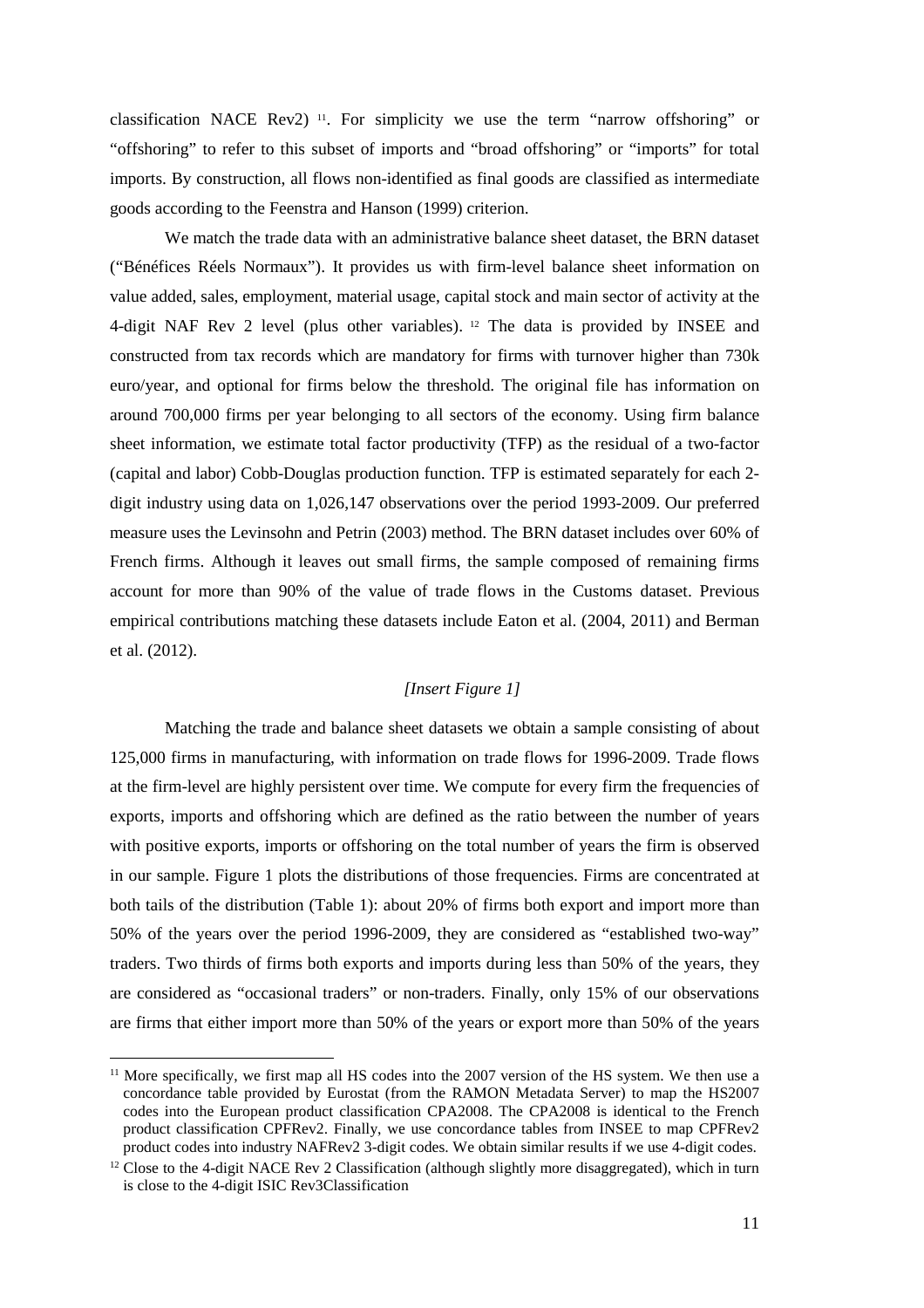over our sample period: these firms are classified as frequent exporters or as frequent importers. Overall, the status of firms which both export and/or import does not change much over time: exporting or importing firms tend to remain exporters or importers over the whole sample period.

### *[Insert Table 1]*

Given the above, our empirical analysis focuses on how variation in the intensive margin of trade impacts wages, (i.e. conditional on observing positive trade values).<sup>13</sup> In practice, we restrict our sample to "established two-way" trades, defined as firms that both import and export at least 50% of years they appear in the panel.14 This allows us to exclude occasional traders that might generate spurious results.

#### *Wages and wage agreement data*

 $\overline{a}$ 

Data on wages come from an administrative exhaustive data set called DADS ("*Déclaration Annuelle de Données Sociales")*. All French firms must report information on wages and workers' characteristics for their employees once a year (usually in December). For every plant located in France with at least one employee, we have information on the total wage bill (calculated as the sum of annual wages paid by the firm, net of employer contributions and excluding bonuses), and the total number of hours worked over the period 2005-2009 for each of the four following job categories: "administrative and commercial executives (including engineers)", "technicians and supervisors", "white-collar employees", "production (blue collar) workers". These job categories are based on the French "*Nomenclature des professions et catégories socioprofessionnelles"* (PCS). We compute the firm's average hourly wage rate in each year between 2005 and 2009 and for each job category. We also compute the average hourly wage for a given firm as the sum of wage bills of all job categories divided by the sum of hours worked in a given firm for all categories of workers. Finally, the DADS dataset provides the number of jobs in each category in each year between 1996 and 2009, which we use as a proxy for the share of skilled workers.15 We restrict our sample to firms for which we are able to compute an average hourly wage for all categories of workers.

<sup>&</sup>lt;sup>13</sup> It is very difficult to come up with suitable instruments that account for selection into exports and imports.

 $14$  To check for robustness, we have also restricted our sample using a threshold of 75%. Results remain very similar.

<sup>&</sup>lt;sup>15</sup> Each job corresponds to an individual worker in a plant. Given that observation frequency is annual, it might happen that a worker has moved between two plants of the same firm. We have checked for this and in more than 98% of observations the number of jobs is equal to the number of employees. Although the data refers to occupations, it has often been used to proxy for the workers' skill level. See recent examples in Cahuc et al. (2006) and Eaton et al. (2011). Caliendo et al. (2012) show that average wages are inversely linked to the position in the PCS.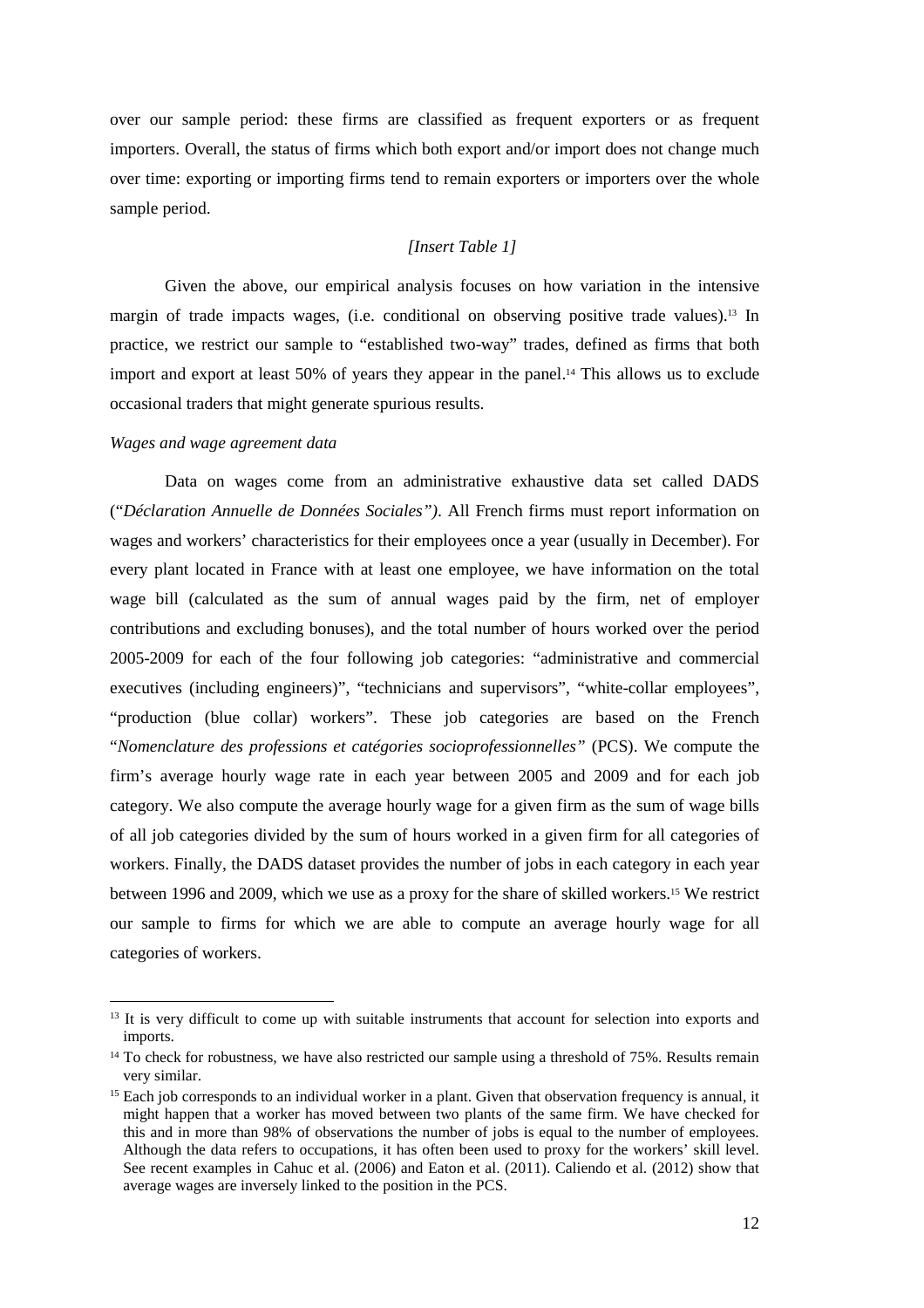We also have information on wage bargaining at the firm- and industry- levels. French firms are required by law to negotiate on wages every year (since 1982). Every concluded agreement must be reported to the French Ministry of Labor. The Ministry of Labor gathers firm- and industry levels agreements and constructs a research firm-level dataset containing all agreements concluded over the period 1994-2009. The variables contained in this dataset include a firm identifier, the date of the agreement and the main scope of the agreement (wages, bonuses, workweek reduction, employment, discrimination, etc.). We only consider agreements dealing with wages. Firm-level agreements in France cover all workers within the firm, independent of whether they are members of a trade union or not (unlike the cases of the US and the UK for example). Avouyi-Dovi et al. (2013) report that about 20% of employees are covered by a firm-level wage agreement and that wage agreements are more frequent in large firms. Finally, we have information on the occurrence of a wage agreement at the industry-level for the 300 largest industries in France (called *branches* in French). Each year, about two thirds of employees are covered by an industry-wage agreement. More details on the agreements data are available in Avouyi-Dovi et al. (2013).

#### *The estimating sample*

Our matched sample contains about 22,000 observations for a little less than 7,000 firms which account for about two thirds of the total value of both exports and imports over the period 2005-2009. The main variables included in our baseline sample are firm-level hourly wages (both on average and by occupational category), yearly values of export and import flows, a dummy variable indicating whether a firm is covered by a firm-level or an industry-level wage agreement in a given year, firm-level controls (number of employees, TFP, proportion of temporary workers, domestic sales, share of skilled workers and capitallabor ratio) and the local unemployment rate.

Table 2 reports some descriptive statistics on trade and average hourly wages in the firms observed in our sample over the period 2005-2009. Exports and imports increased steadily from 2005 to 2008, before dropping sharply in 2009. While the hourly wage of blueand white-collar workers increased on average by a little less than 3% (even between 2008 and 2009),16 the hourly wage of supervisors and executives dropped after the beginning of the 2008 crisis. We will test for the impact of the Great Recession on our results by excluding the year 2009 from some of our estimations.

### *[Insert Table 2]*

*Instrumentation strategy* 

<sup>&</sup>lt;sup>16</sup> This increase is partly driven by national minimum wage increases which are linked to past inflation.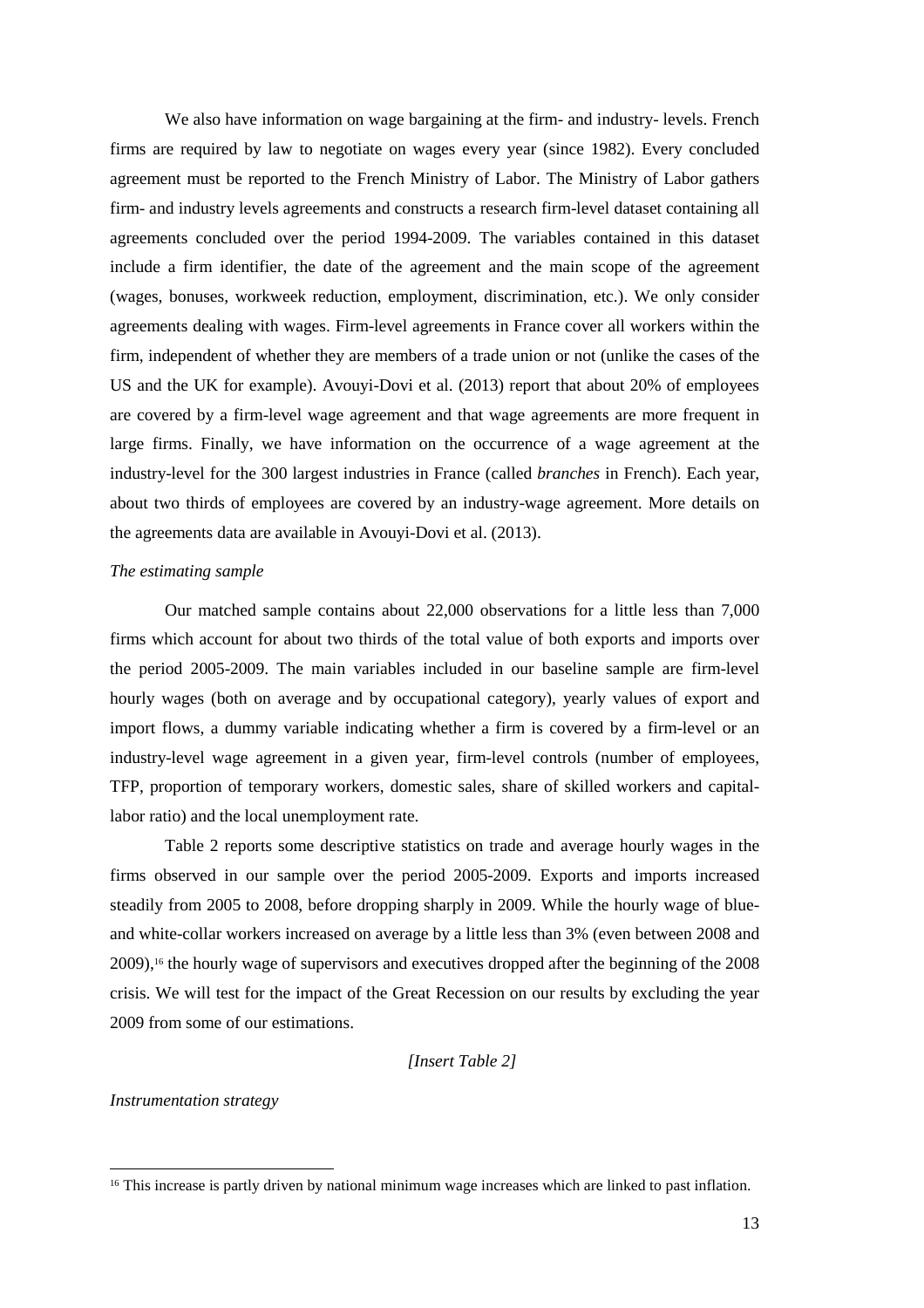We face a potential endogeneity problem. Unobservable shocks might simultaneously affect wages, export and import flows in a given firm and a given year. These biases make OLS estimates inconsistent. To reduce these potential biases we use instrumental variables which should reflect exogenous shocks to the profitability of exporting and importing and be uncorrelated with firm-level wage-setting policies. A recent strand of literature shows that such instruments can be constructed using demand and supply shocks occurring in the rest of the world (e.g. Hummels et al., 2014, Autor et al., 2013). The underlying idea is that a shock to the demand of a given product  $p$  in a given country  $c$  would translate into higher imports of product *p* for the country *c*. French firms exporting the product *p* would then benefit from this increased demand and raise their exports to country *c*. Exogeneity is ensured by the fact that demand shocks in foreign locations are independent of French firms' wage determination. Similarly, increases in world exports of product *p* by country *c* should reflect increases in the competitiveness of country *c* for the product *p* (which can be due to exogenous variations in productivity, costs or product quality in country *c*). French firms would respond to these shocks by increasing their imports of product  $p$  from country  $c$ . These shocks help us to generate variations in French firms' imports which are exogenous to their wage setting behavior.

We construct our instruments using trade data at the 6-digit level of the Harmonized System HS, obtained from the BACI dataset constructed by CEPII.<sup>17</sup> Our instruments provide country-time-product variation which is firm-specific, by virtue of firm-level specialization in trade patterns. For every French firm, we consider world demand (respectively, supply) only from countries where a given French firm actually exports (respectively, imports) and for products a given firm actually exports (respectively, imports). More precisely: for a given firm, we select all pairs of exported (respectively, imported) products and countries of destination (respectively, origin) and aggregate world demand  $WD_{\text{cpt}}$  (respectively, supply  $WS_{\text{cpt}}$ ) (excluding France) corresponding to those pairs of products and countries  $(c,p)$ at date t. To aggregate world demand (respectively, supply) at the firm-level, we use shares  $S<sub>ion</sub>$  of each pair (product *p*, country *c*) in total exports (respectively, imports) of a given firm *i*: The world demand addressed to firm *i* in year *t* is thus:

$$
WD_{it} = \sum_{c,p} s_{icp} WD_{cpt}
$$

Similarly, the world supply associated with firm *i* in year *t* is defined as:

<sup>&</sup>lt;sup>17</sup>The BACI dataset is constructed using bilateral trade data at HS 6-digit level from COMTRADE. It can be downloaded at http://www.cepii.fr/CEPII/en/bdd\_modele/presentation.asp?id=1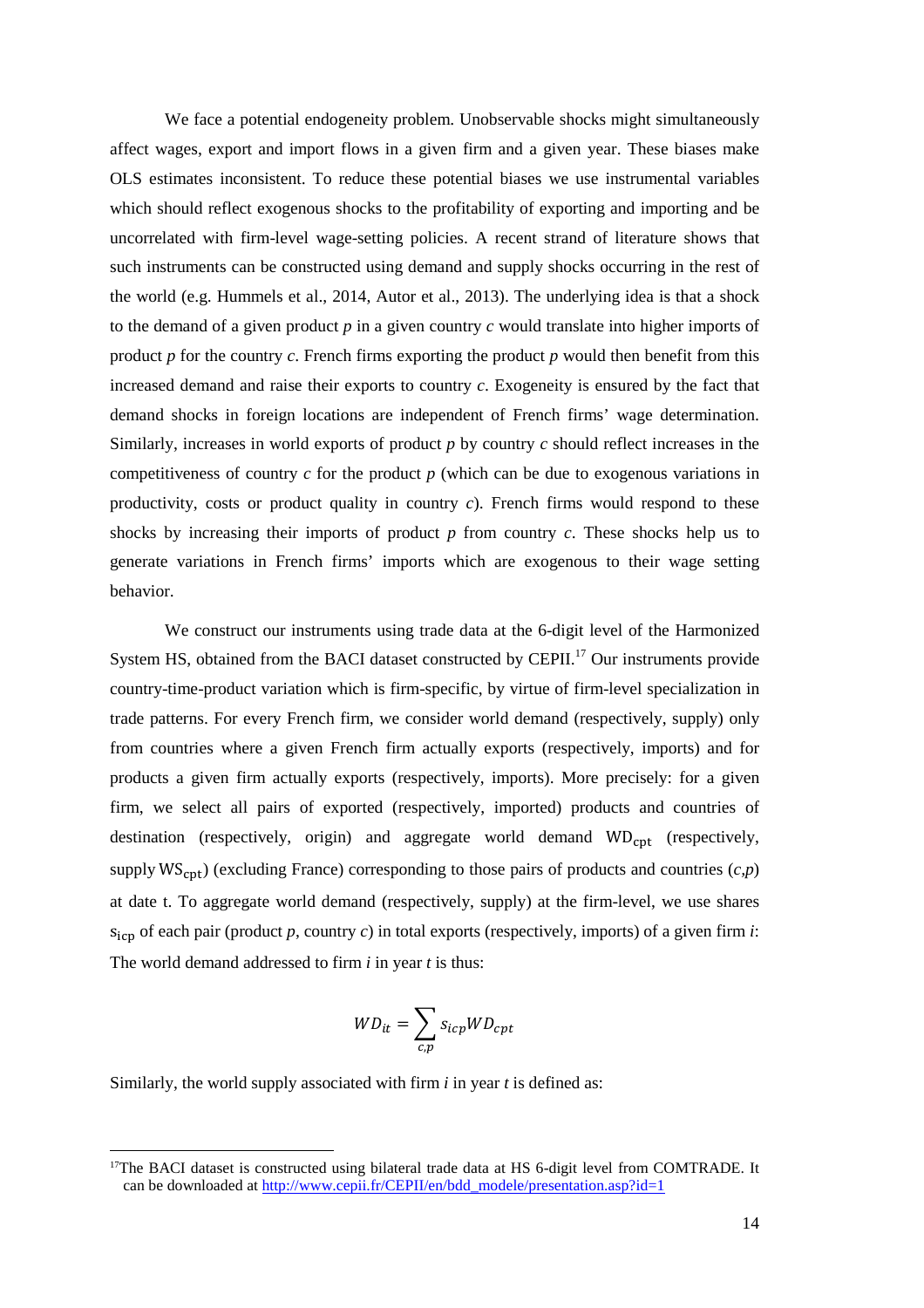$$
WS_{it} = \sum_{c,p} s_{icp} WS_{cpt}
$$

One issue here is to define the firm-specific shares  $s_{icp}$  in the equations above. We need to identify quite precisely the set of product-country combinations towards which the firm potentially exports (respectively, from which it potentially imports), so that instruments have a rather good predictive power. Hummels et al. (2014) suggest that a good approximation for Denmark is to take, for each firm *i,* the pre-sample set of imported (exported) product country pairs as the relevant set of market shares for firm *i*. One advantage of using presample values is that they reduce endogeneity concerns, arising for example from technological changes prompting the firm to change the set of products and its wage setting simultaneously. An obvious drawback is that instruments rely only on a few years of observations to derive the relevant markets of firm *i* and the set of products exported or imported. This may raise measurement error concerns on the shares of pairs (country, products) if those pairs change quite frequently and temporarily. Another potential concern is that if the set of products do actually change over time (permanently or temporarily), the representativeness of pre-sample values fades away, potentially creating a problem of weak instruments. Hummels et al. (2014) argue that in the case of Danish firms, this is a small concern since the set of imported and exported products is relatively stable over time. Berman et al. (2012) show that the sets of products and countries are far less stable for French firms and they define  $s<sub>ion</sub>$  as the average share of each pair (product *p*, country *c*) in total exports (respectively, imports) of a given firm *i* on the whole period the firm is observed. Here, we construct our instruments using weights computed over the period 1996-2004 and alternatively over the period 1996-2009. We present only results using instruments calculated for the period 1996-2004 but results are very similar when instruments are calculated over the period 1996- 2009.<sup>18</sup>

We then assume that  $\ln exp_{it}$  and  $\ln imp_{it}$  are generated by the following linear equations:

$$
\ln \exp_{it} = \gamma_{WD} \ln WD_{it} + \gamma_{exp} x_{it} + \alpha_i^{exp} + \lambda_t^{exp} + \epsilon_{it}
$$

and

$$
\ln imp_{it} = \gamma_{WS} \ln WS_{it} + \gamma_{imp} x_{it} + \alpha_i^{imp} + \lambda_t^{imp} + \zeta_{it}
$$

<sup>&</sup>lt;sup>18</sup> We also have included exchange rates in the set of instruments but they were found to have a small or even insignificant impact on exports and imports. This may be due to the large share of trade within the Euro area, implying a small variability on average exchange rates.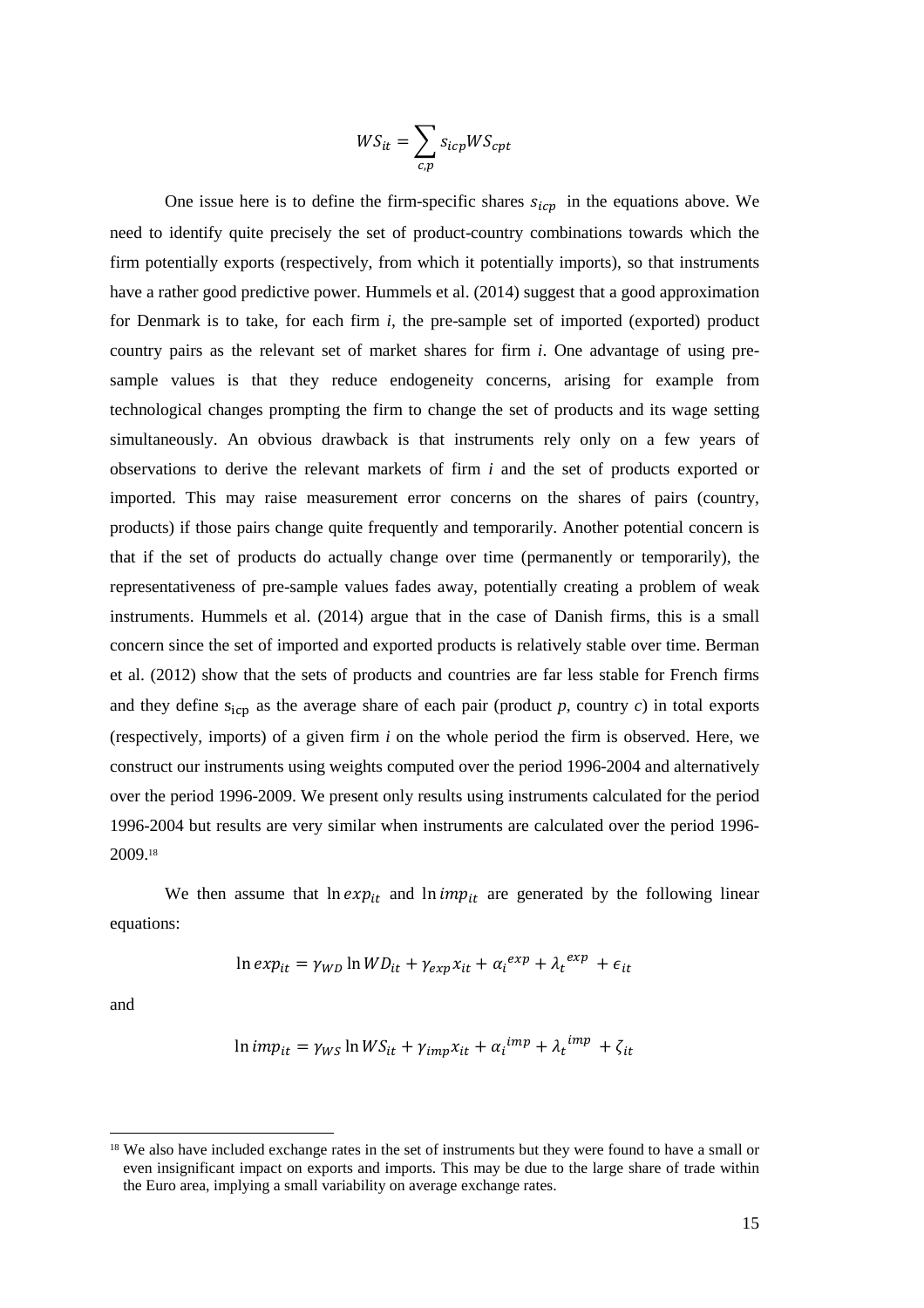where  $x_{it}$  are firm-level controls including a dummy variable indicating whether a firm is covered by a an industry-level wage agreement in a given year, number of employees, TFP, the proportion of temporary workers, domestic sales, the share of skilled workers and capitallabor ratio) and the local unemployment rate,  $\alpha_i^{exp}$  and  $\alpha_i^{imp}$  are fixed effects (specific to firm *i*),  $\lambda_t^{exp}$  and  $\lambda_t^{imp}$  are year dummies (common to all firms), and  $\epsilon_{it}$  and  $\zeta_{it}$  are i.i.d. random terms (white noises) with mean 0 and variances  $\sigma_{\epsilon}^2$  and  $\sigma_{\zeta}^2$ , respectively. Slope parameters  $\gamma_{WD}, \gamma_{WS}, \gamma_{exp}$  and  $\gamma_{imp}$  are unknown and have to be estimated. Those two regressions yield consistent estimates of  $\ln exp_{it}$  and  $\ln imp_{it}$ , which are denoted  $\ln exp_{it}$  and  $\ln \iota \widehat{m} p_{it}.$ 

# *[Insert Table 3]*

Table 3 reports parameter estimates of the first-stage regressions of the logarithms of exports and imports ("broad offshoring" or "narrow offshoring") on firm-level instrumental variables and controls for the period 2005-2009. Each first-step regression is estimated both with and without firm controls. In each case, the regression includes firm-specific fixed effects and year dummies. Standard errors are clustered at the firm level. As expected, world demand (respectively, supply) has a positive and statistically significant effect on exports (respectively, on imports). The values of the F-statistics indicate that these instruments are not weak. The estimations show that size, productivity and capital- and skill-intensity are associated with larger values of firm-level imports and exports, consistent with firm heterogeneity theories of international trade. Their inclusion reduces the magnitude of the coefficient associated with the instruments, without affecting their significance levels.

# **4. The impact of trade on wage agreements**

Before investigating the impact of trade on the occurrence of wage agreements at the firmand at the industry levels, we describe the main features of the wage bargaining sytem in France.

#### *Wage bargaining institutions in France*

The institutional features of collective wage bargaining in France are very similar to that of continental European countries (Du Caju et al., 2009). The main characteristics of the French system are the following. First, wages can be set in France at three different bargaining levels: (i) at the national level, a binding minimum wage is set by the government according to a formula; (ii) at the industry level, employers' organisations and unions bargain on wage scales by occupation; (iii) at the firm level, employers and unions usually bargain on wage increases. There is a strict hierarchy between the different levels of wage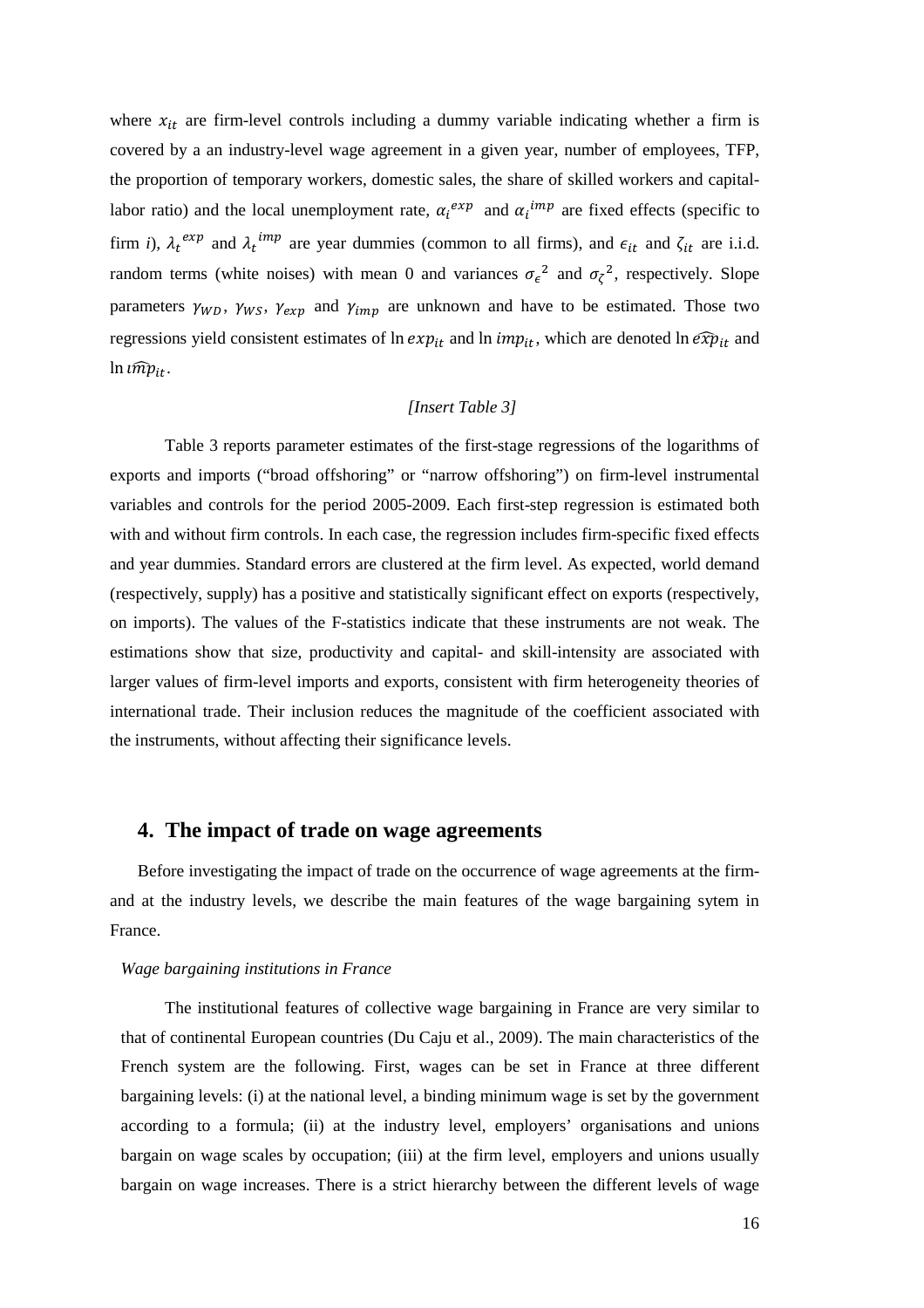bargaining: a collective agreement must set forth, broaden or enhance an agreement which has been previously signed at a higher bargaining level. By law, all firms or industries must bargain on wages with unions even if an agreement cannot be reached at the end of the bargaining process. If there is no collective wage agreement, individual wage increases are possible. Industry-level wage agreements are quite common, covering more than two thirds of the labor force, whereas firm-level wage agreements cover about 20% of employees (Avouyi-Dovi et al., 2013). In France the unionization rate is very low (less than 10 percent) whereas the coverage of wage agreements is quite large (over 70%). To main explanations are often advanced: (i) firm-level agreements cover all workers within the firm and not only unionized workers (unlike the case of United States or the United Kingdom); (ii) at the industry level, administrative extension procedures allow agreement to cover all workers within an industry. Extension procedures are common in France and no specific criterion is needed to obtain an extension. Finally, while in several European countries a clear trend towards decentralization of wage bargaining is observed over the last thirty years (see, e.g., Du Caju et al., 2009, Dahl et al., 2013), frequencies of industry- and firm-level wage agreements are rather stable over our sample period in France (see Avouyi-Dovi et al., 2010).

In our sample, about 24% of firms signed a wage agreement over our sample period. Heterogeneity among firms is quite large. On average, 43% of firms with more than 100 employees signed a wage agreement, versus only 7% for firms with less than 100 employees. At the industry level, 82% of firms are covered by a wage agreement with no differences due to firm size.

#### *[Insert Figure 2]*

#### *Descriptive evidence*

We now relate firm trade activities to wage bargaining. For every firm in our sample, we compute export and import (or offshoring) intensities as the ratio of exports on total sales, and the ratio of imports (or offshoring) on inputs, respectively. For each quintile of the distributions of export and import (or offshoring) intensities, we calculate the frequency of wage agreements. Figure 2 plots the frequency of firm-level wage agreements by trade intensity. Figure 2a uses all firms and Figure2b considers separately large (over 100 employees) and small firms (less than 100 employees). Among firms with the lowest export intensity (i.e., belonging to the first quintile), 17% sign a wage agreement, whereas 30% of firms characterized by the highest export intensity (i.e., belonging to the highest quintile) do so. This result is quite similar for small (from 5 to 9%) and large firms (from 40 to 50%). Thus the occurrence of a wage agreement appears to be positively correlated with the firm's export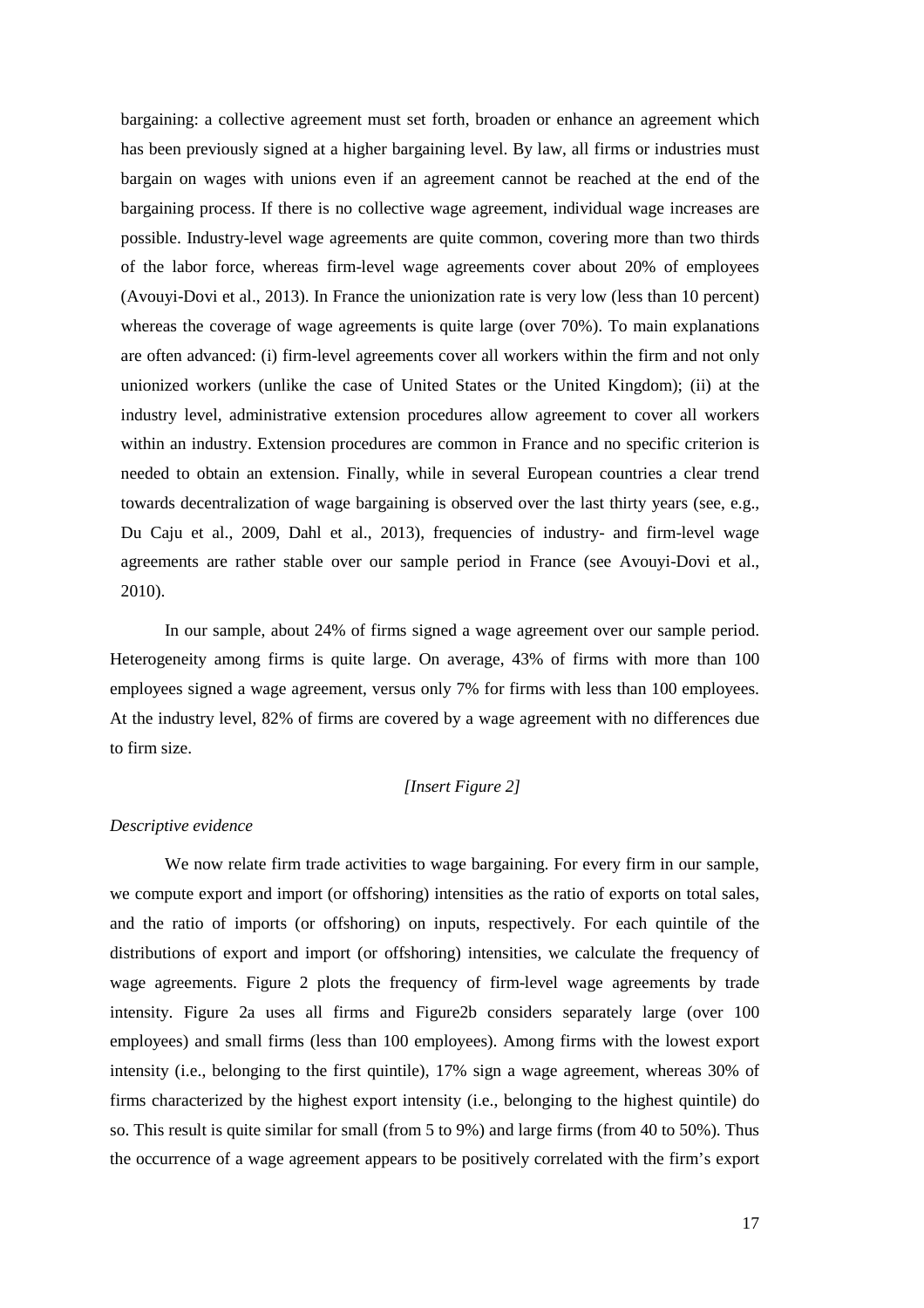intensity (and this is not driven by firm size). The correlation between the frequency of wage agreements and firms' import intensity is less clear. It seems quite stable over the quintiles of the distribution of import or offshoring activities. However, for small firms, the frequency of wage agreements decreases from 9% to 4% when going from the first to the last quintiles of the distribution of offshoring intensity.

### *[Insert Figure 3]*

Figure 3 plots the frequency of industry-wage agreements by trade intensity for all firms (exports on Figure 3a and imports on Figure 3b). The frequency of industry-level wage agreements seems only weakly positively correlated with the export intensity. The negative correlation between import (or offshoring) intensity and the proportion of industry-level wage agreements is larger than for firm-level agreements. For instance, the frequency of industrywage agreements decreases from 85% to 78% between the first and the last quintile of the distribution of firms' import intensity.

At the disaggregate industry level (4-digit), we calculate the median trade intensity (export, import and offshoring) and the frequency of firm- and industry-level wage agreements. Table 4 reports simple correlations between those variables. We find a significant negative correlation between offshoring and both the frequency of industry- and firm-level agreements (whereas the correlation between export intensity and the frequency of wage agreements is positive but small and statistically insignificant).

#### *[Insert Table 4]*

#### *Empirical model*

We estimate a Probit model relating the occurrence of a firm-level a wage agreement to exports and imports over the period 2005-2009. Our basic model is the following:

$$
y_{it} = 1 \text{ if } y_{it}^* > 0
$$

and

$$
y_{it} = 0 \text{ if } y_{it}^* \le 0
$$

with 
$$
y_{it}^* = \beta_{exp} \ln exp_{it} + \beta_{imp} \ln imp_{it} + \beta_x x_{it} + \alpha_i + \lambda_t + \varepsilon_{it}
$$

and where  $y_{it}$  is a variable equal to 1 if a wage agreement has been signed in a given firm  $i$ and in a given year *t*, ln  $exp_{it}$  is the logarithm of exports of firm *i* in year *t*, ln  $imp_{it}$  is the logarithm of imports or offshoring of firm  $i$  in year  $t$ ,  $x_{it}$  is a vector of covariates including firm-level controls in year *t* (number of employees, TFP, domestic sales, the proportion of temporary workers, the share of skilled workers and capital-labor ratio), the local unemployment rate, a dummy variable equal to one if a wage agreement is signed the same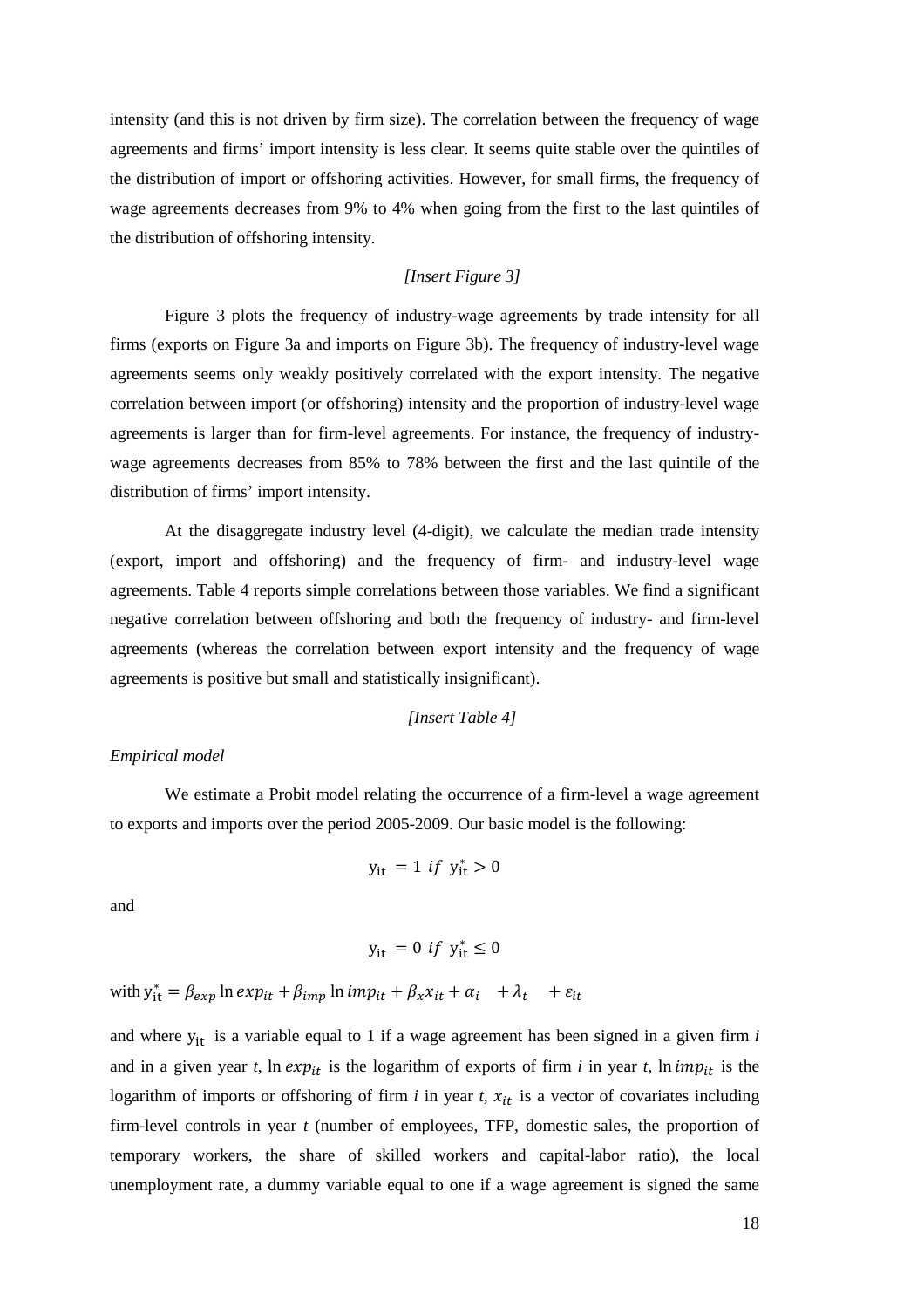year at the industry-level, industry(4-digit)-level dummies,  $\alpha_i$  is a random effect (specific to firm *i*),  $\lambda_t$  is a year dummy, and  $\varepsilon_{it}$  is an i.i.d. random term (white noise) with mean 0 and variance  $\sigma_{\varepsilon}^2$ .

#### *[Insert Table 5]*

Table 5 reports the results. First, without controlling for the potential endogeneity of exports and imports (first column of the table), exports have a statistically significant positive impact on the probability of a wage agreement at the firm level: marginal effects suggest that a 1% increase of exports leads to a 0.4 pp increase in the probability of a wage agreement at the firm-level.19 After controlling for endogeneity of exports, the impact remains positive and statistically significant (second column). The marginal effect is estimated to be a little larger (0.5 pp) and even larger when we estimate the model over the period 2005-2008 (0.6 pp).

The effect of narrow offshoring is negative in all specifications but not statistically significant when we estimate the model over the period 2005-2009. When we exclude the year 2009, offshoring is estimated to have a negative and statistically significant effect on the frequency of firm-level wage agreements. The marginal effect is a little smaller than -0.3 pp.

 If we consider broad offshoring (including imports which are complement to local production), increasing imports has a positive significant effect. Increasing imports by 1% leads to a 0.6 pp increase in the probability of occurrence of a firm-level wage agreement (whereas the marginal effect of exports decreases to 0.3 pp and becomes statistically insignificant). This result suggests that when imports are substitutes for local production, the impact of offshoring is lower than when total imports are considered:

Our estimations show that export shocks may lead workers to negotiate more frequently on wages. The results sit well with the idea that the extra surpluses created by foreign demand prompt workers to bargain collectively to extract some of these rents. This idea fits within the long-standing notion that unions are rent-seeking entities.<sup>20</sup> However, and interestingly, we find that shocks leading to offshoring of finished goods have the opposite effect. This result is consistent with the idea that offshoring provides firms with substitution possibilities that weaken worker bargaining power.

Finally, control variables have the expected effects (see Avouyi-Dovi et al., 2013). Firm size appears as a crucial determinant: the marginal effect is over 10 pp. This size effect might be at least partly associated with the bargaining power of employees since in large firms, union rates are higher. The share of temporary workers is found to have a statistically

<sup>&</sup>lt;sup>19</sup> Since the wage agreement process is highly persistent, our identification relies mainly on variations between firms.

 $^{20}$ Hauptmann , Capuano and Schmerer (2014) provides a model that rationalizes this results.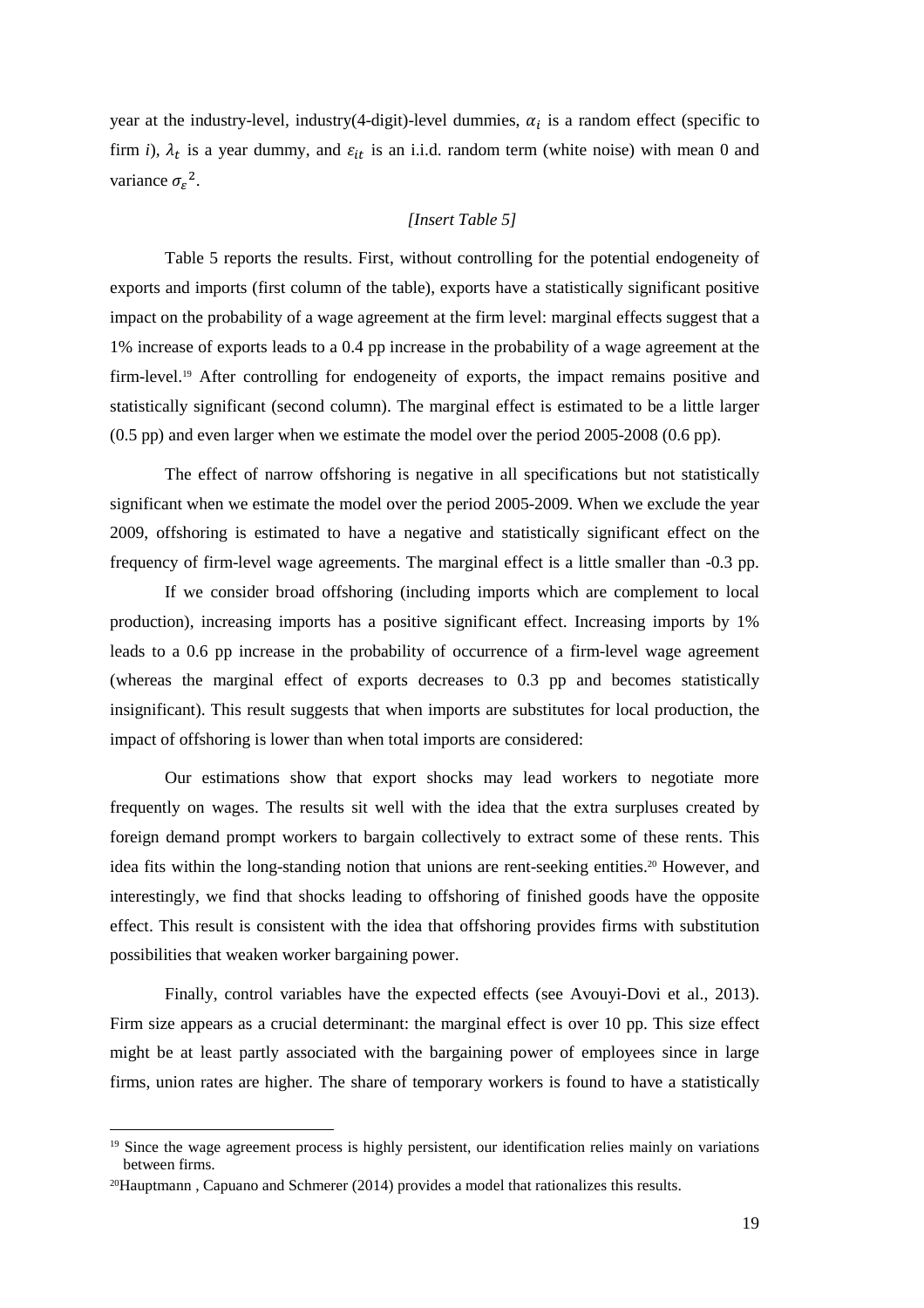significant negative impact. Temporary workers may have a lower bargaining power, which reduces the frequency of wage agreements. The impact of the skill share is negative, consistent with the idea that collective bargaining favours relatively unskilled individuals, but it is however not statistically significant. Finally, industry-level and firm-level agreements are positively correlated. When a firm is covered by an industry-level agreement, the likelihood of a wage agreement at the firm level is higher (Table 5).

# **5. How do bargaining institutions shape the effect of trade on wages?**

We now study the impact of import and export flows on firm wage levels according to the wage bargaining regime and by job category.

#### *Descriptive evidence*

Figure 4 plots the firm's average hourly wage (considering all workers employed in the firm, whatever their job category) as a function of export, import and offshoring intensities. Wages and export intensity are positively correlated: the average hourly wage is 15.4 Euros for firms with the lowest export intensity (i.e., those in the first quintile of the distribution) and 17.6 Euros for firms with the highest export intensity (i.e., those in the last quintile of the distribution).

# *[Insert Figure 4]*

This positive export wage premium is observed for all categories of workers (Figure 5). The wage difference between firms with the lowest and the highest export intensities is higher than 5% for all job categories. Import and offshoring intensities are also positively correlated with the average total hourly wage: the average hourly wage is 16 Euros for firms with the lowest import intensity (i.e., those in the first quintile of the distribution) and 16.9 Euros for firms with the highest import intensity (i.e., those in the last quintile). However, there are important differences across job categories (Figure 5). For blue-collar and whitecollar workers, the average hourly wage remains quite stable across the different quintiles of the distributions of import and offshoring intensities. In the last quintile of the sample distribution of offshoring intensity, a small decrease of the average hourly wage is however observed: the difference between average hourly wages in the first and in the last quintile is about -1.7%. For technicians and executives, the average hourly wage is positively related with import and offshoring intensities. Finally, for executives, the positive import wage premium is particularly high: the average hourly wage is about 30 Euros in the first quintile of the distribution of import intensity and close to 32 Euros in the last quintile (i.e. a wage difference larger than 5%).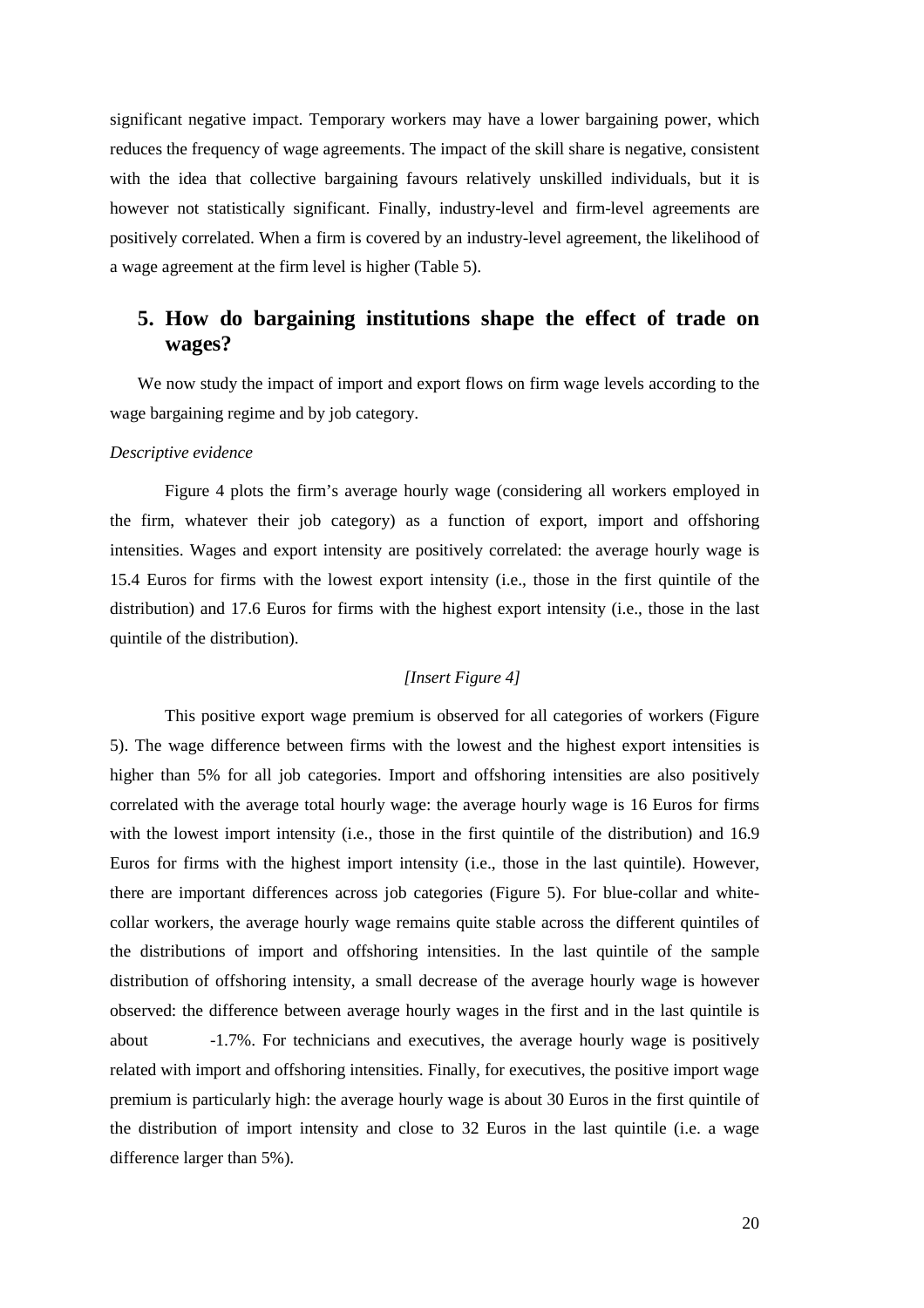#### *[Insert Figure 5]*

In Table 6, we consider three groups of firms according to their wage bargaining regimes: *(i)* firms which are uncovered by a wage agreement (at the industry- or at the firmlevels21, corresponding to 14% of observations in our sample); *(ii)* firms which are covered only by an industry-level wage agreement in a given year (60% of observations); *(iii)* firms which frequently sign a firm-level wage agreement<sup>22</sup> (26% of observations). For these three bargaining regimes, we compute the average hourly wage for firms below the median of export/import/offshoring intensity and the average hourly wage for firms above this median. Finally, we compute the differences between those two average wages to obtain the export/import/offshoring wage premium (in percent). When we consider the average hourly wage for all workers, the export wage premium is always positive, whatever the wage bargaining regime is. It is then comprised, between 5.9 and 8% (see Table 6) and it is higher when firms are covered by at least one type of wage agreement.

#### *[Insert Table 6]*

There are some significant differences across job categories (see Table 7). For bluecollar workers, when there is no wage agreement, the export wage premium is 3.3% whereas it is about 7% when a wage agreement is signed at the firm-level. For white-collar workers, the export wage premium is slightly larger when firms are covered by a wage agreement: it is equal to 3.4% when there is no wage agreement and comprised between 3.7 and 4% when there is a wage agreement either at the firm- or at the industry-level. For technicians, supervisors and executives, export wage premia are larger when firms are covered by a firmlevel wage agreement than when firms are either covered only by an industry-level agreement or uncovered. For instance, the export wage premium of executives is 2% when firms are covered by a wage agreement at the industry-level whereas it is 4.7% when firms are frequently covered by a firm-level wage agreement.

#### *[Insert Table 7]*

When we consider the link between import and offshoring intensities and the firms' average hourly wages, we find stronger differences between bargaining regimes: the

<sup>&</sup>lt;sup>21</sup> We distinguish here firms in which a firm-level wage agreement is signed very frequently (i.e., when the ratio between the number of annual wage agreements signed in a firm and the number of years in which this firm is observed in our sample is higher than 20%) and firms in which firm-level wage agreements are less frequent (i.e., when this ratio is less than 20%). The threshold of 20% corresponds to the median frequency of firm-level wage agreements over the sample observation period.

 $22$  In this regime, firms can be covered or not by an industry-level wage agreement. However, when firms are covered by a firm-level wage agreement, few of them are not covered by an industry-level agreement (slightly less than 1,000 observations in our sample among 5,800 observations classified in this regime). We choose to include all firms covered by a firm-level agreement in a single regime in order to provide robust statistics.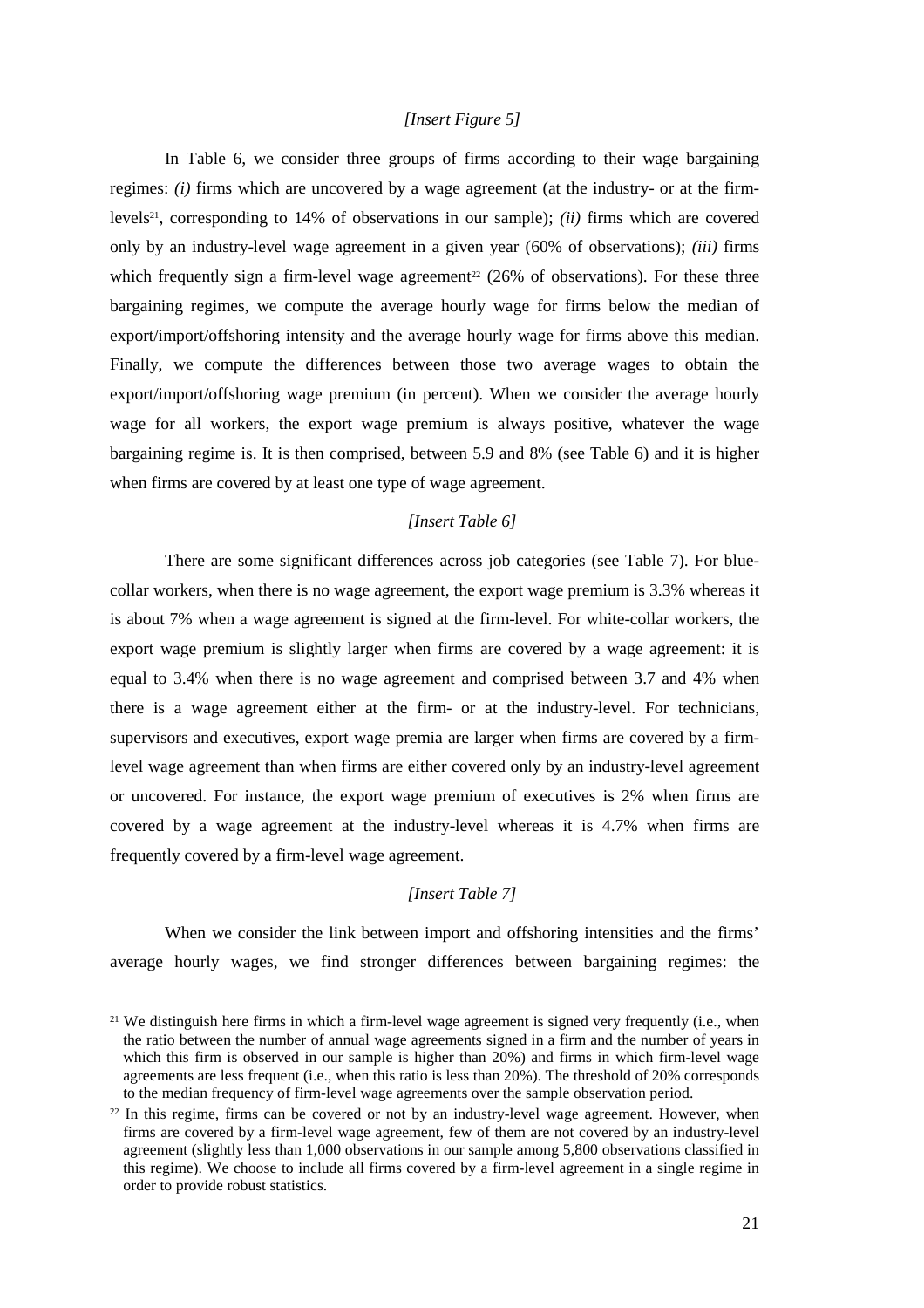offshoring wage premium is close to 1% when firms are not covered by a wage agreement whereas it increases to 3.7% when they are covered only by an industry-level agreement and to 4.1% when they are covered by a firm-level agreement (see Table 6). There are some differences across job categories (Table 7). When there is no wage agreement, blue-collar and white-collar workers experience negative wage premia (comprised between  $-1.5\%$  and  $-3.5\%$ ). On the contrary, when a wage agreement is signed at both the industry- and the firm-levels, the wage premia turn to be positive (about 1.5%). For technicians and executives, (broad or narrow) offshoring leads to a positive wage premium which increases with the coverage by wage agreements. In particular, trade wage premia are higher when a wage agreement is signed at the industry level, but firm-level agreements do not seem to provide additional (even moderate) wage premia when firms are only covered by an industry-level wage agreement (see Table 7).

#### *Trade and wages: the econometric model*

 $\overline{a}$ 

To investigate more deeply to which extent wage bargaining regimes shape the wage effects of the intensive margin of trade, our basic wage equation is the following:

$$
\ln w_{it} = \beta_{exp} \ln exp_{it} + \beta_{imp} \ln imp_{it} + \beta_x x_{it} + \alpha_i^{\ w} + \lambda_t^{\ w} + \varepsilon_{it}
$$

where  $\ln w_{it}$  is the logarithm of the net hourly wage in firm *i* and year *t*,  $\ln exp_{it}$  is the logarithm of exports of firm  $i$  in year  $t$ ,  $\ln imp_{it}$  is the logarithm of imports of firm  $i$  in year  $t$ ,  $x_{it}$  is a vector of covariates including the local unemployment rate and firm-level controls in year *t* (number of employees, TFP, domestic sales, proportion of temporary workers, share of skilled workers and capital-labor ratio),  $\alpha_i^w$  is a firm-specific effect,  $\lambda_t^w$  is a year dummy (common to all firms) and  $\varepsilon_{it}$  is an i.i.d. random term (white noise) with mean 0 and variance  $\sigma_{\varepsilon}^2$ . Slope parameters  $\beta_{exp}$ ,  $\beta_{imp}$  and  $\beta_x$  are unknown and have to be estimated. Given that the wage and the trade variables are expressed in logs, there parameters are elasticities of wages with respect to changes in firm exports and imports.

Since our sample period is rather short (2005-2009), variations of firm wages over time are rather limited (see Table 2). Moreover, if our instrumentation strategy allows us to capture satisfactorily differences in exports and imports between firms, our model predicts less accurately their variations over time.<sup>23</sup> This feature of the data makes the identification of export and import effects on wages using their within-firm variations over time difficult. Consequently we can mainly identify wage differences between firms, consistently with theories of firm heterogeneity. To control at least partly for those differences, we add disaggregate industry (4-digit)-level dummies, the firm's average TFP, domestic sales and the

<sup>&</sup>lt;sup>23</sup> These patterns of the data are generally observed in the trade literature; see, for instance, Hauptmann and Schmerer (2013).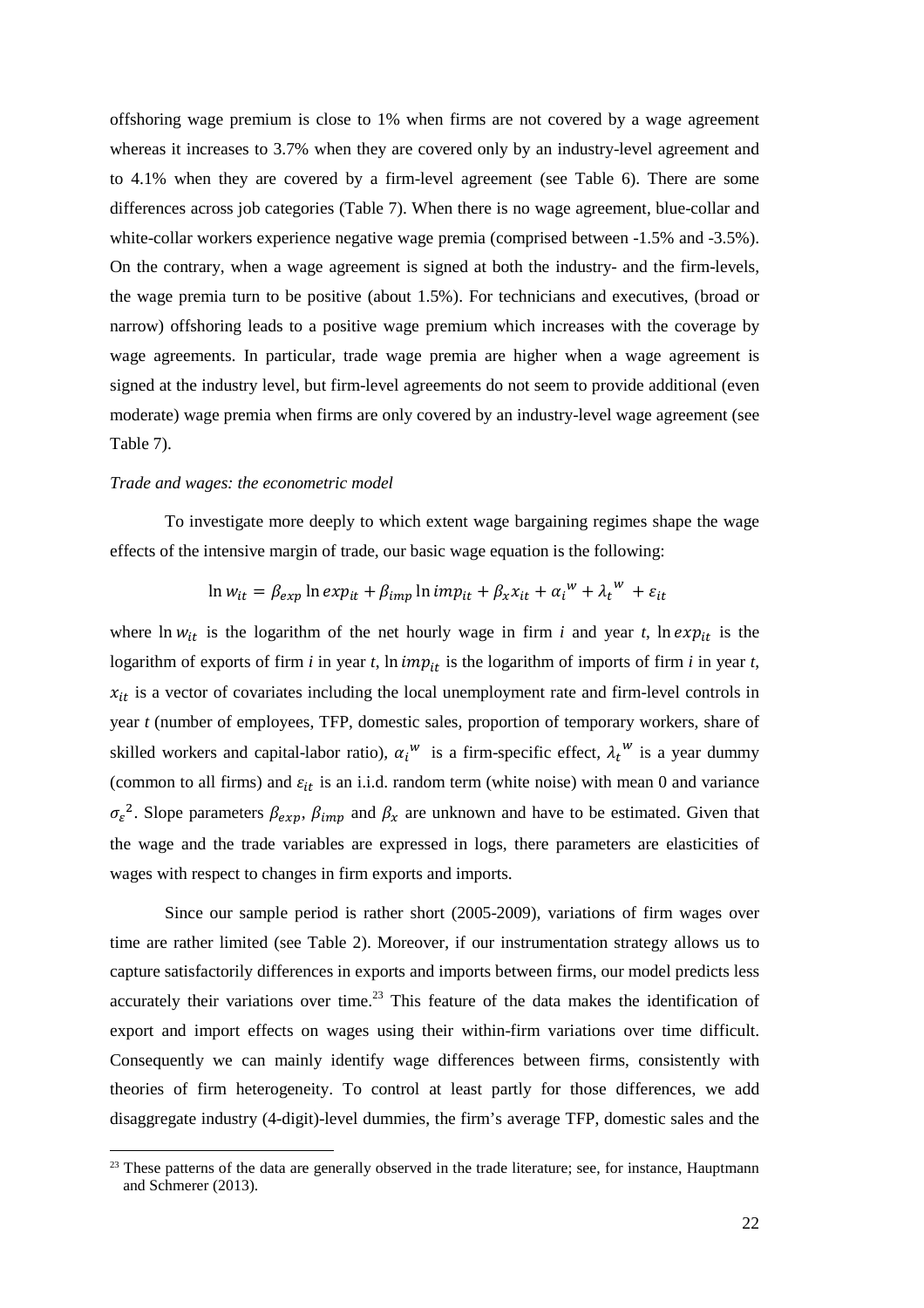firm's average ratio between capital and labor to the list of regressors included in the log-wage equation.<sup>24</sup> Since all these supplementary variables are time-invariant, we assume that the firm-specific effect  $\alpha_i^w$  which appears in the above log-wage equation is random. Then our specification of the log-wage equation corresponds to Mundlak's formulation of the linear panel data model. This formulation is known to allow for possible correlations between the time-varying explanatory variables and the firm-specific fixed effects.

#### *[Insert Table 8]*

Table 8 reports parameter estimates of our basic wage regressions using or not instrumental variables to control for the potential endogeneity of exports and imports. The dependent variable is the log hourly net wage rate in firm *i* and year *t*. Standard errors are clustered at the firm level. We find that exports and offshoring have both a positive effect on the overall average hourly wage; the impact of exports is larger than that of offshoring. Once firm-level controls are added, the impacts of exports and offshoring are reduced but still positive and statistically significant: if exports (respectively, offshoring) increase by 1%, the firm's average wage increases by 0.8% (respectively, by 0.2%). When we use broad offshoring (total imports) rather than narrow offshoring, the effects of imports are estimated to be slightly higher.<sup>25</sup> Firm-level controls have significant effects on wages. For instance, the firm's TFP and domestic sales have a positive impact on wages. The local unemployment rate has no significant effect whereas the proportion of temporary workers in a firm is found to have a statistically significant negative effect on wages.

#### *[Insert Table 9]*

In Table 9, we report results from similar regressions but consider the log hourly net wage for different categories of workers. For all categories of workers (except technicians), the estimated export wage premium is positive and statistically significant. This export wage premium is rather similar across categories once exports and imports are instrumented: if exports increase by 1%, the average wage rate increases by  $0.3\%$  for all job categories.<sup>26</sup> Using Danish data, Hummels et al. (2014) obtain no significant difference in the export wage premium between high-skilled and low-skilled workers.

On the contrary, we find a heterogeneous impact of offshoring across job categories. Increasing offshoring has a negative but statistically insignificant effect on wages of bluecollar and white-collar workers, whereas it significantly improves wages of technicians and

<sup>&</sup>lt;sup>24</sup> We have also included other average firm-level variables that do not appear to be statistically significant or do not vary sufficiently over time.

 $25$  We find similar results when we restrict our sample to the period 2005-2008, namely when we exclude the post-crisis year 2009 (see Table A1 in Appendix). In this case, the difference in the import wage premia estimated with broad and with narrow offshoring is even larger.

<sup>&</sup>lt;sup>26</sup> Similar results are obtained for the period  $2005$ - $2008$  (see Table A2 in Appendix).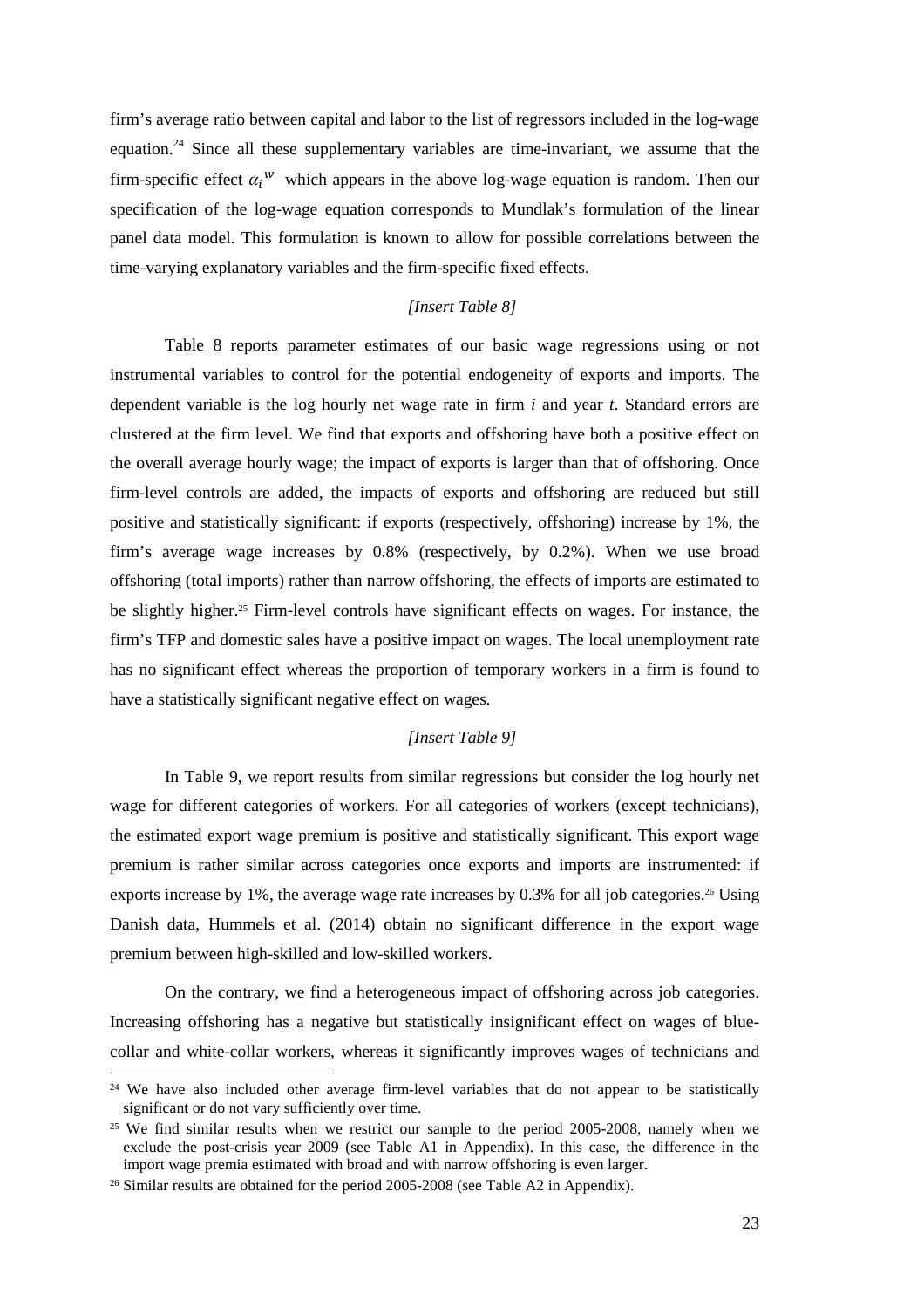executives. This result is quite consistent with evidence provided by Hummels et al. (2014) concerning Denmark. At the firm level, both importing and offshoring activities have statistically significant and positive effects on average wages in France, but our results are due to a compositional effect since substitution effects could lead to a negative wage premium for low-skilled workers, and a positive one for high-skilled workers. However, in contrast with the estimates reported by Hummels et al. (2014), we find that the negative effect of offshoring on wages of low-skilled workers, namely blue-collar workers and white-collars employees, is not large. Our conjecture is that wages are more downward rigid in France. Another possible explanation is that the relatively high national minimum wage binds and generates less dispersion in the French wage distribution.

Finally, we find that TFP has a larger effect on wages of executives and that unemployment has a statistically significant negative impact on wages of blue-collar workers only, whereas the proportion of temporary workers has a negative impact whose magnitude is the same for all categories of workers (but statistically insignificant for executives).

The results concerning offshoring are largely consistent with the predictions relating firm-level wages to offshoring that we discuss in Section 2. Offshoring tends to create wage dispersion by increasing the wages of high-skilled workers who are more likely to be complement to imports. Our results showing that exports have rather homogeneous effects across occupations are in line with existing evidence on Denmark.<sup>27</sup>

#### *Collective agreements, wages and trade*

 $\overline{a}$ 

We now look at the role played by collective wage agreements in shaping the effects of trade on wages. We first estimate the impact of exporting and offshoring on wages according to the bargaining regime characterizing the firm. We consider the three different bargaining regimes introduced above: *(i)* firms which are uncovered by a wage agreement (at the industry- or at the firm-level); *(ii)* firms which are covered only by an industry-level wage agreement; *(iii)* firms which are covered by a firm-level wage agreement. For each of these three groups of firms, we estimate the same wage regression model linking hourly average wage for all workers employed in the firm to the firm's exports and imports. We estimate these models over two periods, 2005-2009 and 2005-2008 (excluding 2009), by controlling for firm-level variables and for the endogeneity of exports and imports. Regressions include firmspecific random effects, disaggregated industry-level dummies and year controls. Results are reported in Table 10.

#### *[Insert Table 10]*

<sup>&</sup>lt;sup>27</sup> There might be skill upgrading within categories behind the wage increases that we are not able to pick up. Our results show that the forces of offshoring to create heterogeneous effects are strong and seen at the occupational level.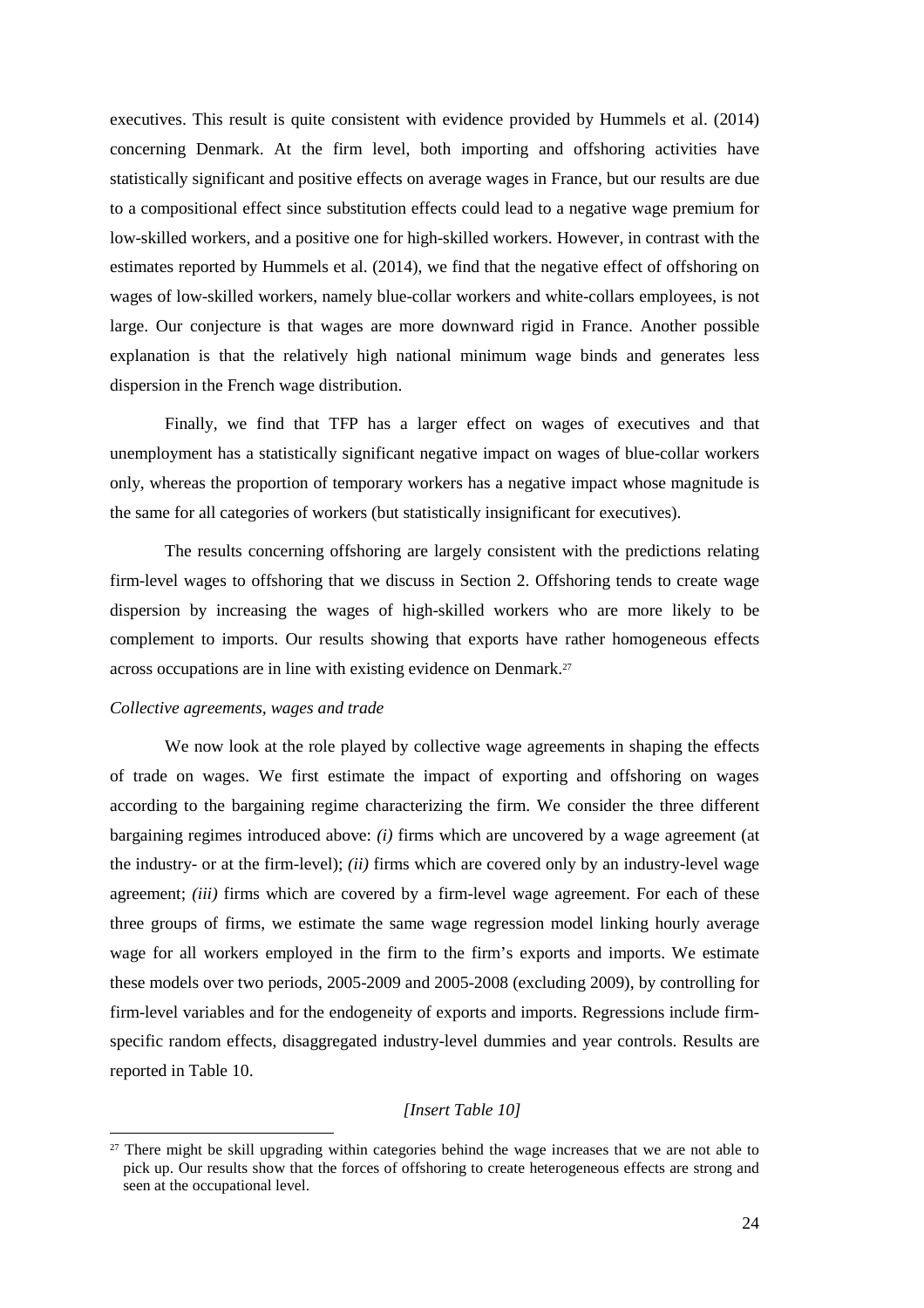Over the period 2005-2009, the export wage premium is estimated to be positive in all wage bargaining regimes. The export wage premium seems however slightly higher in firms where firm-level wage agreements are frequent: the elasticity is 0.012 for firms with frequent wage agreements versus less than 0.01 in other regimes. These results are consistent with rentsharing models applied to the export wage premium. Using German wage data, Felbermayr et al. (forthcoming) obtain quite similar conclusions: the wage premium associated with exports is larger for firms where a wage agreement is signed either at the firm- or at the industry level. The effect of offshoring on wages is positive and significant only in the case where firms are only covered by industry-level wage agreements. However, this effect is rather limited and smaller than the impact of exports. When the firm is not covered by any wage agreement, impact becomes negative (and significant for the period 2005-2008). Results are very similar if we consider broad offshoring instead of narrow offshoring (see Table A5 in Appendix).

In Table 11, we stratify our analysis by distinguishing the three bargaining regimes and the four job categories. The results are obtained using IV-OLS regressions with firmspecific effects over the two periods 2005-2009 and 2005-2008.

#### *[Insert Table 11]*

For blue-collar and white-collar workers, exports are found to have positive and statistically significant effects on wages for all bargaining regimes over each period, 2005- 2009 and 2005-2008. It seems however that over the period 2005-2008, the export wage premium for blue collar workers is slightly higher when firms frequently sign wage agreements. For white-collar workers, the export wage premia are estimated to be similar in the three bargaining regimes. Those results are similar when narrow offshoring is replaced by broad offshoring (see Table A6 in Appendix). For technicians and executives, the export wage premium is positive and statistically significant when firms are covered by a firm-level wage agreement. On the opposite, when firms are either not covered by a wage agreement or only covered by an industry-level wage agreement, the export wage premium is small and statistically not different from zero. However, overall differences in the export wage premia are sizeable across bargaining regimes only for blue-collar workers and executives.<sup>28</sup>

For blue-collar and white-collar workers, the effect of offshoring on wages varies across wage bargaining regimes. When there is no wage agreement at both the firm- and at the industry-levels, the offshoring wage premium is negative and statistically significant (in particular over the period 2005-2008). On the contrary, when firms are covered by an industry-level agreement only, the negative wage premium disappears. It appears that wage

<sup>&</sup>lt;sup>28</sup> It is also possible that export wage premia are better statistically identified in the case of executives and technicians since variations over time and across firms are larger in that category, contrary to blue-collar or white-collar workers for whom variations of wages across firms are more limited.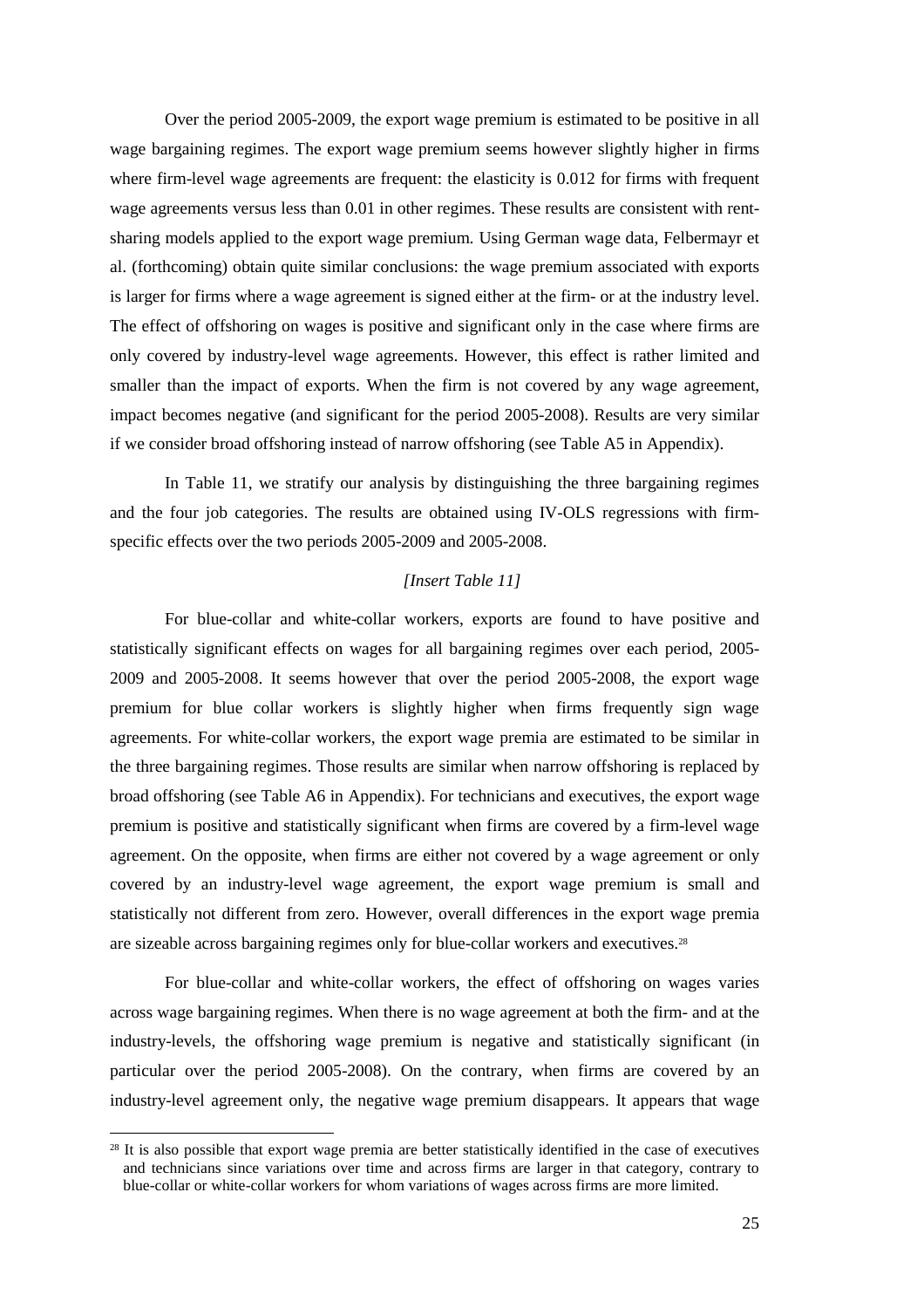agreements (in particular industry-level wage agreements) protect workers from the negative effect of offshoring on wages. Similar results are obtained when we consider broad offshoring (rather than narrow offshoring); however, differences across bargaining regimes are even amplified in that case (see Table A6 in Appendix). For instance, for white-collar workers, the offshoring wage premium becomes positive and statistically significant when firms are covered by a firm-level wage agreement. For technicians and executives, the offshoring effect on wages is positive and significant for firms covered by an industry-level wage agreement. Compared to industry-level agreements, firm-level agreements do not provide significant additional wage premia. They even moderate wage premia. Differences between wage bargaining regimes are larger when we consider broad offshoring instead of narrow offshoring (see Table A6 in Appendix).

Overall it appears that firm-level agreements are associated with larger export wage premia whereas industry-level agreements seem to impact positively import wage premia. Consistent with predictions rent-sharing models, firm-level wage agreements are more frequent when firms are large exporters and rents associated with exports are captured through bargaining by workers. On the contrary, it seems that when offshoring intensity is high, the frequency of industry-wage agreements is lower since firms may be more exposed to international competition. When industry-level wage agreements are signed, they imply larger import wage premia which may reduce competitiveness of firms. This negative effect is reduced in the bargaining regime with frequent firm-level agreements for executives and technicians.

When firms and unions bargain on wages, it might have negative consequences on employment, especially since international markets are highly competitive (thus possibly implying a larger labor demand elasticity – see the discussion in Section 2). To investigate consequences of wage bargaining regimes on employment, we estimate the impact of exporting and offshoring activities on hours worked at each firm. As before, this analysis is stratified according to the bargaining regime. We estimate the models over the period 2005- 2009 controlling for firm-level variables and for the endogeneity of exports and imports. Regressions include firm-level random effects. Results are reported in Table 12. First we find that exports and imports are associated with a significant increase in hours worked (first column). This increase is larger for exports than for imports. This positive effect of exports is almost the same across bargaining regimes whereas the impact of imports is positive and statistically significant only in the industry-level bargaining regime.<sup>29</sup>

# *[Insert Table 12]*

 $^{29}$  Similar results are obtained when we use broad offshoring (see Table A7 in Appendix).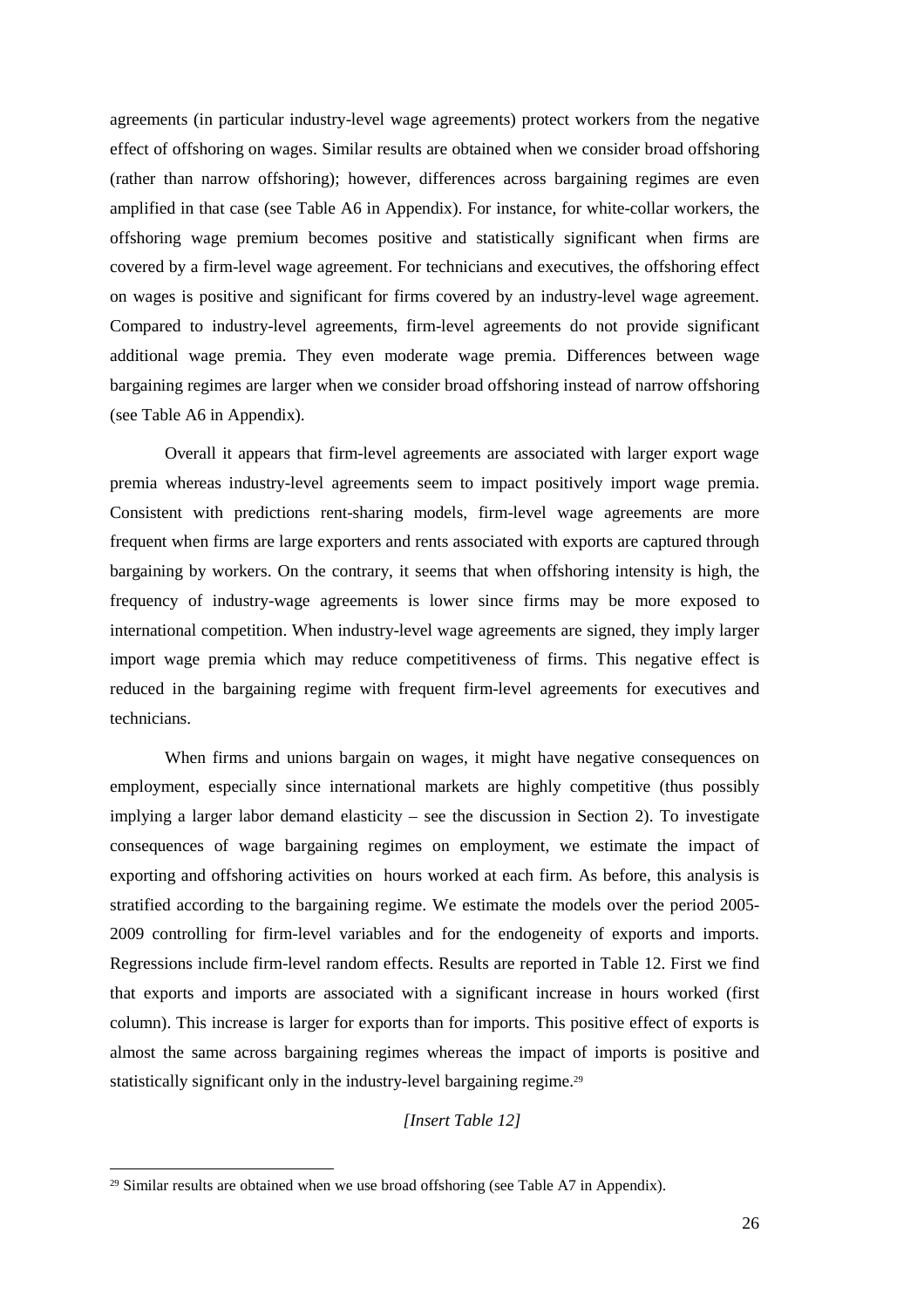Table 13 reports results by job categories. Exports and imports are found to have positive and statistically significant effects on hours worked for all job categories. However the impact of exports on hours worked is larger for executives. Additionally, when we distinguish the three different bargaining regimes, it appears that exports have a larger impact on hours worked in firms which are covered by wage agreements (either at the firm or at the industry level). In particular, when firms sign frequent wage agreements at their level, the elasticity of hours worked to exports is higher for all job categories. In each job category, the estimated effect of offshoring on hours does not seem to be much affected by the bargaining regime (except for the blue-collar workers). It seems however that the elasticity of hours worked to imports is higher when firms are only covered by an industry-level agreement.<sup>30</sup>

[*Insert Table 13]* 

# **6. Conclusion**

 $\overline{a}$ 

In this paper we investigate the role played by collective wage bargaining institutions in shaping the effects of trade on wages. More specifically, we examine effects of a multi-level bargaining system allowing for wage agreements both at the industry- and at the firm-level. Such a system is implemented in several European countries, especially in France, which is our case study.

Our main results are as follows. First, we find that exports have a positive and significant effect on the probability of observing a wage agreement at the firm level, which is consistent with predictions of rent-sharing theory. Offshoring has a negative but small effect on the occurrence of firm-level wage agreements. Besides, we find a negative correlation between industry-level wage agreements and the firm's import intensity, whereas exports seem to play a very limited role on wage agreements at the industry level.

Second, we provide results on the effects of trade on wages of French firms. We find a statistically significant positive effect of both exports and imports (or offshoring) on the hourly average wage. The export premium is similar for blue-collar and white-collar workers, technicians and executives. Offshoring has a positive effect on wages of technicians and executives, whereas it has a slightly negative or statistically insignificant impact on blue-collar workers' wages. The results suggest that offshoring and unskilled labor are potential substitutes in the production process of manufacturing firms. They are consistent with those obtained in the recent empirical literature concerning the effects of exports and imports on firms' wages.

<sup>&</sup>lt;sup>30</sup> Consistent results are obtained when we replace narrow offshoring by broad offshoring (see Table A8 in Appendix).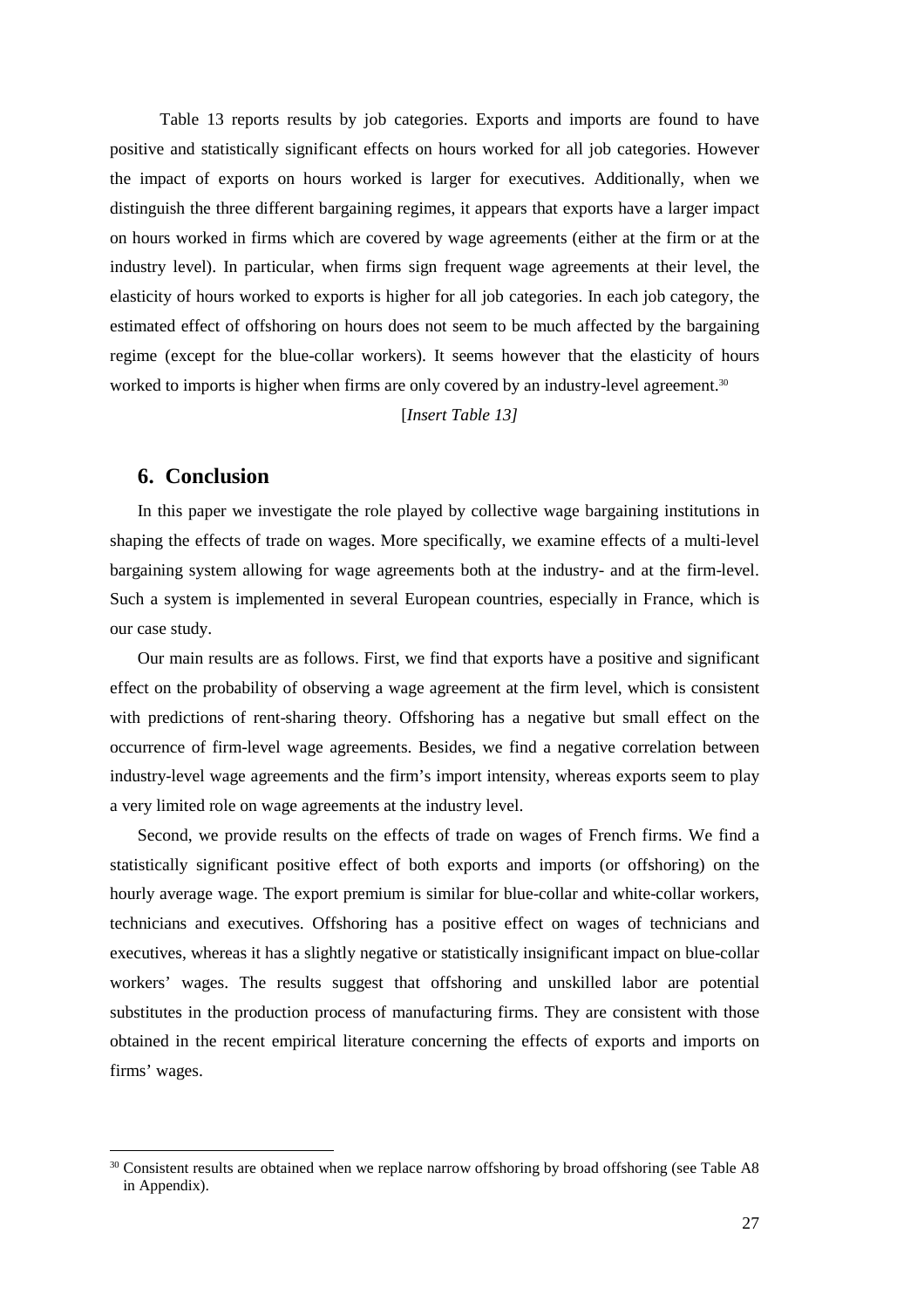We also investigate the effect of several wage bargaining regimes on those results. We find that firm-level wage agreements slightly increase the export wage premium for almost all categories of workers. When the firm is not covered by a firm- or an industry-level agreement, the offshoring wage premium is negative or at most very small in all job categories. When the firm is covered by an industry-wage agreement, blue-collar and white-collar workers are protected against the negative impact of offshoring on wages. This effect of industry-level agreements on wages of unskilled workers may explain why employers are less likely to sign wage agreements at the firm level when offshoring increases. We hope that the stylized facts we present can be fruitful in informing future theoretical research.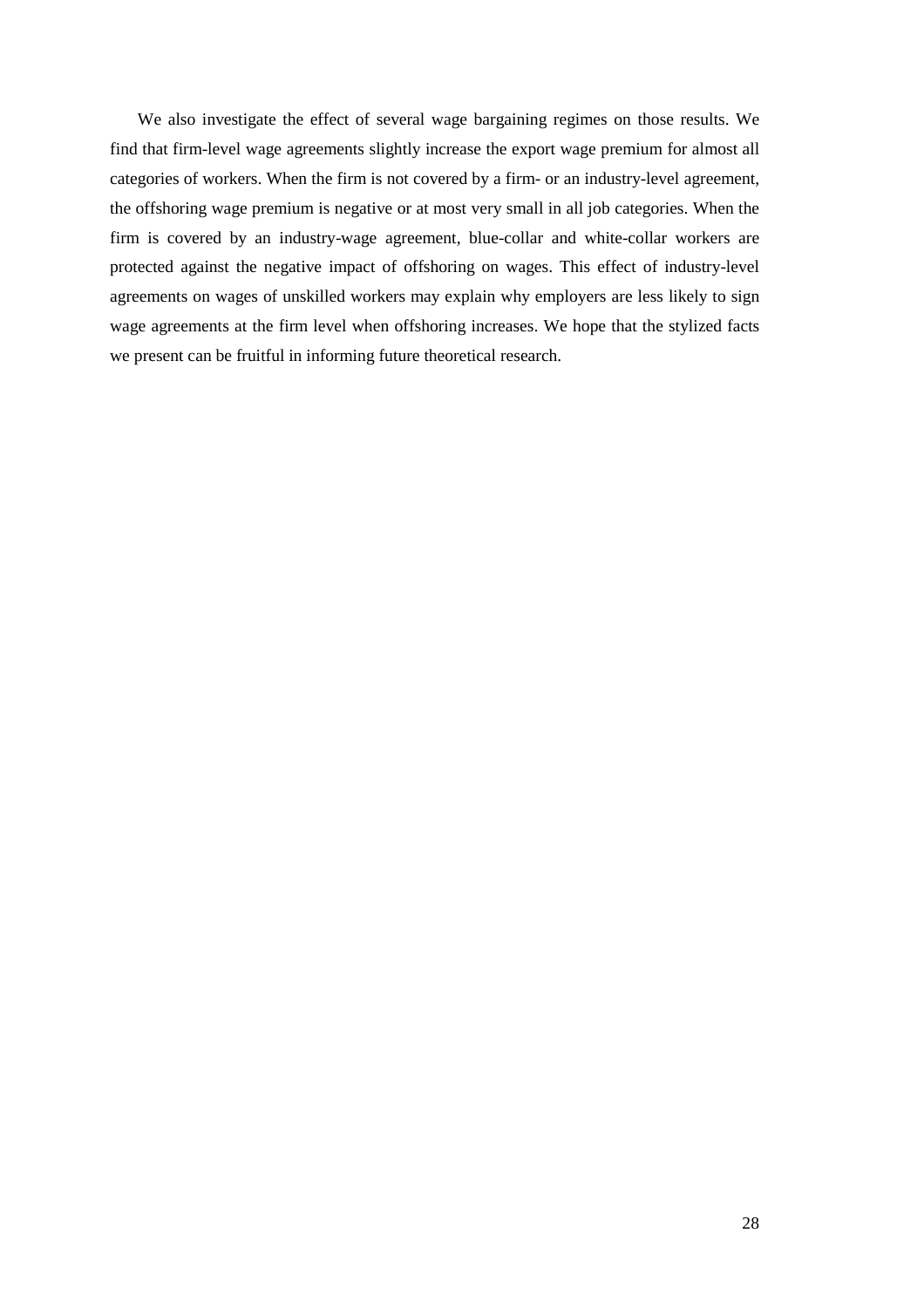# **References**

Acemoglu D., Aghion P., and Violante G. L., 2001, "Deunionization, Technical Change and Inequality," *Carnegie-Rochester Conference Series on Public Policy*, vol. 55(1), 229-264.

Agell J., and Lommerud K. E., 1992, "Union Egalitarianism as Income Insurance," *Economica*, 59(235), 295-310.

Amiti M. and Davis D. R., 2012, "Trade, Firms, and Wages: Theory and Evidence," *The Review of Economic Studies*, 79(1), 1-36.

Amiti M., and Konings J., 2007, "Trade Liberalization, Intermediate Inputs, and Productivity: Evidence from Indonesia", *American Economic Review*, 97(5), 1611-1638.

Autor D., Dorn D., and Hanson G.H., 2013, "The China Syndrome: Local Labor Market Effects of Import Competition in the U.S.," *American Economic Review*, 103(6), 2121-2168.

Avouyi-Dovi S., Fougère D., and Gautier E., 2010, "Les négociations salariales en France: une analyse à partir de données d'entreprise (1994-2005)," *Economie et Statistique*, 426, 29-65.

Avouyi-Dovi S., Fougère D., and Gautier E., 2013, "Wage Rigidity, Collective Bargaining and the Minimum Wage: Evidence from French Agreement Data," *The Review of Economics and Statistics,* 95(4), 1337-1351*.*

Bastos P., and Kreickemeier U., 2009, "Unions, Competition and International Trade in General Equilibrium," *Journal of International Economics*, 79 (2), 238-247.

Berman N., Berthou A., and Héricourt J., 2012, "Export Dynamics and Sales at Home," *CEPR Discussion Paper* No 8684

Braun S. and Scheffel J., 2007, "Does International Outsourcing Depress Union Wages? First Evidence from Germany," *SFB 649 Discussion Paper* No. 2007-033.

Burstein A., and Vogel J., 2012, "International Trade, Technology, and the Skill Premium", mimeo, Columbia University.

Bustos P., 2011, "The Impact of Trade Liberalization on Skill Upgrading: Evidence from Argentina," Working Paper 559, Barcelona Graduate School of Economics.

Cahuc P., Postel-Vinay F., and Robin J.-M., 2006, "Wage Bargaining with On-the-Job Search: Theory and Evidence," *Econometrica*, 74(2), 323-64.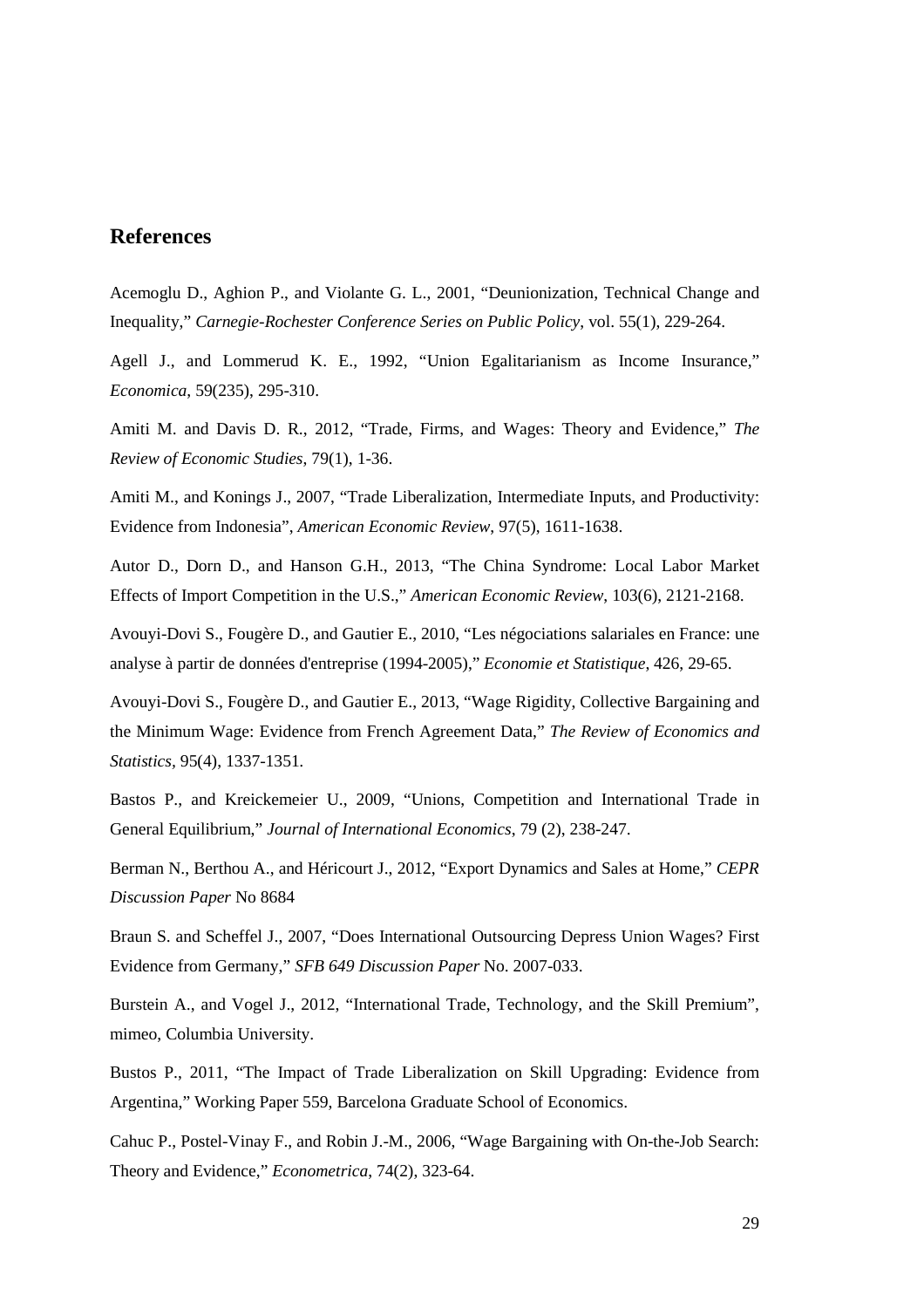Caliendo L., Monte F., and Rossi-Hansberg E., 2012, "The Anatomy of French Production Hierarchies," NBER Working Paper No. 18259.

Calmfors L., and Driffill J., 1988, "Bargaining Structure, Corporatism, and Macroeconomic Performance," Economic Policy, 6, 14-61.

Dahl C. M., Le Maire D., and Munch J., 2013, "Wage Dispersion and Decentralization of Wage Bargaining," *Journal of Labor Economics,* 31, 501-533.

Davis D. R., and Harrigan J., 2011, "Good Jobs, Bad Jobs, and Trade Liberalization," *Journal of International Economics*, 84(1), 26–36.

Du Caju P., Gautier E., Momferatou D. and Ward-Warmedinger M., 2009, "Institutional Features of Wage Bargaining in 23 European Countries, the US and Japan," *Ekonomia*, 12(2), 57-108.

Dumont M., Rayp G., and Willemé P., 2006, "Does Internationalization Affect Union Bargaining Power? An Empirical Study for Five EU Countries," *Oxford Economic Papers*, 58(1), 77-102.

Eaton S., Kortum J., and Kramarz F., 2004, "Dissecting Trade: Firms, Industries, and Export Destinations," *American Economic Review Papers and Proceedings*, 94(2), 150-154.

Eaton S., Kortum J., and Kramarz F., 2011, "An Anatomy of International Trade: Evidence from French Firms," *Econometrica*, 79(5), 1453-1498.

Eckel C. and Egger H., 2009, "Wage Bargaining and Multinational Firms," *Journal of International Economics*, 77(2), 206-214.

Egger P., Egger H., and Kreickemeier U., 2013, "Trade, Wages, and Profits," *European Economic Review*, 64, 332-350.

Egger H., and Kreickemeier U., 2009, "Firm Heterogeneity and the Labor Market Effects of Trade Liberalization", *International Economic Review*, 50(1), 187-216.

Feenstra R. C. and Hanson G.H., 1999, "The Impact of Outsourcing and High-Technology Capital on Wages: Estimates for the U.S., 1972-1990," *The Quarterly Journal of Economics*, 114(3), 907-940.

Felbermayr G., Prat J., and Schmerer H.-J., 2011, "Globalization and Labor Market Outcomes: Wage Bargaining, Search Frictions, and Firm Heterogeneity," *Journal of Economic Theory*, 146(1), 39-73.

Felbermayr G., Hauptmann A. and Schmerer, H. J., "International Trade and Collective Bargaining Outcomes: Evidence from German Employer-Employee Data," *Scandinavian Journal of Economics*, forthcoming.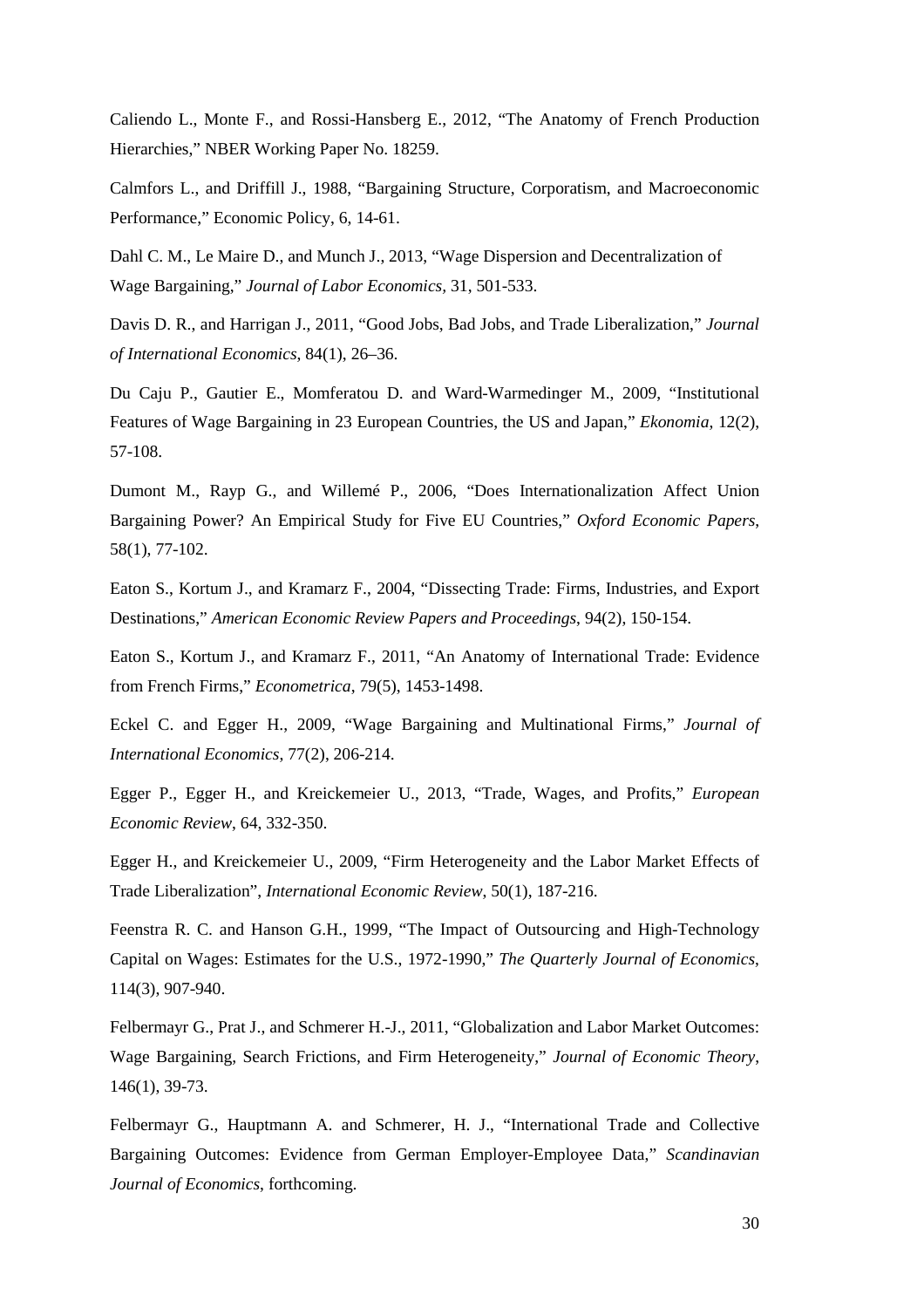Grossman G. M., and Rossi-Hansberg E., 2008, "Trading Tasks: A Simple Theory of Offshoring," *American Economic Review*, 98(5), 1978-97.

Harrigan J., and Reshef A., "Skill Biased Heterogeneous Firms, Trade Liberalization and the Skill Premium," *Canadian Journal of Economics*, forthcoming.

Harrison A., McLaren J., and McMillan M., 2011, "Trade and Inequality," *Annual Review of Economics*, 3, 261-89.

Hauptman A. and Schmerer H. J., 2013, "Do Exporters Pay Fair Wage Premiums?," *Economics* Letters, 121(2), 179-182.

Hauptman A., Capuano, S. and Schmerer H. J., 2014, "trade and unions: can exporters benefit from collective bargaining?"mimeo.

 Helpman E., Itskhoki O., Muendler M.-A., and Redding S., 2012, "Trade and Inequality: from Theory to Estimation", *NBER Working Paper* 17991.

Hummels D., Jørgensen R., Munch J. R. and Xiang C., "The Wage Effects of Offshoring: Evidence from Danish Matched Worker-Firm Data," *American Economic Review* 104, pp. 1597-1629.

Kramarz F., 2010, "Offshoring, Wages, and Employment: Evidence from Data Matching Imports, Firms, and Workers," mimeo, CREST, Paris.

Kristal T., and Cohen Y., 2007, "Decentralization of Collective Wage Agreements and Rising Wage Inequality in Israel," *Industrial Relations*, 46, 613-635.

Levinsohn J. and Petrin A., 2003, "Estimating Production Functions Using Inputs to Control for Unobservables," *The Review of Economic Studies*, 70(2), 317-341.

Melitz M. J., 2003. "The Impact of Trade on Intra-Industry Reallocations and Aggregate Industry Productivity," *Econometrica*, 71(6), 1695-1725.

Mezzetti C. and Dinopoulos E., 1991, "Domestic Unionization and Import Competition," *Journal of International Economics*, 31(1-2), 79-100.

Montagna C. and Nocco A., 2013, "Unionization, International Integration, and Selection," *Canadian Journal of Economics*, 46(1), 23–45.

Naylor R., 1998, "International Trade and Economic Integration When Labour Markets are Generally Unionised," *European Economic Review*, 42(7), 1251-1267.

Naylor R., 1999, "Union Wage Strategies and International Trade," *Economic Journal*, 109(452), 102-125.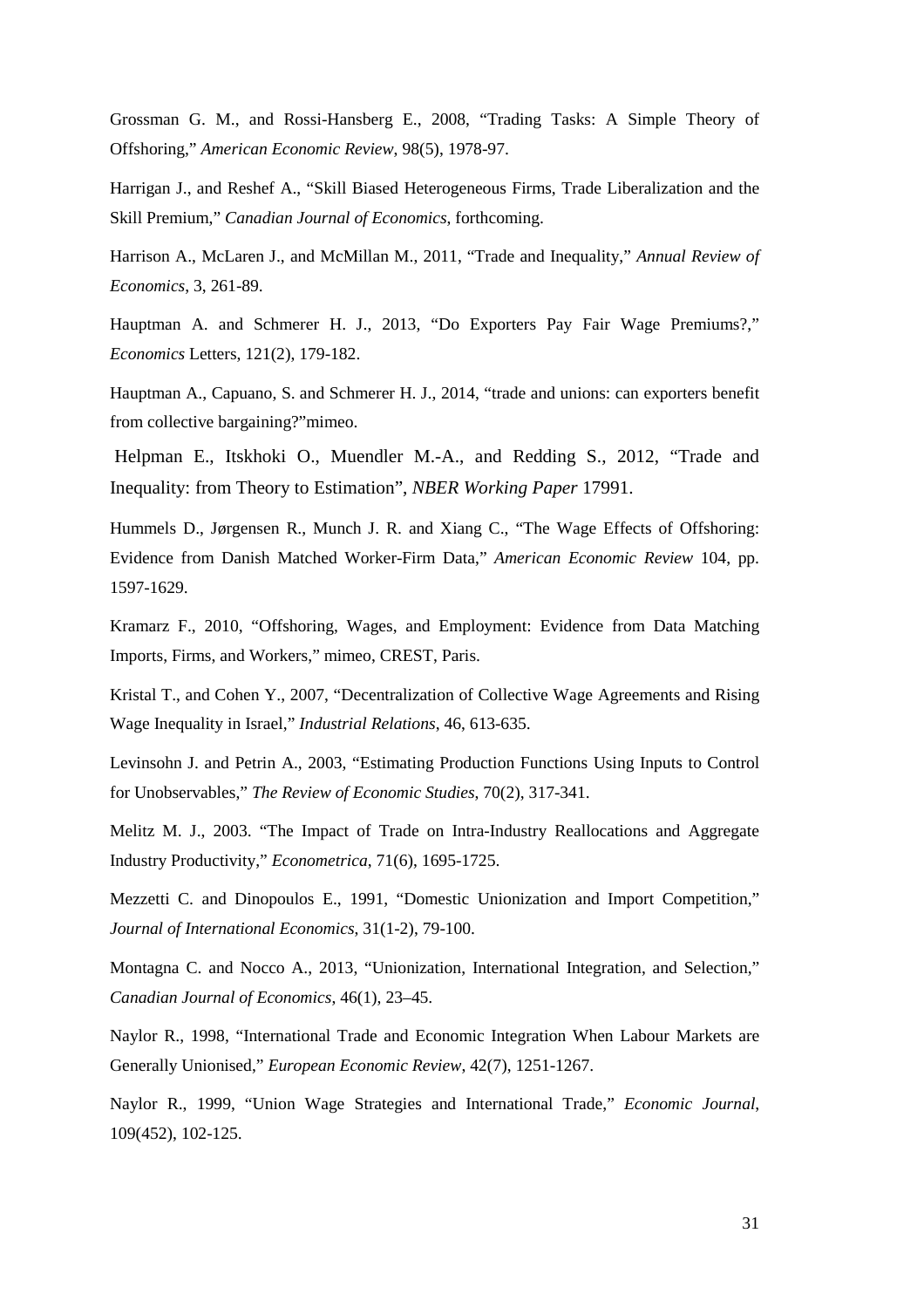Ranjan P. (2013) "Offshoring, Unemployment, and Wages: The Role of Labor Market Institutions," *Journal of International Economics,* 89(1), 172-186.

Sethupathy G., 2013, "Offshoring, Wages, and Employment: Theory and Evidence," *European Economic Review*, 62, 73-97.

Shapiro C., and Stiglitz J. E., 1984, "Equilibrium Unemployment as a Worker Discipline Device," *American Economic Review*, 74 (3), 433-444.

Skaksen J. R., 2004, "International Outsourcing When Labour Markets are Unionized," *Canadian Journal of Economics*, 37(1), 78-94.

Skaksen J. R., and Sorensen M. Y., 2001, "Should Trade Unions Appreciate Foreign Direct Investment," *Journal of International Economics*, 55(2), 379-390.

Taschereau-Dumouchel M., 2012, "The Union Threat," mimeo, Wharton School, University of Pennsylvania.

Venn D., 2009, "Legislation, Collective Bargaining and Enforcement: Updating the OECD Employment Protection Indicators," Working Paper OECD N°89.

Verhoogen E. A., 2008, "Trade, Quality Upgrading, and Wage Inequality in the Mexican Manufacturing Sector," *The Quarterly Journal of Economics*, 123(2), 489-530.

Yeaple S. R., 2005, "A Simple Model of Firm Heterogeneity, International Trade, and Wages," *Journal of International Economics*, 65(1), 1-20.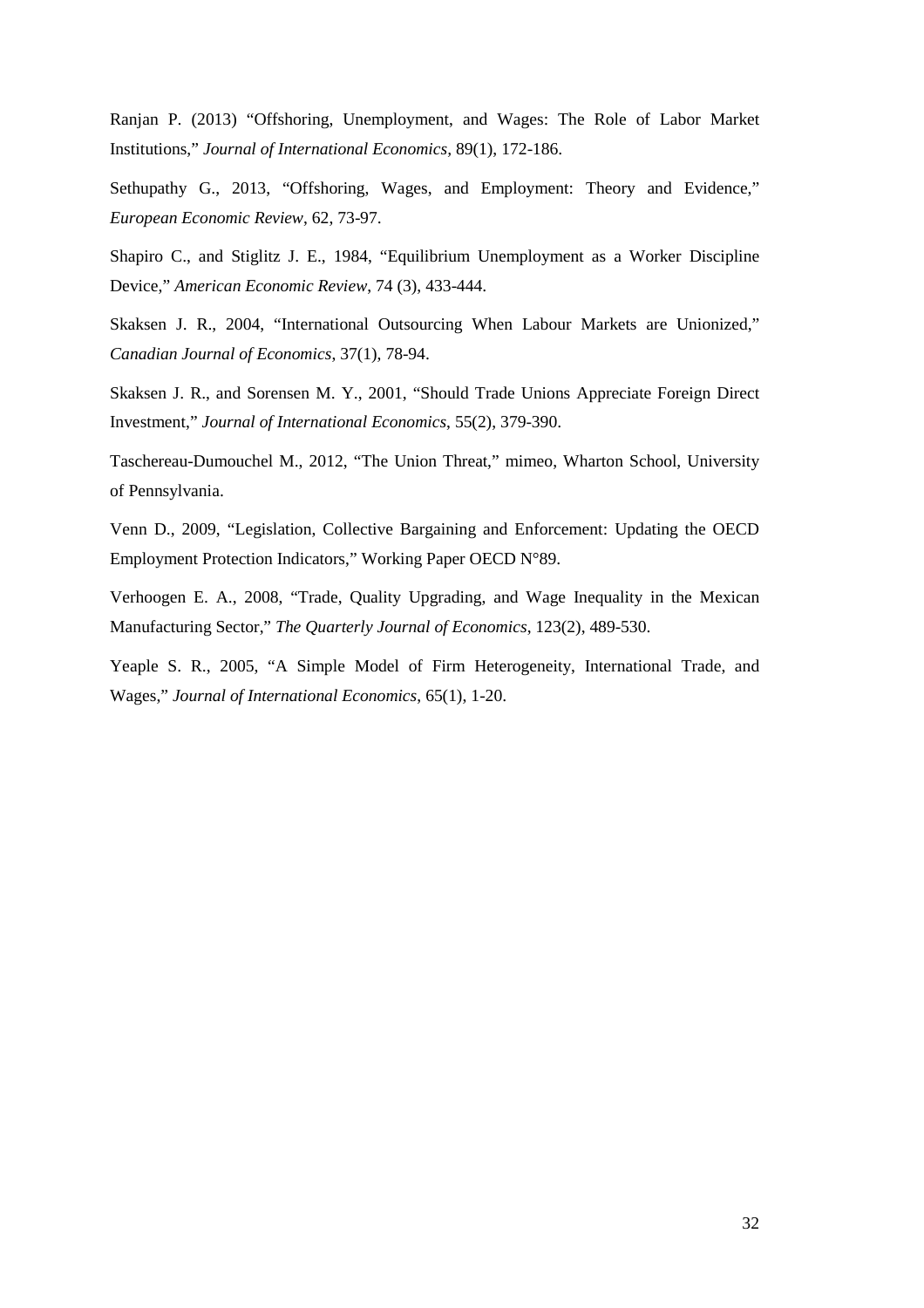| Number of<br>observations |            |                   | <b>Exports</b>    |                   |
|---------------------------|------------|-------------------|-------------------|-------------------|
| (% )                      |            | Infrequent        | Frequent          | Total             |
|                           | Infrequent | 78,923<br>(63.66) | 8,474<br>(6.84)   | 87,397<br>(70.50) |
| <b>Imports</b>            | Frequent   | 9,986<br>(8.06)   | 26,589<br>(21.45) | 36,575<br>(29.50) |
|                           | Total      | 88,909<br>(71.72) | 35,063<br>(28.28) | 123,972<br>(100)  |

#### **Table 1: Export and import activities of French firms over the period 1996-2009**

Notes: Statistical units are "firm" observations. We report the number of firms and in brackets, the proportion of firms in each category. The sample consists of all firms which are observed over the period 1996-2009 and for which we have information on balance-sheet (from the BRN data set). A firm is defined as a "frequent exporter" (respectively, "infrequent exporter") if its exports are strictly positive in more (respectively, less) than 50% of the period during which we observe this firm. A similar definition is applied for imports.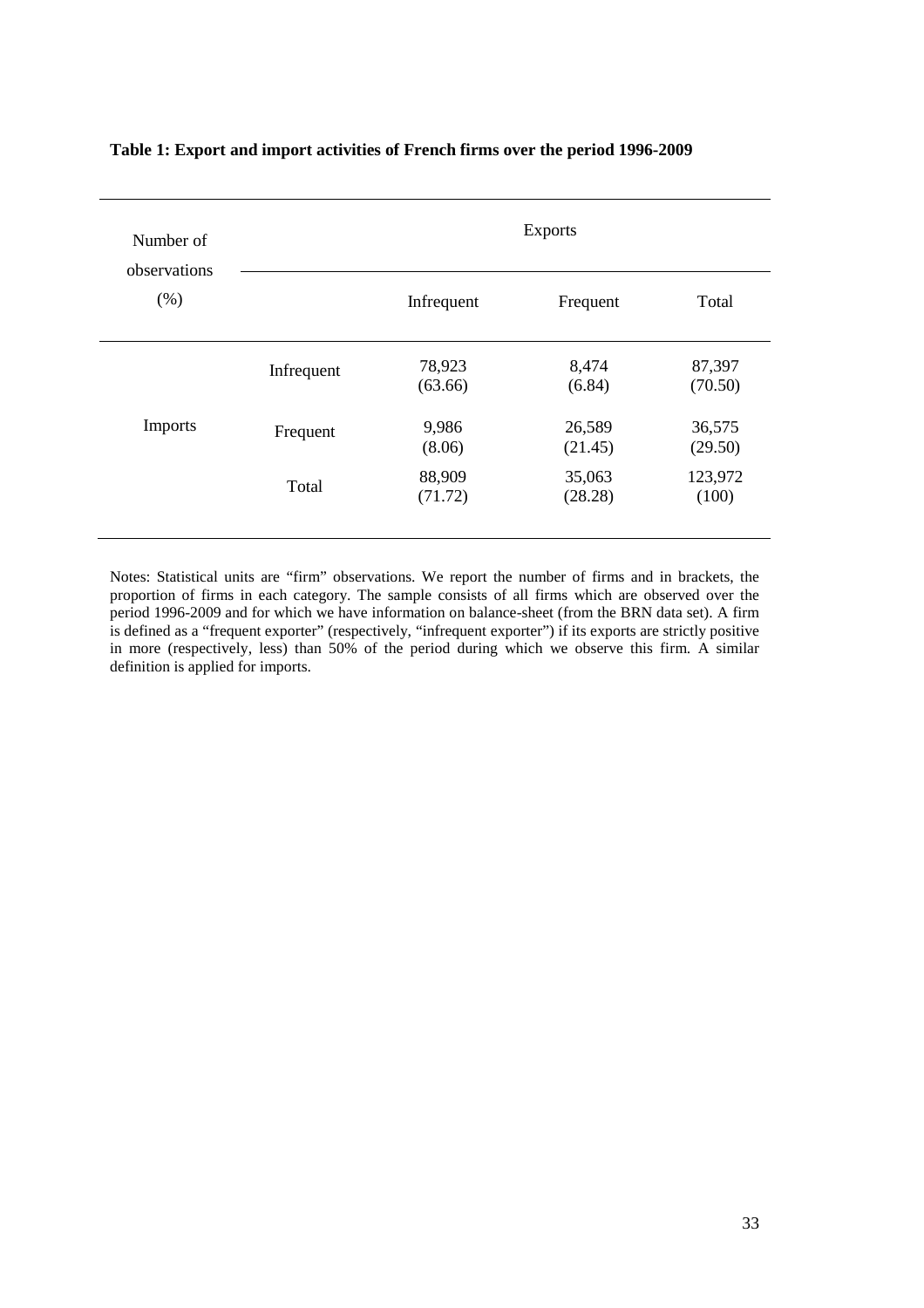# **Table 2: Descriptive statistics on trade and wages (2005-2009)**

| Year                             | 2005     | 2006     | 2007     | 2008     | 2009     |
|----------------------------------|----------|----------|----------|----------|----------|
| <b>Trade</b> (in millions Euros) |          |          |          |          |          |
| - Exports                        | 75,173.4 | 76,389.8 | 76,759.3 | 76,367.3 | 67,490.1 |
| - Broad offshoring               | 51,915.8 | 52,697.9 | 54,470.0 | 53,712.7 | 43,804.7 |
| - Narrow offshoring              | 22,991.0 | 21,520.6 | 22,368.7 | 22,498.8 | 21,046.1 |
| <b>Average hourly wage</b>       |          |          |          |          |          |
| (in Euros)                       |          |          |          |          |          |
| - All workers                    | 15.6     | 15.9     | 16.5     | 17.0     | 17.2     |
| - Blue-collar workers            | 11.8     | 12.2     | 12.6     | 13.0     | 13.4     |
| - White-collar workers           | 12.7     | 13.1     | 13.5     | 14.0     | 14.5     |
| - Technicians and                |          |          |          |          |          |
| supervisors                      | 17.2     | 17.5     | 18.0     | 18.5     | 18.3     |
| - Executives                     | 29.7     | 30.2     | 31.0     | 32.1     | 30.7     |

Notes: We compute the sum (by year) of exports and imports for the firms observed in our sample (in millions of Euros). The average hourly wage is calculated as the average hourly wage by job category and by year for the firms of our sample. The sample consists of firms that either export or import at least half of the time over the observation period.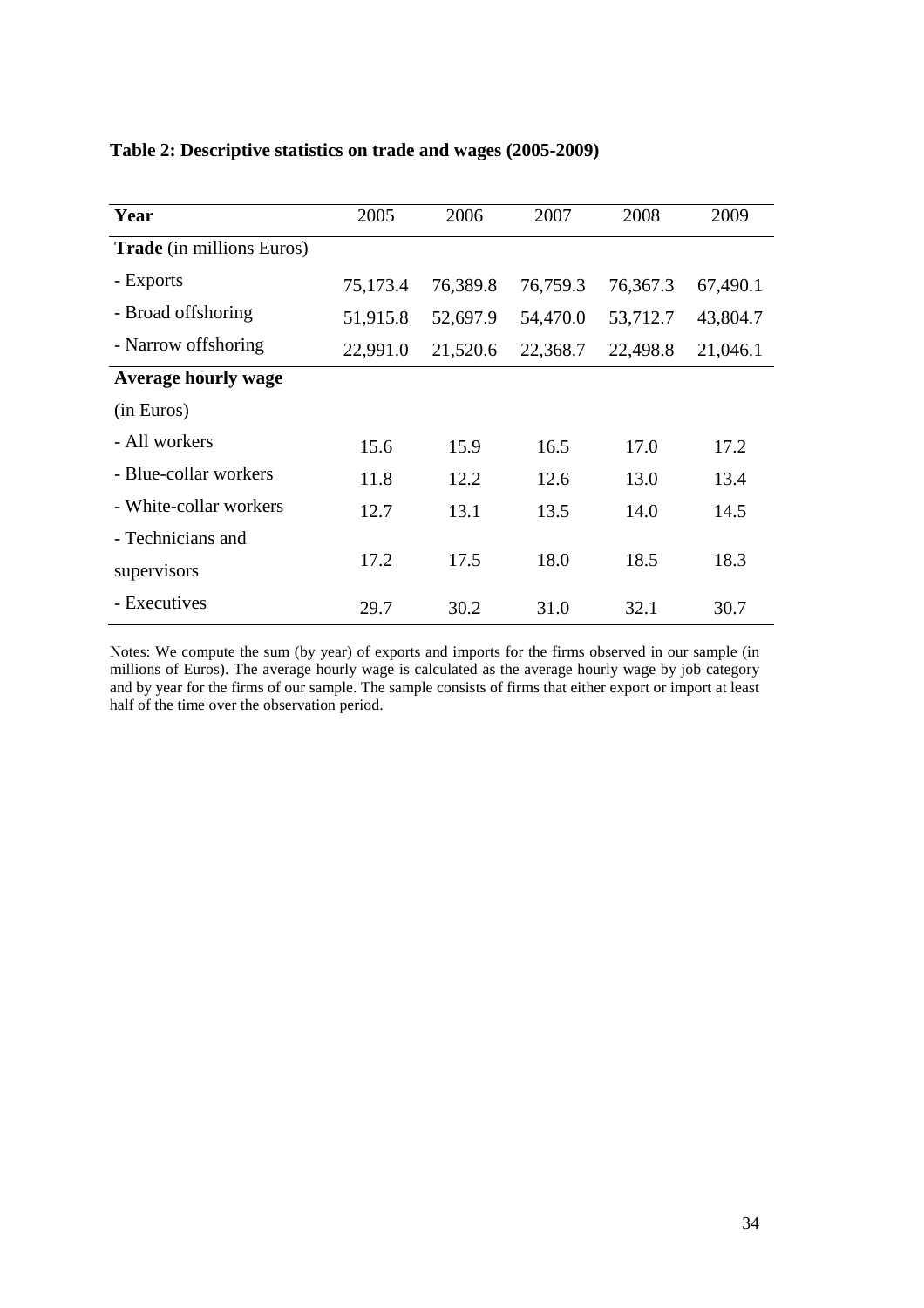| Dependent variable                               | Ln(exports)           |                       | Ln(imports)<br>"Broad offshoring" |                       | Ln(offshoring)<br>"Narrow offshoring" |                       |
|--------------------------------------------------|-----------------------|-----------------------|-----------------------------------|-----------------------|---------------------------------------|-----------------------|
| Ln WD, exports                                   | $0.150***$<br>(0.046) | $0.096**$<br>(0.039)  | $0.157***$<br>(0.042)             | $0.092***$<br>(0.033) | $0.153**$<br>(0.066)                  | 0.086<br>(0.060)      |
| Ln WS, imports                                   | $0.118***$<br>(0.043) | $0.079*$<br>(0.040)   | $0.282***$<br>(0.053)             | $0.204***$<br>(0.048) | $0.263***$<br>(0.062)                 | $0.199***$<br>(0.061) |
| Ln(TFP)                                          |                       | $0.353***$<br>(0.025) |                                   | $0.264***$<br>(0.023) |                                       | $0.201***$<br>(0.058) |
| Ln(firm size)                                    |                       | $0.825***$<br>(0.052) |                                   | $0.671***$<br>(0.047) |                                       | $0.714***$<br>(0.078) |
| Capital/labor ratio                              |                       | $0.168***$<br>(0.034) |                                   | $0.165***$<br>(0.032) |                                       | $0.115**$<br>(0.052)  |
| Share of high-skilled<br>workers within the firm |                       | $-0.059$<br>(0.095)   |                                   | 0.110<br>(0.084)      |                                       | $0.389**$<br>(0.177)  |
| Domestic sales                                   |                       | $-0.035$<br>(0.024)   |                                   | $0.187***$<br>(0.035) |                                       | $0.224**$<br>(0.040)  |
| Intercept                                        | 11.363***<br>(0.638)  | $7.177***$<br>(0.646) | 9.176***<br>(0.670)               | 4.564 ***<br>(0.663)  | 7.897***<br>(0.944)                   | 2.882**<br>(1.036)    |
| Year dummies                                     | Yes                   | Yes                   | Yes                               | Yes                   | Yes                                   | Yes                   |
| F-statistic for the IV                           | 63.62                 | 78.59                 | 148.93                            | 147.54                | 43.66                                 | 41.68                 |
| Observations                                     | 21,806                | 21,806                | 21,806                            | 21,806                | 21,806                                | 21,806                |
| Number of firms                                  | 6,744                 | 6,744                 | 6,744                             | 6,744                 | 6,744                                 | 6,744                 |
| Average obs. per firm                            | 3.2                   | 3.2                   | 3.2                               | 3.2                   | 3.2                                   | 3.2                   |
| Within R-squared                                 | 0.024                 | 0.076                 | 0.061                             | 0.144                 | 0.019                                 | 0.042                 |
| Between R-squared                                | 0.049                 | 0.425                 | 0.044                             | 0.490                 | 0.018                                 | 0.208                 |
| Overall R-squared                                | 0.046                 | 0.418                 | 0.040                             | 0.489                 | 0.014                                 | 0.198                 |

### **Table 3: First-stage IV regressions (2005-2009)**

Notes: \*\*\* p < 0.01, \*\* p < 0.05, \* p < 0.1. Standard errors are reported in brackets. Period: 2005-2009. Robust standard errors are clustered at the firm level. Year dummies and firm fixed-effects are included in all specifications. Product shares entering WD and WS are calculated at their overall sample (1996-2004) firm value. The sample consists of firms that either export or import at least half of the period during which they are observed.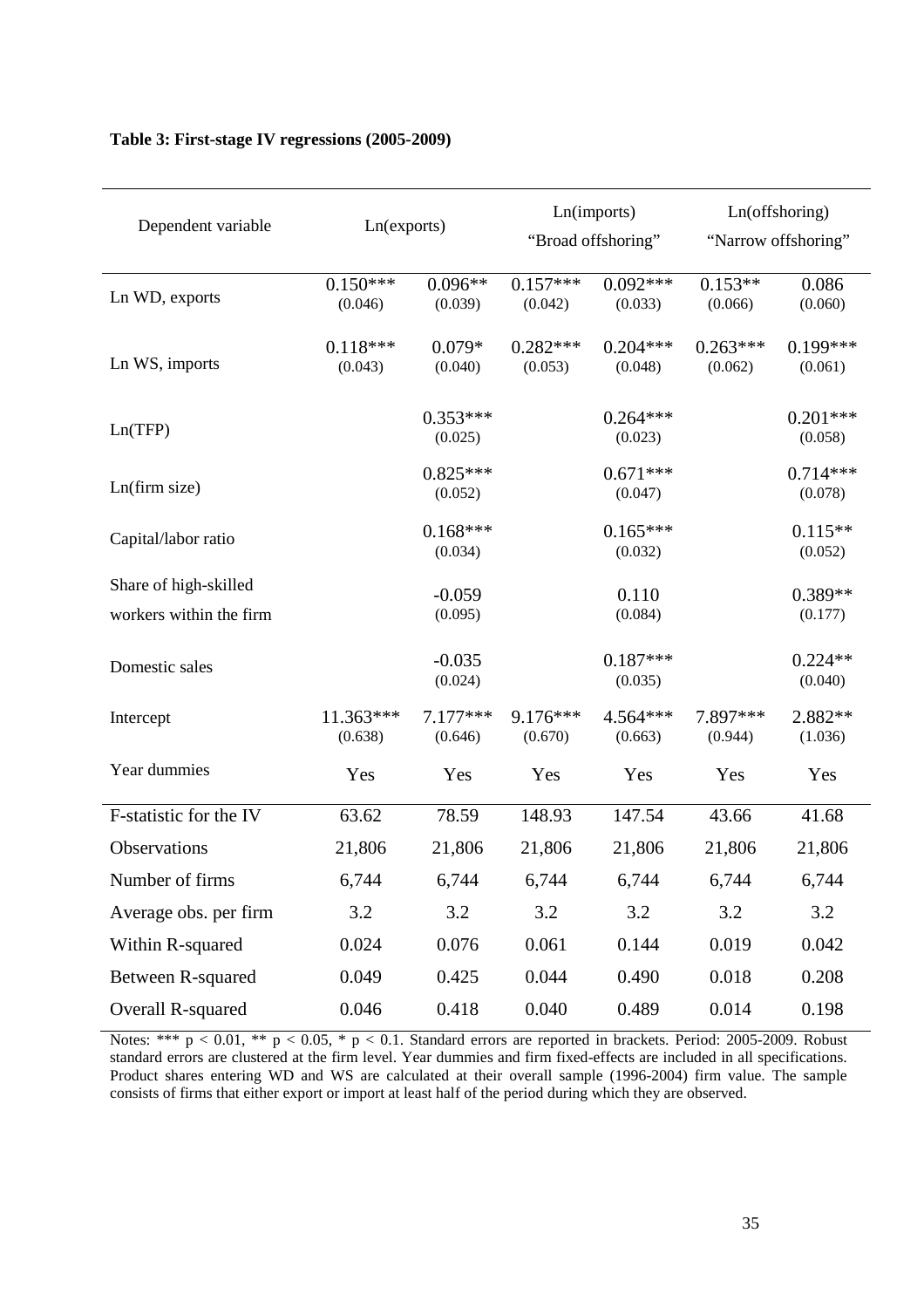|                                        | Export share | Offshoring share | Import share |
|----------------------------------------|--------------|------------------|--------------|
|                                        | 0.075        | $-0.180$         | $-0.075$     |
| Frequency of firm-level agreements     | (0.279)      | (0.009)          | (0.281)      |
|                                        | 0.050        | $-0.203$         | $-0.272$     |
| Frequency of industry-level agreements | (0.473)      | (0.003)          | (0.000)      |
| Nb of observations                     | 208          | 208              | 208          |

# **Table 4: Frequency of wage agreements (firm- and industry-level) and trade intensity: cross sectoral correlations**

Notes: We compute in this table simple correlation coefficients between the frequency of firm-level (or industry-level) wage agreements calculated at the industry level and the median export (import or offshoring) share also computed at the industry level. P-values are in brackets. The frequency of wage agreements is computed as the ratio between the number of firms covered by a wage agreement divided by the total number of firms in a given industry. Export intensity is calculated as the median of the ratio between the value of exports and the value of total sales (at the firm level) for a given industry. Same calculations are made for import and offshoring. The sample consists of firms which both export and import at least half of the observation period during the period 2005-2009.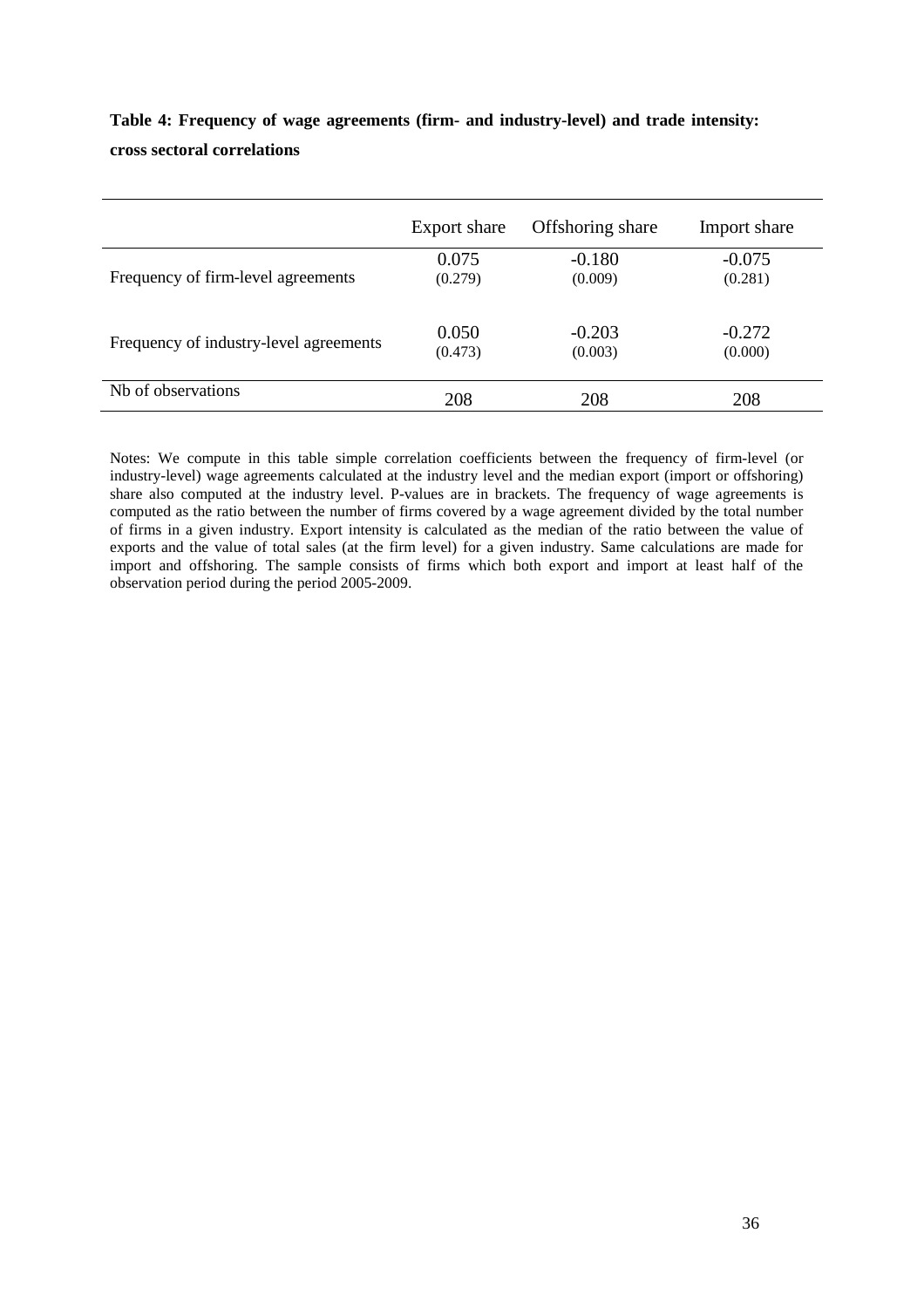| Dependent variable      |                | Occurrence of a firm level wage agreement in a given year |             |             |                  |  |
|-------------------------|----------------|-----------------------------------------------------------|-------------|-------------|------------------|--|
|                         |                | Narrow offshoring                                         |             |             | Broad offshoring |  |
|                         | 2005-2009      | 2005-2009                                                 | 2005-2008   | 2005-2009   | 2005-2008        |  |
| Ln(exports)             | $0.028*$       | $0.036**$                                                 | $0.045**$   | 0.020       | 0.027            |  |
|                         | (0.015)        | (0.018)                                                   | (0.019)     | (0.018)     | (0.020)          |  |
| Ln(imports)             | $-0.002$       | $-0.019$                                                  | $-0.027*$   | $0.044*$    | 0.043            |  |
|                         | (0.011)        | (0.014)                                                   | (0.015)     | (0.026)     | (0.028)          |  |
| Ln(TFP)                 | 0.092          | 0.092                                                     | 0.002       | 0.079       | $-0.011$         |  |
|                         | (0.057)        | (0.057)                                                   | (0.067)     | (0.058)     | (0.067)          |  |
| Ln(firm size)           | 1.029***       | $1.030***$                                                | $1.041***$  | 1.007***    | 1.017***         |  |
|                         | (0.036)        | (0.048)                                                   | (0.054)     | (0.048)     | (0.054)          |  |
| Capital/labor ratio     | $0.219***$     | $0.219***$                                                | $0.231***$  | $0.206***$  | $0.217***$       |  |
|                         | (0.033)        | (0.034)                                                   | (0.037)     | (0.034)     | (0.037)          |  |
| Share of high-skilled   | $-0.140$       | $-0.129$                                                  | 0.025       | $-0.140$    | 0.006            |  |
| workers within the firm | (0.174)        | (0.174)                                                   | (0.196)     | (0.174)     | (0.196)          |  |
| Local unemployment      | $0.038***$     | $0.039***$                                                | $0.044***$  | $0.037***$  | $0.041***$       |  |
| rate                    | (0.014)        | (0.014)                                                   | (0.015)     | (0.014)     | (0.015)          |  |
| Share of temporary      | $-1.020***$    | $-1.016***$                                               | $-1.272***$ | $-1.023***$ | $-1.281***$      |  |
| workers                 | (0.325)        | (0.325)                                                   | (0.369)     | (0.325)     | (0.369)          |  |
| Industry-wage           | $0.122***$     | $0.122***$                                                | $0.178***$  | $0.122***$  | $0.178***$       |  |
| agreement               | (0.045)        | (0.045)                                                   | (0.055)     | (0.045)     | (0.055)          |  |
| Domestic sales          | $-0.006$       | 0.002                                                     | 0.019       | $-0.023$    | $-0.009$         |  |
|                         | (0.040)        | (0.030)                                                   | (0.054)     | (0.031)     | (0.035)          |  |
| IV                      | N <sub>o</sub> | Yes                                                       | Yes         | Yes         | Yes              |  |
| Year dummies            | Yes            | Yes                                                       | Yes         | Yes         | Yes              |  |
| Industry dummies        | Yes            | Yes                                                       | Yes         | Yes         | Yes              |  |
| Observations            | 21,806         | 21,806                                                    | 17,961      | 21,806      | 17,961           |  |
| Number of firms         | 6,744          | 6,744                                                     | 6,408       | 6,744       | 6,408            |  |
| Average obs. per firm   | 3.2            | 3.2                                                       | 2.8         | 3.2         | 2.8              |  |
| Log-likelihood          | $-7150.8$      | $-7150.0$                                                 | $-5884.0$   | $-7149.5$   | $-5882.6$        |  |

# **Table 5: Panel probit model for the occurrence of a firm-level wage agreement**

Notes:  $**$  p < 0.01,  $**$  p < 0.05,  $*$  p < 0.1. Standard errors are reported in brackets. Period: 2005-2009. Year dummies, industry dummies and firm-specific random effects are included in all specifications. The sample consists of firms that both export and import at least half of the observation period.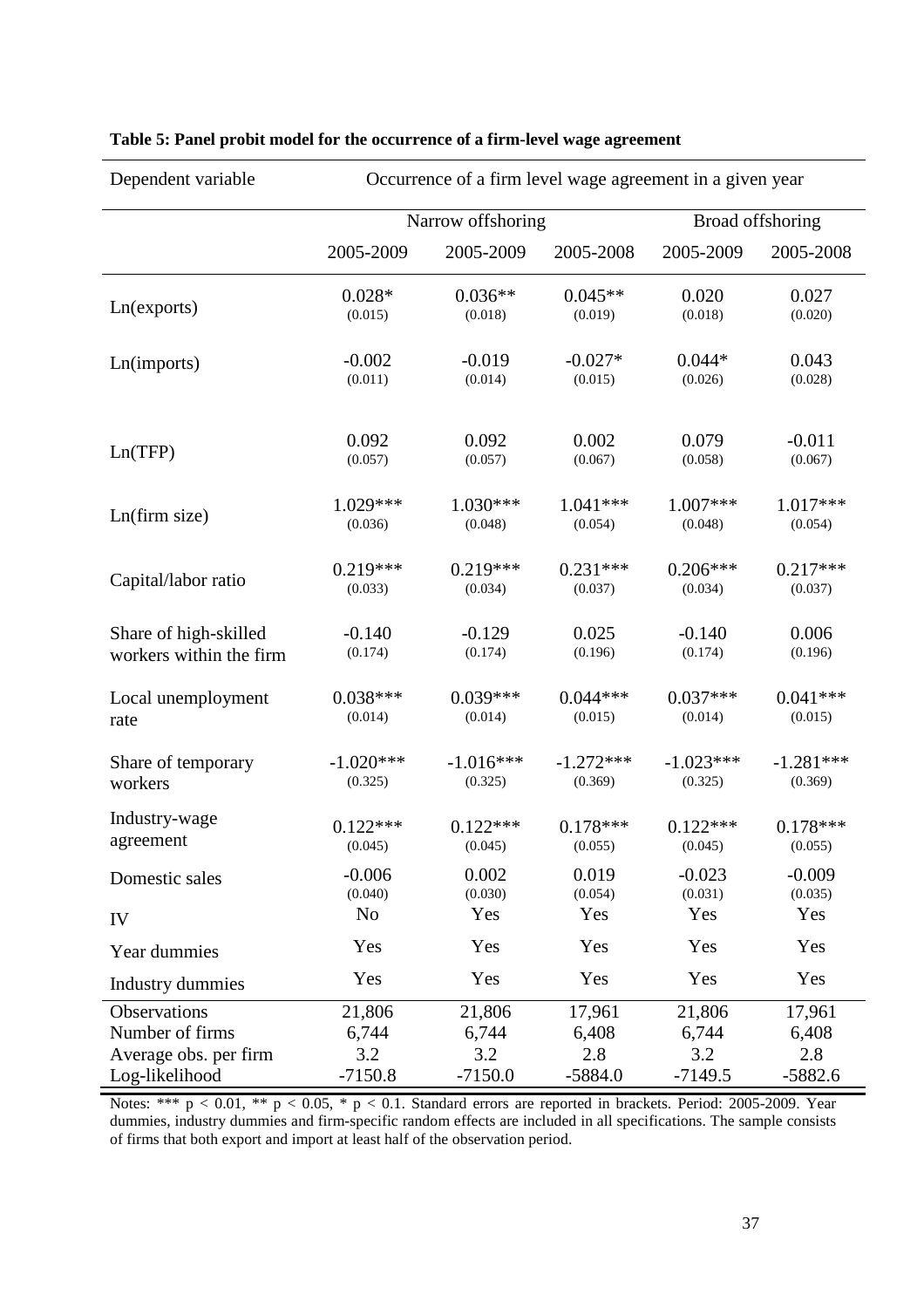#### **Table 6: Average hourly wage by bargaining regime and by trade status (2005-2009)**

| <u>All workers</u>            |                             |                |                |       |
|-------------------------------|-----------------------------|----------------|----------------|-------|
| Firm-level wage agreement     |                             | N <sub>0</sub> | N <sub>0</sub> | Yes   |
| Industry-level wage agreement |                             | N <sub>o</sub> | Yes            | -     |
| Average wage<br>(in euros)    | - High export intensity     | 16.27          | 16.64          | 18.03 |
|                               | - Low export intensity      | 15.37          | 15.49          | 16.69 |
| Wage difference $(in %)$      |                             | 5.90           | 7.40           | 7.99  |
| Average wage<br>(in euros)    | - High offshoring intensity | 15.88          | 16.31          | 18.02 |
|                               | - Low offshoring intensity  | 15.69          | 15.73          | 17.02 |
| Wage difference $(in %)$      |                             | 1.23           | 3.65           | 5.87  |
| Average wage<br>(in euros)    | - High import intensity     | 15.85          | 16.24          | 17.84 |
|                               | - Low import intensity      | 15.73          | 15.81          | 17.14 |
| Wage difference $(in %)$      |                             | 0.73           | 2.75           | 4.11  |

Notes: For different wage bargaining regimes, we report the average hourly wage in euros (i.e., the wage bill divided by the number of hours worked by four categories of workers: blue collar workers, white collarworkers, technicians and supervisors, executives, over the period 2005-2009). Then we compute the difference in average wages (in %) between firms with a high export intensity and firms with a low export intensity. Export intensity is calculated as the ratio between the value of exports and the value of total sales (at the firm level). Firms with a high export intensity are firms above the median of the export intensity distribution. Same calculations are made for import and offshoring intensities (import and offshoring intensities are calculated as the ratio between imports or offshoring values and the value of input materials at the firm level). The category "Firm-level wage agreement" is defined according to the frequency of wage agreements in a given firm, "Yes" corresponds to firms that agree on wages more than 20% of years over the period 2002-2009, "No" less than 20% of wage agreements on the same period. The category "Industry-level wage agreement" means that a firm is covered by the effects of an industry-wage agreement in a given year.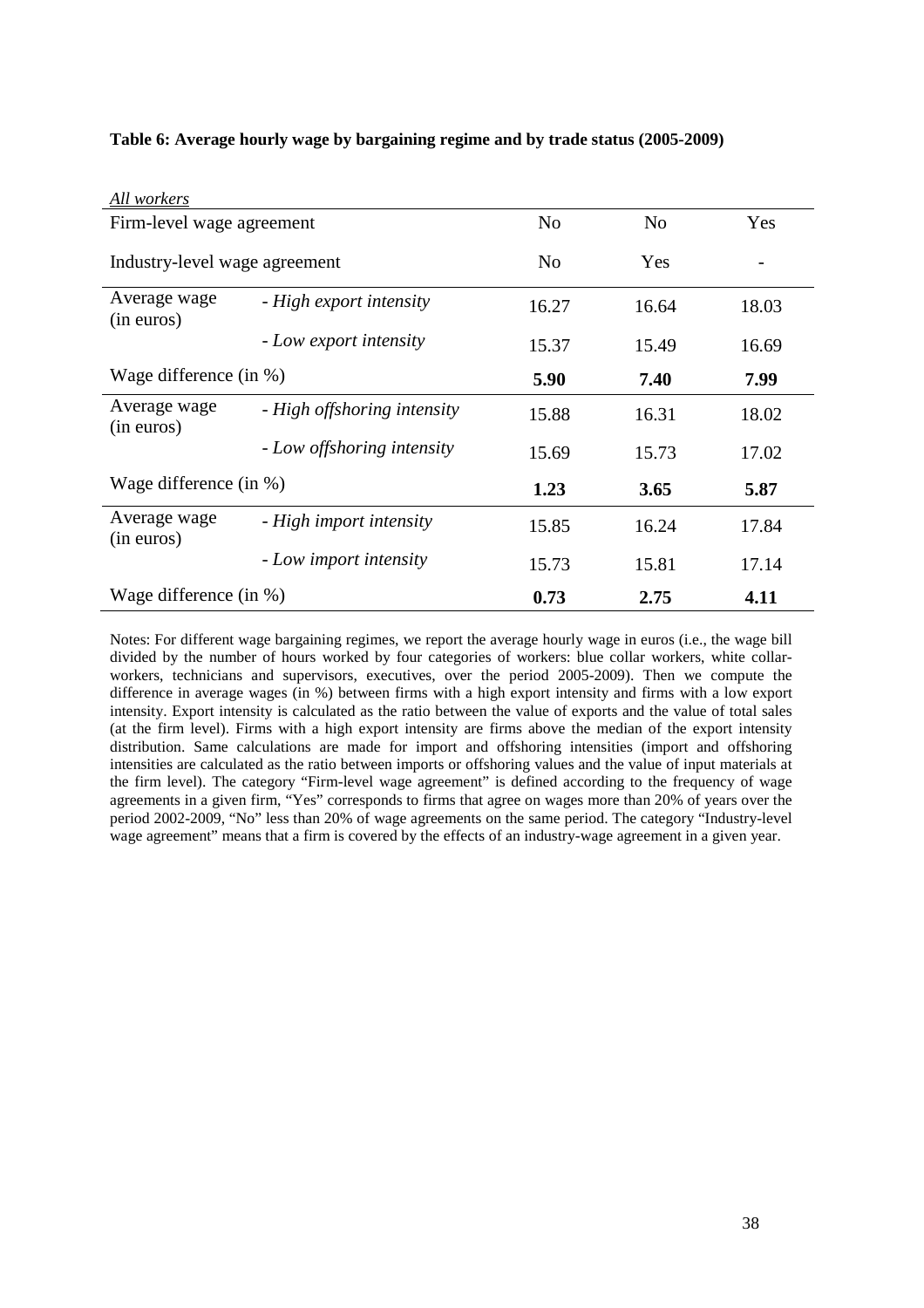| <b>Blue-collar workers</b>    |                             |                |                |       |
|-------------------------------|-----------------------------|----------------|----------------|-------|
| Firm-level wage agreement     |                             | N <sub>0</sub> | N <sub>o</sub> | Yes   |
| Industry-level wage agreement |                             | N <sub>0</sub> | Yes            |       |
|                               | - High export intensity     | 12.25          | 12.51          | 13.95 |
| Average wage (in euros)       | - Low export intensity      | 11.86          | 11.99          | 13.06 |
| Wage difference $(in %)$      |                             | 3.30           | 4.30           | 6.84  |
|                               | - High offshoring intensity | 11.91          | 12.22          | 13.68 |
| Average wage (in euros)       | - Low offshoring intensity  | 12.20          | 12.23          | 13.51 |
| Wage difference (in $\%$ )    |                             | $-2.38$        | $-0.06$        | 1.23  |
|                               | - High import intensity     | 11.91          | 12.23          | 13.71 |
| Average wage (in euros)       | - Low import intensity      | 12.20          | 12.22          | 13.49 |
| Wage difference $(in %)$      |                             | $-2.33$        | 0.06           | 1.65  |

**Table 7: Average hourly wage by bargaining regime, by trade status, and by job category** 

# *White collar workers*

| Firm-level wage agreement     | N <sub>0</sub>              | No             | Yes   |       |
|-------------------------------|-----------------------------|----------------|-------|-------|
| Industry-level wage agreement |                             | N <sub>0</sub> | Yes   | -     |
| Average wage (in euros)       | - High export intensity     | 13.29          | 13.51 | 14.59 |
|                               | - Low export intensity      | 12.86          | 12.99 | 14.08 |
| Wage difference $(in %)$      | 3.35                        | 3.96           | 3.65  |       |
|                               | - High offshoring intensity | 12.98          | 13.29 | 14.49 |
| Average wage (in euros)       | - Low offshoring intensity  | 13.16          | 13.17 | 14.28 |
| Wage difference $(in %)$      |                             | $-1.40$        | 0.95  | 1.45  |
|                               | - High import intensity     | 12.85          | 13.25 | 14.51 |
| Average wage (in euros)       | - Low import intensity      | 13.32          | 13.21 | 14.27 |
| Wage difference $(in %)$      | $-3.52$                     | 0.34           | 1.70  |       |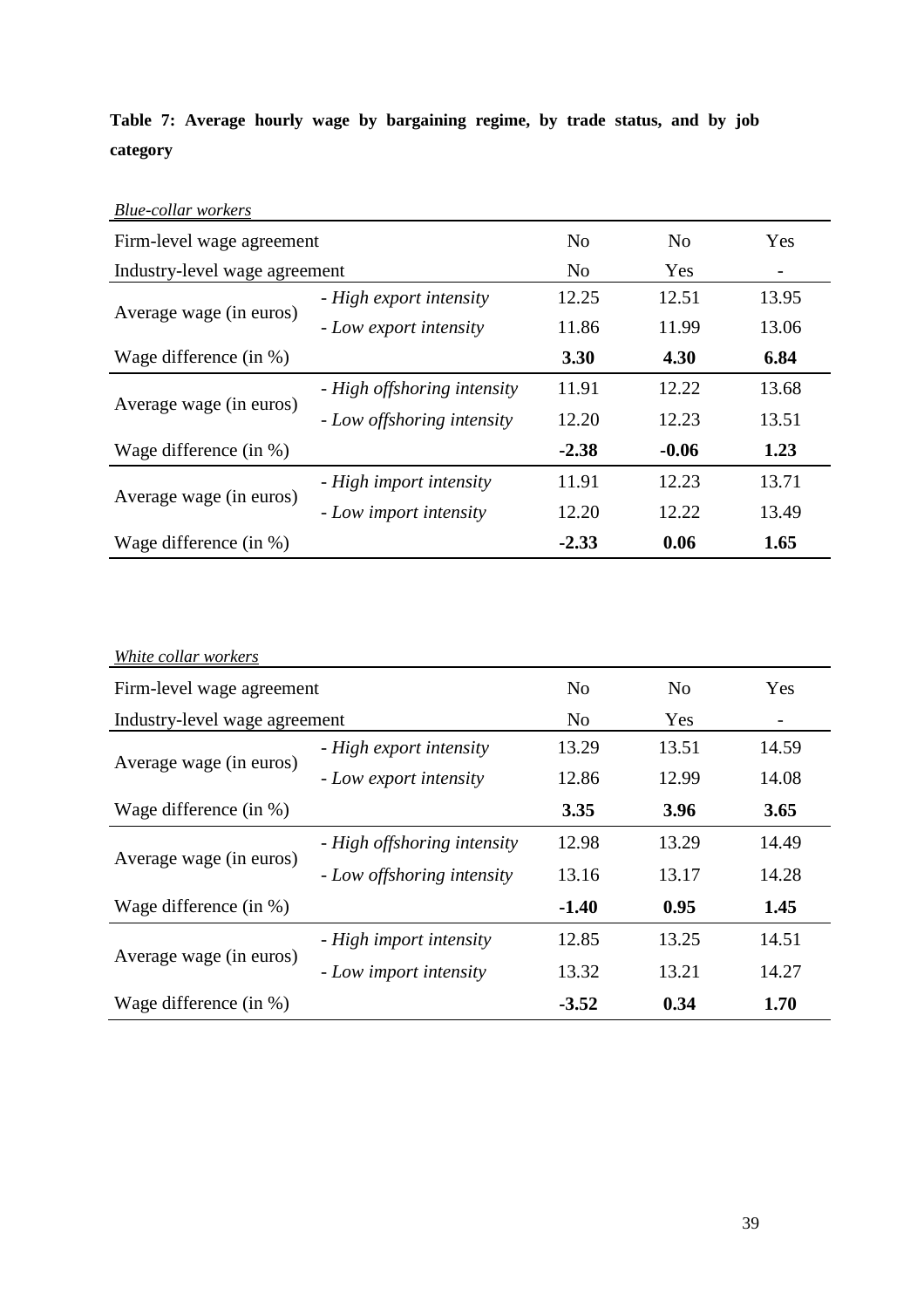### *Technicians and supervisors*

| Firm-level wage agreement     | N <sub>o</sub>              | N <sub>o</sub> | Yes            |       |
|-------------------------------|-----------------------------|----------------|----------------|-------|
| Industry-level wage agreement |                             | N <sub>o</sub> | Yes            |       |
|                               | - High export intensity     | 17.86          | 17.77          | 18.59 |
| Average wage (in euros)       | - Low export intensity      | 17.71          | 17.55          | 18.09 |
| Wage difference (in %)        |                             | 0.83           | 1.26           | 2.79  |
|                               | - High offshoring intensity | 17.89          | 17.81          | 18.56 |
| Average wage (in euros)       | - Low offshoring intensity  | 17.65          | 17.51          | 18.20 |
| Wage difference (in %)        |                             | 1.33           | 1.74           | 1.99  |
|                               | - High import intensity     | 17.81          | 17.81          | 18.53 |
| Average wage (in euros)       | - Low import intensity      | 17.75          | 17.50          | 18.26 |
| Wage difference (in %)        |                             | 0.31           | 1.77           | 1.47  |
|                               |                             |                |                |       |
| <b>Executives</b>             |                             |                |                |       |
| Firm-level wage agreement     |                             | N <sub>o</sub> | N <sub>o</sub> | Yes   |
| Industry-level wage agreement |                             | N <sub>o</sub> | Yes            |       |
|                               | - High export intensity     | 30.62          | 30.43          | 32.83 |
| Average wage (in euros)       | - Low export intensity      | 30.02          | 29.87          | 31.34 |
| Wage difference (in %)        |                             | 1.99           | 1.89           | 4.74  |
|                               | - High offshoring intensity | 30.47          | 30.79          | 32.86 |
| Average wage (in euros)       | - Low offshoring intensity  | 30.10          | 29.52          | 31.58 |
| Wage difference (in %)        |                             | 1.24           | 4.31           | 4.05  |
|                               | - High import intensity     | 30.22          | 30.43          | 32.70 |
| Average wage (in euros)       | - Low import intensity      | 30.39          | 29.83          | 31.82 |
| Wage difference (in %)        | $-0.56$                     | 2.02           | 2.77           |       |

Notes: We report the average hourly wage in euros by job categories (over the period 2005-2009). Then we compute the difference in average wages (in %) between firms with a high export intensity and firms with a low export intensity. Export intensity is calculated as the ratio between the value of exports and the value of total sales (at the firm level). Firms with a high export intensity are firms above the median of the export intensity distribution. Same calculations are made for import and offshoring intensities (import and offshoring intensities are calculated as the ratio between imports or offshoring values and the value of input materials at the firm level). The category "Firm-level wage agreement" is defined according to the frequency of wage agreements in a given firm, "Yes" corresponds to firms that agree on wages more than 20% of years over the period 2002-2009, "No" less than 20% of wage agreements on the same period. The category "Industry-level wage agreement" means that a firm is covered by the effects of an industry-wage agreement in a given year.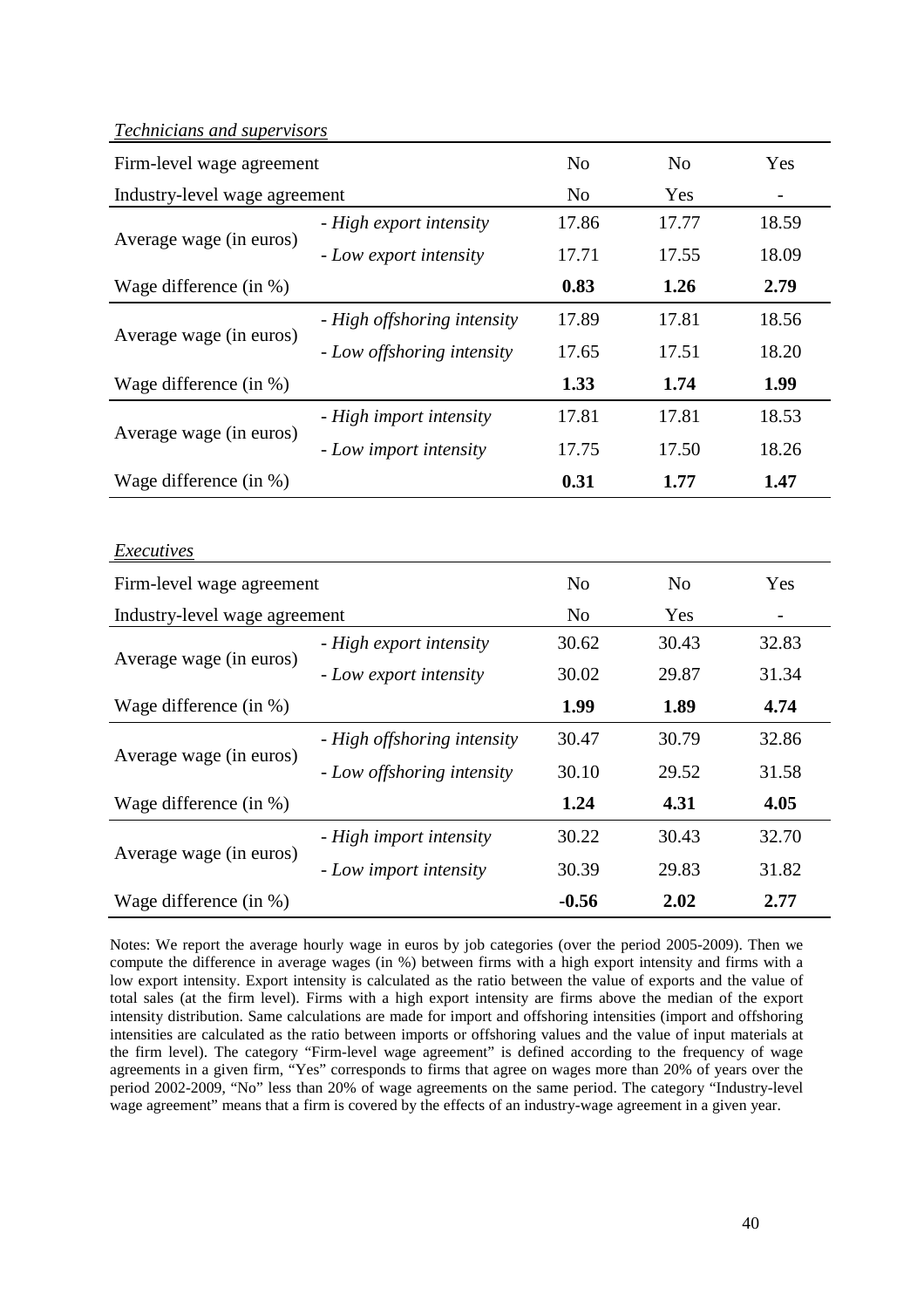| Dependent variable                           | Ln (net hourly wage)     |                          |                          |                          |                          |                          |  |  |  |  |
|----------------------------------------------|--------------------------|--------------------------|--------------------------|--------------------------|--------------------------|--------------------------|--|--|--|--|
|                                              | Narrow offshoring        |                          |                          | Narrow offshoring        |                          | Broad offshoring         |  |  |  |  |
|                                              | (1)                      | (2)                      | (3)                      | (4)                      | (5)                      | (6)                      |  |  |  |  |
| <b>Exports</b>                               | $0.010***$<br>(0.001)    | $0.021***$<br>(0.001)    | $0.005***$<br>(0.001)    | $0.008***$<br>(0.001)    | $0.004***$<br>(0.001)    | $0.008***$<br>(0.001)    |  |  |  |  |
| Imports                                      | $0.004***$<br>(0.001)    | $0.011***$<br>(0.001)    | $0.002***$<br>(0.000)    | $0.002***$<br>(0.001)    | $0.004***$<br>(0.001)    | $0.003***$<br>(0.001)    |  |  |  |  |
| <b>TFP</b>                                   |                          |                          | $0.023***$<br>(0.003)    | $0.022***$<br>(0.003)    | $0.023***$<br>(0.003)    | $0.022***$<br>(0.003)    |  |  |  |  |
| Size                                         |                          |                          | 0.002<br>(0.003)         | $-0.003$<br>(0.003)      | 0.002<br>(0.003)         | $-0.004$<br>(0.003)      |  |  |  |  |
| Capital/labor                                |                          |                          | $0.013***$<br>(0.003)    | $0.013***$<br>(0.003)    | $0.012***$<br>(0.003)    | $0.013***$<br>(0.003)    |  |  |  |  |
| High skilled workers                         |                          |                          | $0.399***$<br>(0.011)    | $0.397***$<br>(0.011)    | $0.399***$<br>(0.011)    | $0.398***$<br>(0.011)    |  |  |  |  |
| Unemployment rate                            |                          |                          | $-0.000$<br>(0.001)      | $-0.000$<br>(0.001)      | $-0.000$<br>(0.001)      | $-0.000$<br>(0.001)      |  |  |  |  |
| Temporary contracts                          |                          |                          | $-0.029***$<br>(0.011)   | $-0.028***$<br>(0.011)   | $-0.029***$<br>(0.011)   | $-0.028***$<br>(0.011)   |  |  |  |  |
| Domestric sales                              |                          |                          | $0.004**$<br>(0.002)     | $0.003*$<br>(0.002)      | $0.003*$<br>(0.002)      | $0.003*$<br>(0.002)      |  |  |  |  |
| Intercept                                    | 2.588***<br>(0.025)      | 2.284 ***<br>(0.025)     | 1.900***<br>(0.025)      | $1.876***$<br>(0.025)    | 1.889***<br>(0.025)      | 1.869***<br>(0.025)      |  |  |  |  |
| Controls<br>IV                               | No<br>No                 | No<br>Yes                | Yes<br>No                | Yes<br>Yes               | Yes<br>N <sub>0</sub>    | Yes<br>Yes               |  |  |  |  |
| Observations<br>Number of firms<br>R-Squared | 21,806<br>6,744<br>0.342 | 21,806<br>6,744<br>0.366 | 21,806<br>6,744<br>0.645 | 21,806<br>6,744<br>0.645 | 21,806<br>6,744<br>0.645 | 21,806<br>6,744<br>0.645 |  |  |  |  |

# **Table 8: Firm-level average hourly wage regressions (total, 2005-2009)**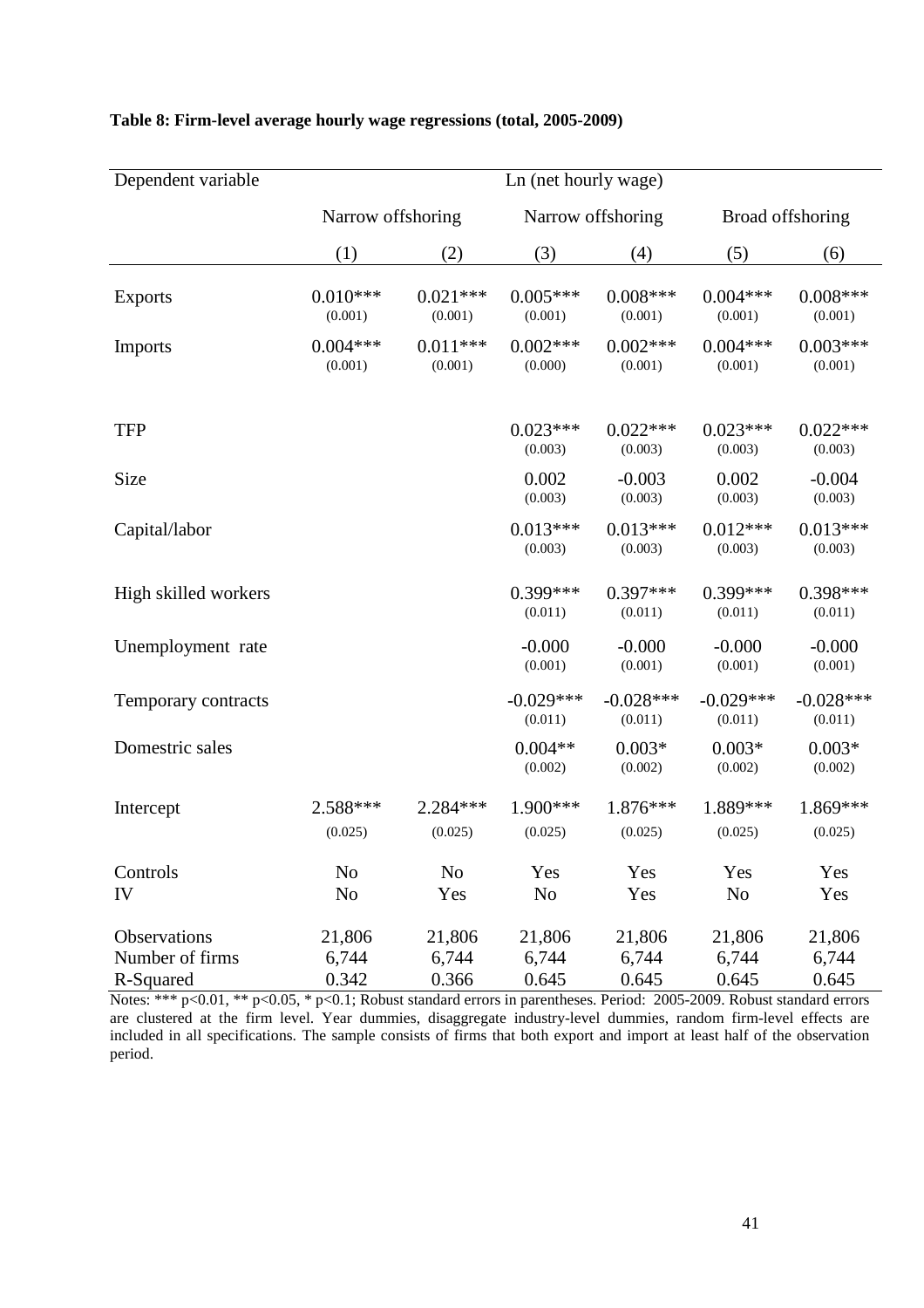| Dependent<br>variable     | Ln (net hourly wage) |               |              |             |             |               |            |            |
|---------------------------|----------------------|---------------|--------------|-------------|-------------|---------------|------------|------------|
|                           | Blue collar          |               | White-collar |             | Technicians |               | Executives |            |
|                           | <b>OLS</b>           | <b>OLS-IV</b> | <b>OLS</b>   | OLS-IV      | <b>OLS</b>  | <b>OLS-IV</b> | <b>OLS</b> | OLS-IV     |
| <b>Exports</b>            | $0.003***$           | $0.003***$    | $0.003***$   | $0.005***$  | $0.002**$   | $0.002**$     | $0.003***$ | $0.003**$  |
|                           | (0.001)              | (0.001)       | (0.001)      | (0.001)     | (0.001)     | (0.001)       | (0.001)    | (0.001)    |
| Offshoring                | 0.001                | $-0.000$      | $-0.000$     | $-0.000$    | $0.002***$  | $0.003***$    | $0.002***$ | $0.005***$ |
|                           | (0.000)              | (0.001)       | (0.001)      | (0.001)     | (0.001)     | (0.001)       | (0.001)    | (0.001)    |
| <b>TFP</b>                | $0.018***$           | $0.018***$    | $0.013***$   | $0.013***$  | $0.028***$  | $0.028***$    | $0.032***$ | $0.031***$ |
|                           | (0.003)              | (0.003)       | (0.004)      | (0.004)     | (0.004)     | (0.004)       | (0.005)    | (0.005)    |
| Size                      | $0.023***$           | $0.023***$    | $0.023***$   | $0.021***$  | $-0.008***$ | $-0.009***$   | $0.015***$ | $0.014***$ |
|                           | (0.003)              | (0.003)       | (0.003)      | (0.003)     | (0.003)     | (0.003)       | (0.004)    | (0.004)    |
| Capital/labor             | $0.007**$            | $0.007**$     | $0.015***$   | $0.015***$  | $0.012**$   | $0.012**$     | 0.000      | 0.001      |
|                           | (0.004)              | (0.004)       | (0.005)      | (0.005)     | (0.005)     | (0.005)       | (0.007)    | (0.007)    |
| High skilled              | $0.040***$           | $0.040***$    | 0.004        | 0.003       | $-0.115***$ | $-0.116***$   | $-0.037**$ | $-0.039**$ |
| workers                   | (0.010)              | (0.010)       | (0.011)      | (0.011)     | (0.012)     | (0.012)       | (0.015)    | (0.015)    |
| Unemploym                 | $-0.002**$           | $-0.002**$    | 0.001        | 0.001       | $-0.001$    | $-0.001$      | 0.001      | 0.001      |
| ent rate                  | (0.001)              | (0.001)       | (0.001)      | (0.001)     | (0.001)     | (0.001)       | (0.001)    | (0.001)    |
| Temporary                 | $-0.046***$          | $-0.045***$   | $-0.070***$  | $-0.069***$ | $-0.069***$ | $-0.069***$   | $-0.020$   | $-0.020$   |
| contracts                 | (0.011)              | (0.011)       | (0.015)      | (0.015)     | (0.016)     | (0.016)       | (0.021)    | (0.021)    |
| Domestic                  | $0.005**$            | $0.005**$     | 0.002        | 0.002       | 0.004       | 0.004         | $0.007*$   | 0.006      |
| sales                     | (0.002)              | (0.002)       | (0.004)      | (0.004)     | (0.003)     | (0.003)       | (0.003)    | (0.003)    |
| Intercept                 | $2.006***$           | $2.009***$    | $2.198***$   | 2.189***    | $2.403***$  | 2.396***      | $2.766***$ | $2.754***$ |
|                           | (0.028)              | (0.028)       | (0.029)      | (0.029)     | (0.034)     | (0.034)       | (0.040)    | (0.040)    |
| Controls<br>IV            | Yes                  | Yes           | Yes          | Yes         | Yes         | Yes           | Yes        | Yes        |
| Observations<br>Number of | 21,806               | 21,806        | 21,806       | 21,806      | 21,806      | 21,806        | 21,806     | 21,806     |
| firms                     | 6,744                | 6,744         | 6,744        | 6,744       | 6,744       | 6,744         | 6,744      | 6,744      |
| R-Squared                 | 0.428                | 0.428         | 0.266        | 0.267       | 0.190       | 0.190         | 0.196      | 0.197      |

# **Table 9: Firm-level wage regressions (by job category, 2005-2009)**

**"Narrow offshoring"**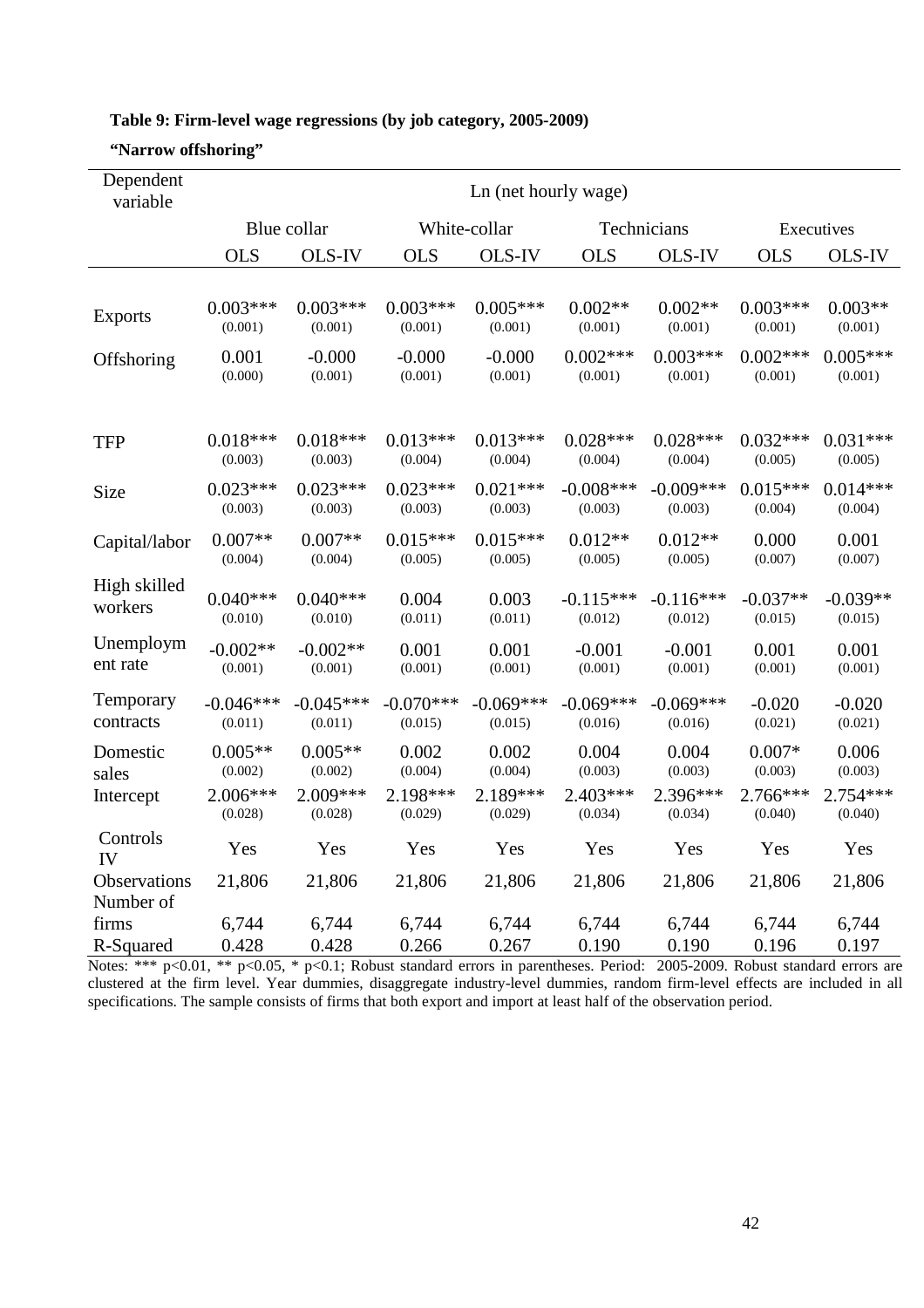| Dependent variable      | Ln (net hourly wage)   |                |                              |                |                |                          |
|-------------------------|------------------------|----------------|------------------------------|----------------|----------------|--------------------------|
|                         | 2005-2009<br>2005-2008 |                |                              |                |                |                          |
| Firm wage agreement     | N <sub>0</sub>         | N <sub>o</sub> | Yes                          | No             | N <sub>o</sub> | Yes                      |
| Industry wage agreement | N <sub>o</sub>         | Yes            | $\qquad \qquad \blacksquare$ | N <sub>o</sub> | Yes            | $\overline{\phantom{0}}$ |
| <b>Exports</b>          | $0.009***$             | $0.007***$     | $0.012***$                   | $0.009***$     | $0.006***$     | $0.011***$               |
|                         | (0.002)                | (0.001)        | (0.002)                      | (0.002)        | (0.001)        | (0.002)                  |
| Imports                 | $-0.002$               | $0.004***$     | 0.000                        | $-0.004**$     | $0.004***$     | 0.001                    |
|                         | (0.002)                | (0.001)        | (0.001)                      | (0.002)        | (0.001)        | (0.001)                  |
| <b>TFP</b>              | $0.019*$               | $0.021***$     | $0.021***$                   | $0.029**$      | $0.016***$     | $0.018***$               |
|                         | (0.011)                | (0.004)        | (0.005)                      | (0.012)        | (0.005)        | (0.005)                  |
| Size                    | $-0.011*$              | $-0.005$       | $-0.005$                     | $-0.009$       | $-0.006$       | $-0.002$                 |
|                         | (0.007)                | (0.004)        | (0.006)                      | (0.008)        | (0.004)        | (0.006)                  |
| Capital/labor           | 0.015                  | $0.013***$     | 0.005                        | $0.025*$       | $0.014***$     | 0.006                    |
|                         | (0.014)                | (0.005)        | (0.007)                      | (0.015)        | (0.005)        | (0.007)                  |
| High skilled workers    | $0.505***$             | $0.392***$     | $0.442***$                   | $0.529***$     | $0.443***$     | $0.520***$               |
|                         | (0.024)                | (0.014)        | (0.027)                      | (0.024)        | (0.017)        | (0.036)                  |
| Unemployment rate       | 0.001                  | $-0.000$       | $-0.001$                     | 0.003          | 0.000          | $-0.001$                 |
|                         | (0.001)                | (0.001)        | (0.001)                      | (0.002)        | (0.001)        | (0.001)                  |
| Temporary contracts     | $-0.047$               | $-0.032**$     | $-0.056*$                    | $-0.035$       | $-0.042***$    | $-0.077***$              |
|                         | (0.032)                | (0.013)        | (0.030)                      | (0.035)        | (0.014)        | (0.028)                  |
| Domestic sales          | 0.022                  | 0.003          | $-0.002$                     | $0.023**$      | 0.004          | 0.001                    |
|                         | (0.014)                | (0.003)        | (0.003)                      | (0.011)        | (0.003)        | (0.003)                  |
| Intercept               | $1.863***$             | $1.930***$     | $1.842***$                   | $1.836***$     | 1.894 ***      | $1.824***$               |
|                         | (0.047)                | (0.032)        | (0.063)                      | (0.051)        | (0.035)        | (0.062)                  |
| Controls                | Yes                    | Yes            | Yes                          | Yes            | Yes            | Yes                      |
| IV                      | Yes                    | Yes            | Yes                          | Yes            | Yes            | Yes                      |
| Observations            | 3,059                  | 12,981         | 5,766                        | 2,409          | 10,855         | 4,697                    |
| Number of firms         | 2,178                  | 4,813          | 1,474                        | 1,715          | 4,526          | 1,439                    |
| R-Squared               | 0.638                  | 0.617          | 0.737                        | 0.641          | 0.631          | 0.752                    |

# **Table 10: Firm-level wage regressions by wage bargaining regime (total -"Narrow offshoring")**

Notes: \*\*\* p<0.01, \*\* p<0.05, \* p<0.1; Robust standard errors in parentheses. Period: 2005-2009. Robust standard errors are clustered at the firm level. Year dummies, disaggregate industry-level dummies, random firm-level effects are included in all specifications. The sample consists of firms that both export and import at least half of the observation period. The category "Firm-level wage agreement" is defined according to the frequency of firm-level wage agreements for a given firm, "Yes" corresponds to firms that agree on wages more than 20% of years over the period 2002-2009, "No" less than 20% of wage agreements over the same period. The category "Industry-level wage agreement" means that a firm is covered by an industry-wage agreement in a given year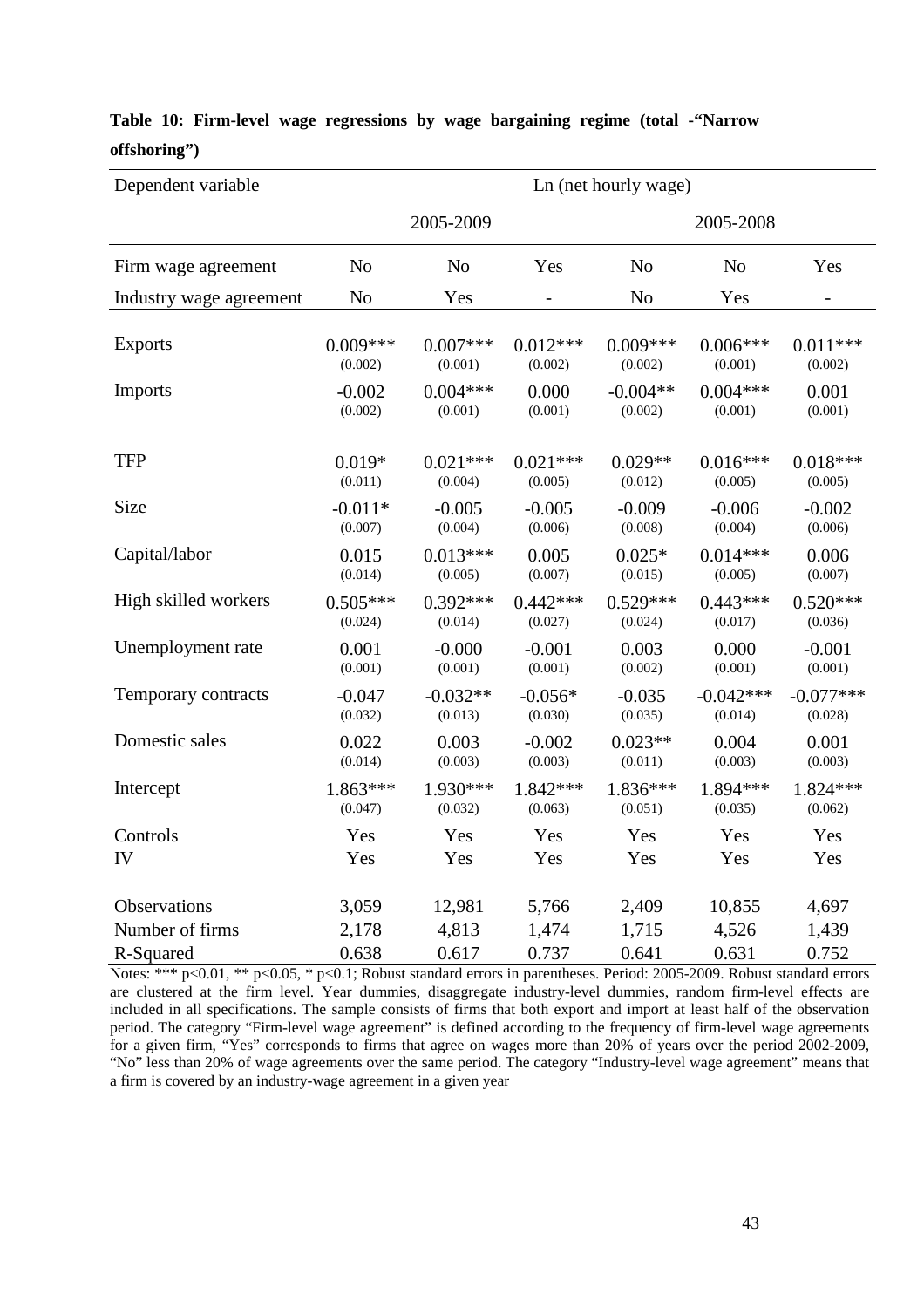|                                    |                       | 2005-2009             |                          |                         | 2005-2008             |                          |
|------------------------------------|-----------------------|-----------------------|--------------------------|-------------------------|-----------------------|--------------------------|
| Firm wage agreement                | N <sub>o</sub>        | N <sub>0</sub>        | Yes                      | N <sub>o</sub>          | N <sub>o</sub>        | Yes                      |
| Industry wage agreement            | N <sub>o</sub>        | Yes                   | $\overline{\phantom{a}}$ | N <sub>o</sub>          | Yes                   | $\overline{\phantom{0}}$ |
| <b>Blue-collar workers</b>         |                       |                       |                          |                         |                       |                          |
| <b>Exports</b>                     | $0.003*$<br>(0.002)   | 0.001<br>(0.001)      | $0.007***$<br>(0.002)    | 0.003<br>(0.002)        | 0.001<br>(0.001)      | $0.006***$<br>(0.002)    |
| Offshoring                         | $-0.003*$<br>(0.002)  | 0.001<br>(0.001)      | $-0.001$<br>(0.001)      | $-0.005***$<br>(0.002)  | 0.000<br>(0.001)      | $-0.000$<br>(0.002)      |
| R-Squared                          | 0.443                 | 0.359                 | 0.520                    | 0.440                   | 0.359                 | 0.523                    |
| White-collar workers               |                       |                       |                          |                         |                       |                          |
| <b>Exports</b>                     | $0.007***$<br>(0.002) | $0.004***$<br>(0.001) | $0.005**$<br>(0.002)     | $0.006**$<br>(0.003)    | $0.004***$<br>(0.001) | $0.006**$<br>(0.003)     |
| Offshoring                         | $-0.004**$<br>(0.002) | 0.000<br>(0.001)      | 0.000<br>(0.002)         | $-0.007$ ***<br>(0.002) | 0.000<br>(0.001)      | 0.000<br>(0.002)         |
| R-Squared                          | 0.295                 | 0.207                 | 0.354                    | 0.272                   | 0.197                 | 0.355                    |
| <b>Technicians and supervisors</b> |                       |                       |                          |                         |                       |                          |
| <b>Exports</b>                     | $0.006**$<br>(0.003)  | 0.001<br>(0.001)      | $0.005**$<br>(0.002)     | 0.005<br>(0.003)        | 0.001<br>(0.002)      | $0.004*$<br>(0.002)      |
| Offshoring                         | $-0.002$<br>(0.002)   | $0.003***$<br>(0.001) | 0.002<br>(0.001)         | $-0.004$<br>(0.002)     | $0.003***$<br>(0.001) | 0.002<br>(0.002)         |
| R-Squared                          | 0.217                 | 0.169                 | 0.338                    | 0.222                   | 0.173                 | 0.345                    |
| Executives                         |                       |                       |                          |                         |                       |                          |
| <b>Exports</b>                     | 0.001<br>(0.003)      | 0.000<br>(0.002)      | $0.014***$<br>(0.002)    | 0.001<br>(0.004)        | 0.000<br>(0.002)      | $0.013***$<br>(0.003)    |
| Offshoring                         | 0.001<br>(0.003)      | $0.006***$<br>(0.001) | $0.004**$<br>(0.002)     | $-0.000$<br>(0.003)     | $0.006***$<br>(0.002) | $0.004**$<br>(0.002)     |
| R-Squared                          | 0.219                 | 0.167                 | 0.327                    | 0.222                   | 0.175                 | 0.342                    |
| Observations<br>Number of firms    | 3,059<br>2,178        | 12,981<br>4,813       | 5,766<br>1,474           | 2,409<br>1,715          | 10,855<br>4,526       | 4,697<br>1,439           |

# **Table 11: Firm-level wage regressions by bargaining regime and by job category ("Narrow offshoring")**

Notes: \*\*\* p<0.01, \*\* p<0.05, \* p<0.1. Robust standard errors in parentheses. Robust standard errors are clustered at the firm level. We only report coefficients associated with exports and imports but firm-level controls, year dummies and random firm-level effects are included in all specifications. The sample consists of firms that both export and import at least half of the observation period. The category"Firm-level wage agreement" is defined according to the frequency of firm-level wage agreements for a given firm, "Yes" corresponds to firms that agree on wages more than 20% of years during the period 2002-2009, "No" less than 20% of wage agreements during the same period. The category "Industrylevel wage agreement" means that a firm is covered by the effects of an industry-wage agreement in a given year.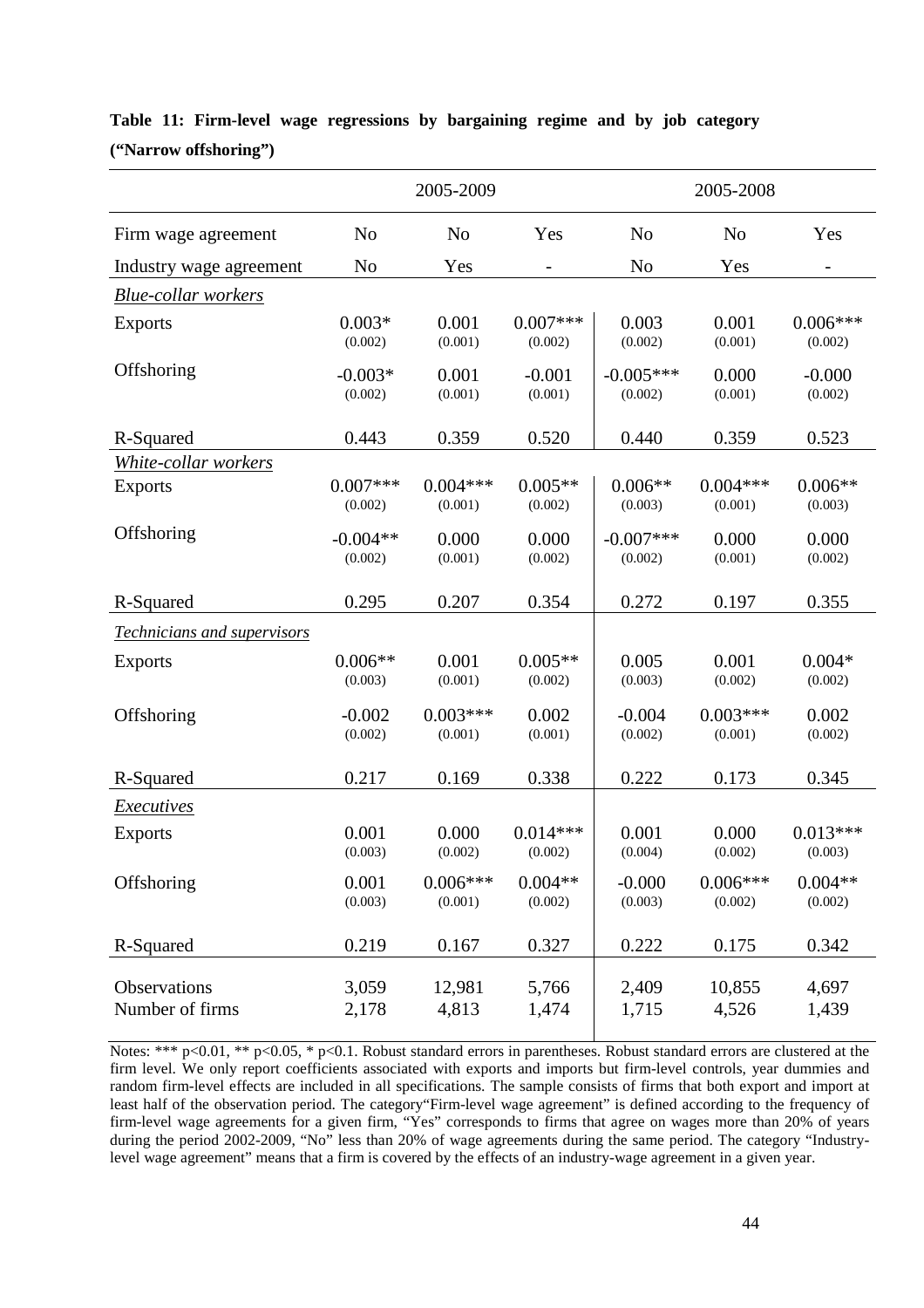| Dependent variable      | Ln (total hours) |                |                |            |  |  |  |
|-------------------------|------------------|----------------|----------------|------------|--|--|--|
| Firm wage agreement     |                  | N <sub>o</sub> | N <sub>o</sub> | Yes        |  |  |  |
| Industry wage agreement |                  | No             | Yes            |            |  |  |  |
| <b>Exports</b>          | $0.017***$       | $0.010***$     | $0.016***$     | $0.011***$ |  |  |  |
|                         | (0.001)          | (0.002)        | (0.002)        | (0.002)    |  |  |  |
| Imports                 | $0.006***$       | 0.002          | $0.007***$     | 0.001      |  |  |  |
|                         | (0.001)          | (0.002)        | (0.001)        | (0.001)    |  |  |  |
| <b>TFP</b>              | $-0.013$         | $-0.019$       | $-0.012$       | $-0.006$   |  |  |  |
|                         | (0.008)          | (0.026)        | (0.010)        | (0.017)    |  |  |  |
| Average nb of employees | $0.949***$       | $0.951***$     | $0.952***$     | $0.965***$ |  |  |  |
|                         | (0.004)          | (0.009)        | (0.005)        | (0.007)    |  |  |  |
| Capital/labor           | $-0.117***$      | $-0.113***$    | $-0.125***$    | $-0.089**$ |  |  |  |
|                         | (0.015)          | (0.033)        | (0.018)        | (0.040)    |  |  |  |
| High skilled workers    | $0.133***$       | $0.175***$     | $0.123***$     | $0.125***$ |  |  |  |
|                         | (0.011)          | (0.032)        | (0.014)        | (0.020)    |  |  |  |
| Unemployment rate       | $-0.002**$       | $-0.000$       | $-0.003**$     | $-0.000$   |  |  |  |
|                         | (0.001)          | (0.002)        | (0.001)        | (0.001)    |  |  |  |
| Temporary contracts     | $0.068***$       | 0.035          | $0.060*$       | $0.131***$ |  |  |  |
|                         | (0.026)          | (0.067)        | (0.031)        | (0.048)    |  |  |  |
| Intercept               | 7.149***         | 7.007***       | 7.182***       | 7.319***   |  |  |  |
|                         | (0.030)          | (0.058)        | (0.039)        | (0.039)    |  |  |  |
| Controls                | Yes              | Yes            | Yes            | Yes        |  |  |  |
| IV                      | Yes              | Yes            | Yes            | Yes        |  |  |  |
| Observations            | 21,806           | 3,059          | 12,981         | 5,766      |  |  |  |
| Number of firms         | 6,744            | 2,178          | 4,813          | 1,474      |  |  |  |
| R-Squared               | 0.984            | 0.978          | 0.977          | 0.981      |  |  |  |

# **Table 12: Firm-level total hours regressions by wage bargaining regime (total, 2005- 2009, "Narrow offshoring")**

Notes: \*\*\* p<0.01, \*\* p<0.05, \* p<0.1; Robust standard errors in parentheses. Period: 2005-2009. Robust standard errors are clustered at the firm level. Year dummies, disaggregate industry-level dummies, random firm-level effects are included in all specifications. The sample consists of firms that both export and import at least half of the observation period. The category "Firm-level wage agreement" is defined according to the frequency of firm-level wage agreements for a given firm, "Yes" corresponds to firms that agree on wages more than 20% of years over the period 2002-2009, "No" less than 20% of wage agreements over the same period. The category "Industry-level wage agreement" means that a firm is covered by an industry-wage agreement in a given year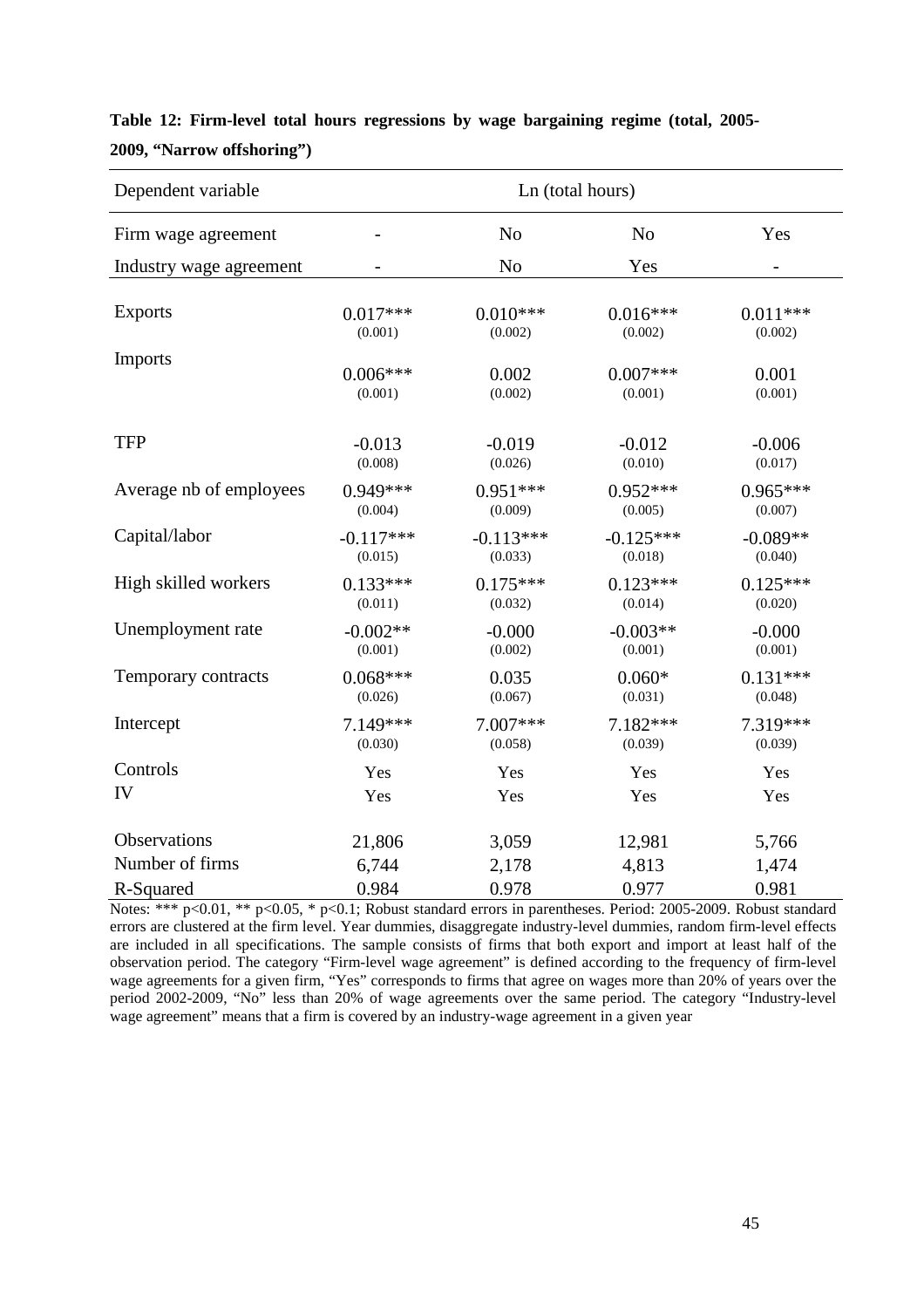| Firm wage agreement                |                       | N <sub>o</sub>        | N <sub>o</sub>        | Yes                   |
|------------------------------------|-----------------------|-----------------------|-----------------------|-----------------------|
| Industry wage agreement            |                       | No                    | Yes                   |                       |
| <b>Blue-collar workers</b>         |                       |                       |                       |                       |
| <b>Exports</b>                     | $0.045***$<br>(0.006) | $-0.001$<br>(0.010)   | $0.028***$<br>(0.007) | $0.061***$<br>(0.012) |
| Offshoring                         | $0.012***$<br>(0.004) | $-0.009$<br>(0.006)   | 0.007<br>(0.005)      | $0.019***$<br>(0.006) |
| R-Squared                          | 0.859                 | 0.823                 | 0.808                 | 0.851                 |
| White-collar workers               |                       |                       |                       |                       |
| <b>Exports</b>                     | $0.042***$<br>(0.006) | 0.008<br>(0.013)      | $0.031***$<br>(0.007) | $0.084***$<br>(0.014) |
| Offshoring                         | $0.040***$<br>(0.005) | $0.042***$<br>(0.010) | $0.039***$<br>(0.006) | $0.029***$<br>(0.009) |
| R-Squared                          | 0.652                 | 0.619                 | 0.578                 | 0.671                 |
| <b>Technicians and supervisors</b> |                       |                       |                       |                       |
| <b>Exports</b>                     | $0.047***$<br>(0.005) | 0.011<br>(0.010)      | $0.045***$<br>(0.006) | $0.063***$<br>(0.009) |
| Offshoring                         | $0.022***$<br>(0.004) | $0.015*$<br>(0.008)   | $0.022***$<br>(0.005) | $0.014**$<br>(0.006)  |
| R-Squared                          | 0.839                 | 0.772                 | 0.760                 | 0.875                 |
| <b>Executives</b>                  |                       |                       |                       |                       |
| <b>Exports</b>                     | $0.099***$<br>(0.006) | $0.083***$<br>(0.012) | $0.089***$<br>(0.007) | $0.131***$<br>(0.012) |
| Offshoring                         | $0.034***$<br>(0.004) | $0.024***$<br>(0.009) | $0.041***$<br>(0.005) | $0.014*$<br>(0.007)   |
| R-Squared                          | 0.810                 | 0.718                 | 0.723                 | 0.849                 |
| Observations<br>Number of firms    | 21,806<br>6,744       | 3,059<br>2,178        | 12,981<br>4,813       | 5,766<br>1,474        |

**Table 13: Firm-level total hour regressions by bargaining regime and by job category (2005-2009, "Narrow offshoring")** 

Notes: \*\*\* p<0.01, \*\* p<0.05, \* p<0.1. Robust standard errors in parentheses. Robust standard errors are clustered at the firm level. We only report coefficients associated with exports and imports but firm-level controls, year dummies and random firm-level effects are included in all specifications. The sample consists of firms that both export and import at least half of the observation period. The category "Firm-level wage agreement" is defined according to the frequency of firm-level wage agreements for a given firm, "Yes" corresponds to firms that agree on wages more than 20% of years during the period 2002-2009, "No" less than 20% of wage agreements during the same period. The category "Industry-level wage agreement" means that a firm is covered by the effects of an industry-wage agreement in a given year.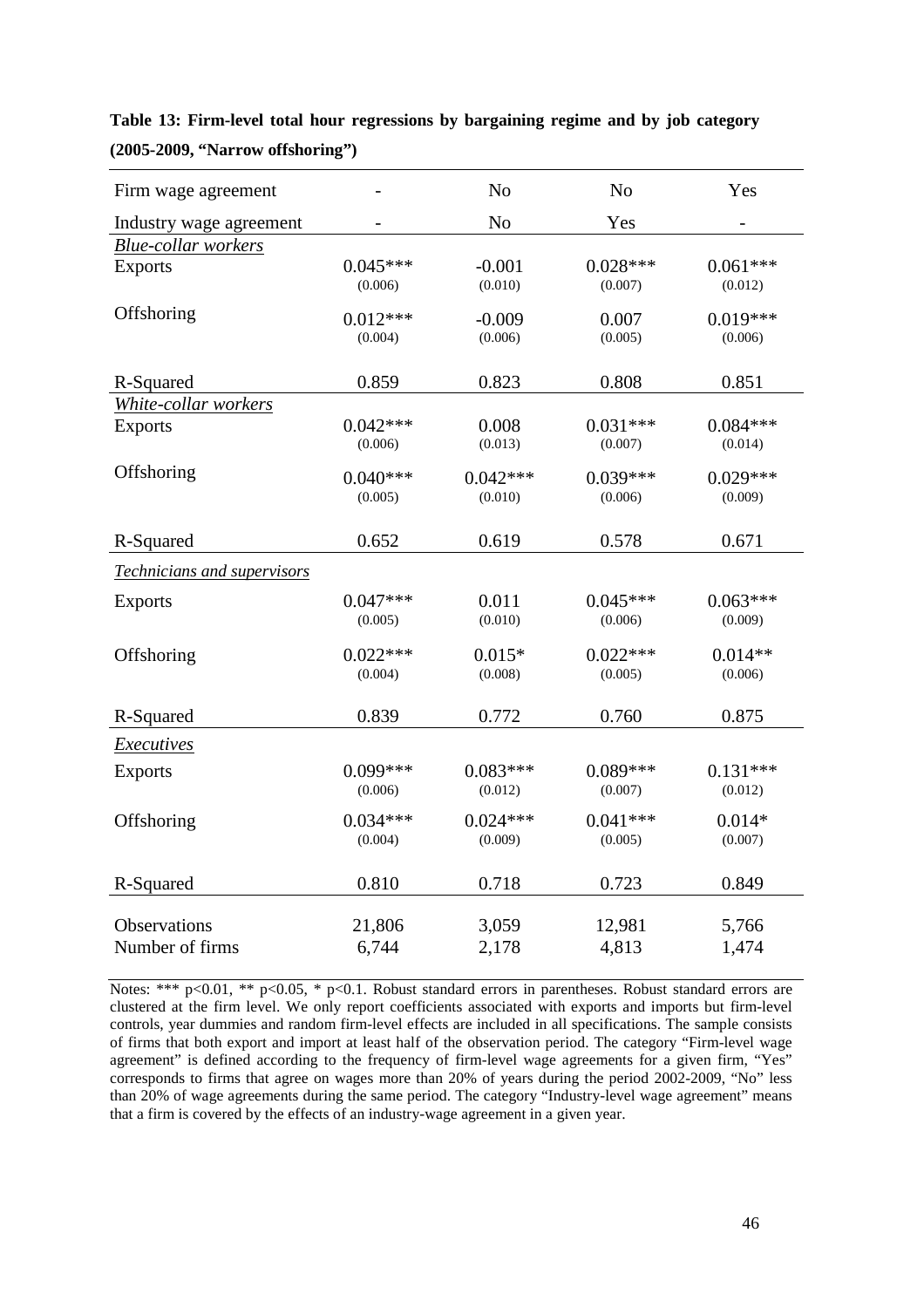

**Figure 1: Frequency of trade activities (1996-2009, in %)** 

Notes: Each observation is a firm. The sample consists of all firms that are observed over the period 1996-2009 and for which we have balance-sheet information (BRN data set). "Frequency of exports" is defined as the ratio between the number of years when a given firm exports and the total number of years. Similar calculations are made for imports and offshoring.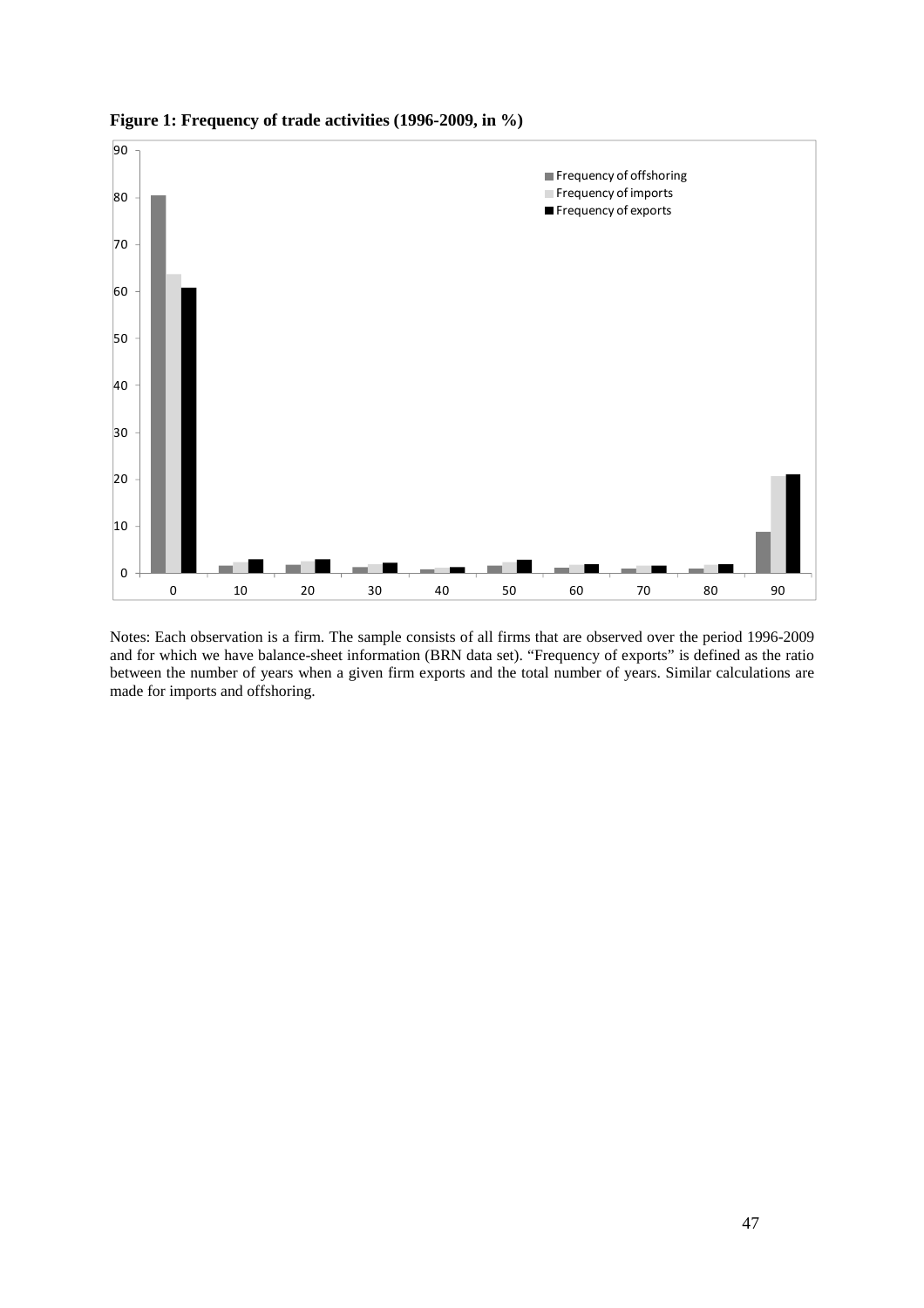

### **Figure 2a: Frequency of firm-level wage agreements (in %) by export, import and offshoring intensity (quintiles) -** All firms

Notes: This figure plots the frequency of firm-level wage agreements as a function of the trade intensity of firms. The frequency of wage agreements is computed as the ratio between the number of firms covered by a firm-level wage agreement divided by the total number of firms. Export intensity is calculated as the ratio between the value of exports and the value of total sales (at the firm level). We then compute quintiles of its sample distribution. We compute the frequency of wage agreement at each quintile of the export intensity distribution. Same calculations are made for import and offshoring intensities (import and offshoring intensities are calculated as the ratio between imports or offshoring values and the value of inputs at the firm level). The sample consists of firms observed over the period 2005-2009 and which both export and import at least half of the observation period.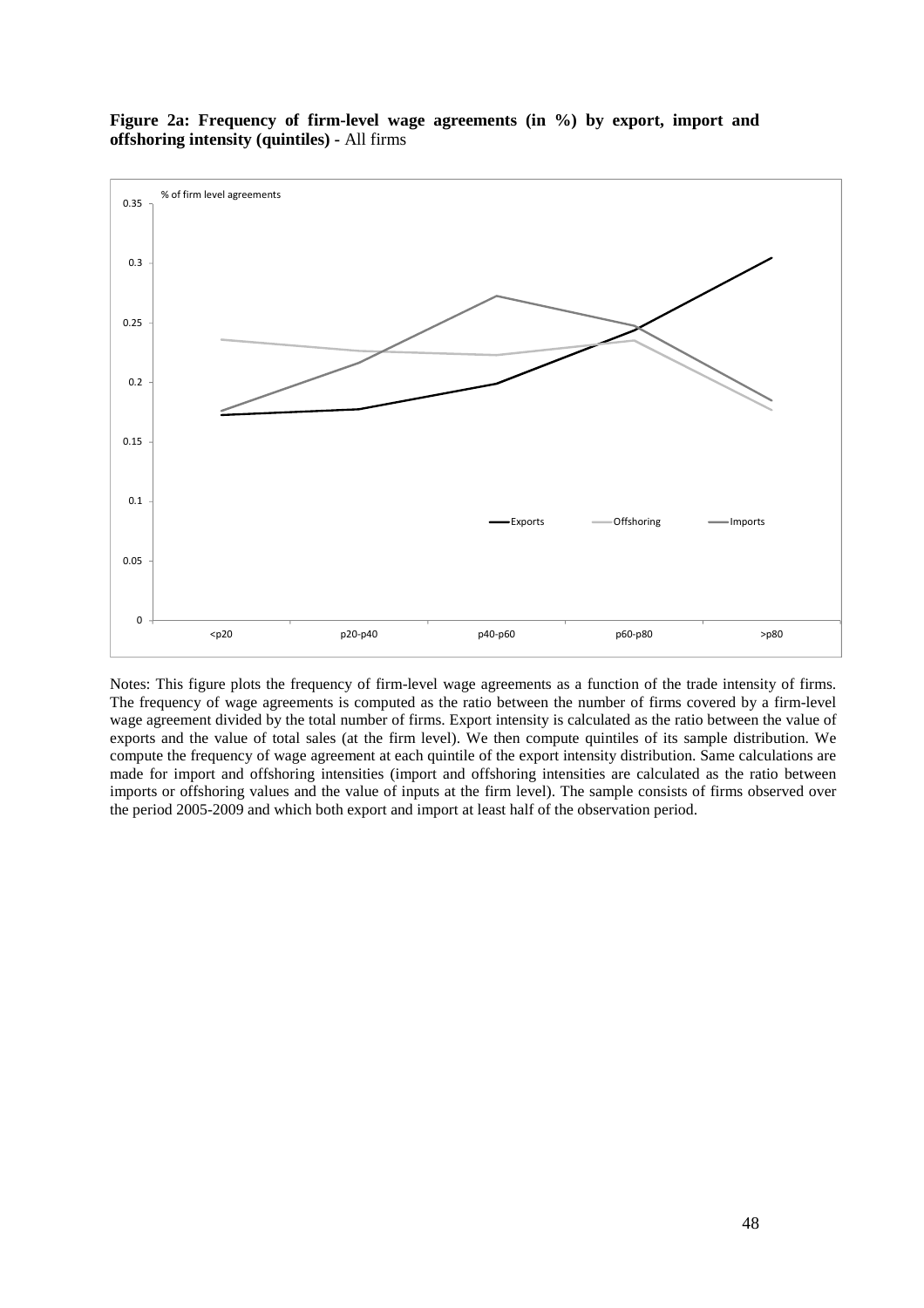**Figure 2b: Frequency of firm-level wage agreements (in %) by export, import and offshoring intensity (quintiles) – large and small firms** 



Notes: This figure plots the frequency of firm-level wage agreements as a function of the trade intensity of firms. The frequency of wage agreements is computed as the number of firms covered by a firm-level wage agreement divided by the total number of firms. Export intensity is calculated as the ratio between the value of exports and the value of total sales (at the firm level). We then compute quintiles of its sample distribution. We compute the frequency of wage agreements at each quintile of the export intensity distribution. Same calculations are made for import and offshoring intensities (import and offshoring intensities are calculated as the ratio between imports or offshoring values and the value of inputs at the firm level). The sample consists of firms observed over the period 2005-2009 and which both export and import at least half of the observation period. We calculate the frequencies of wage agreements for large firms (more than 100 employees) and for small firms (less than 100 employees).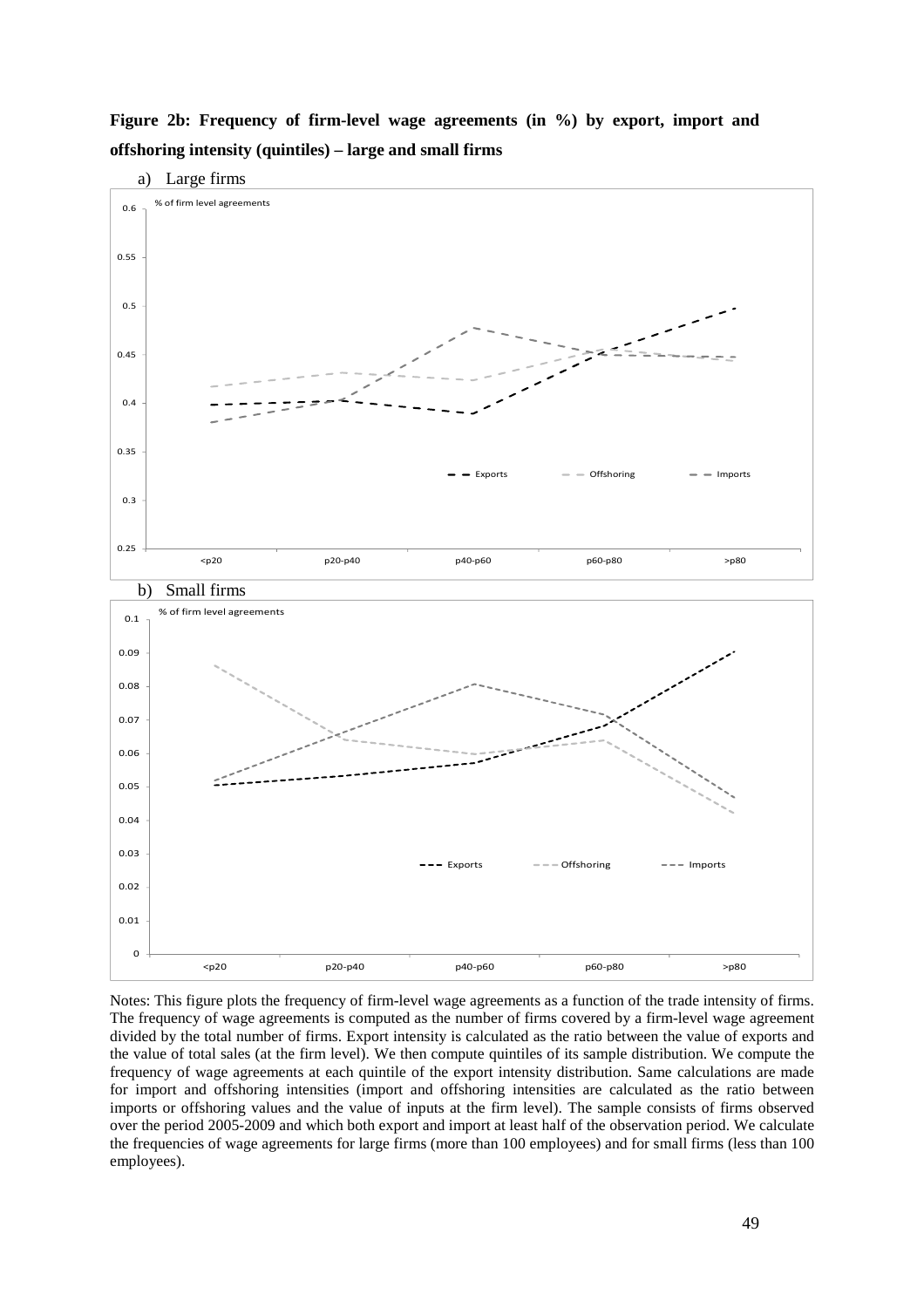

# **Figure 3a: Frequency of industry-level wage agreements (in %) by export intensity (quintiles)**

Notes: This figures plot the frequency of industry-level wage agreements as a function of the export intensity of firms. The frequency of wage agreements is computed as the ratio between the number of firms covered by an industry-level wage agreement divided by the total number of firms. Export intensity is calculated as the ratio between the value of exports and the value of total sales (at the firm level). We then compute quintiles of its sample distribution. We compute the frequency of wage agreements at each quintile of the export intensity distribution. The sample consists of firms observed during the period 2005-2009 and which both export and import at least half of the observation period. We calculate the frequencies of wage agreements for large firms (more than 100 employees) and for small firms (less than 100 employees).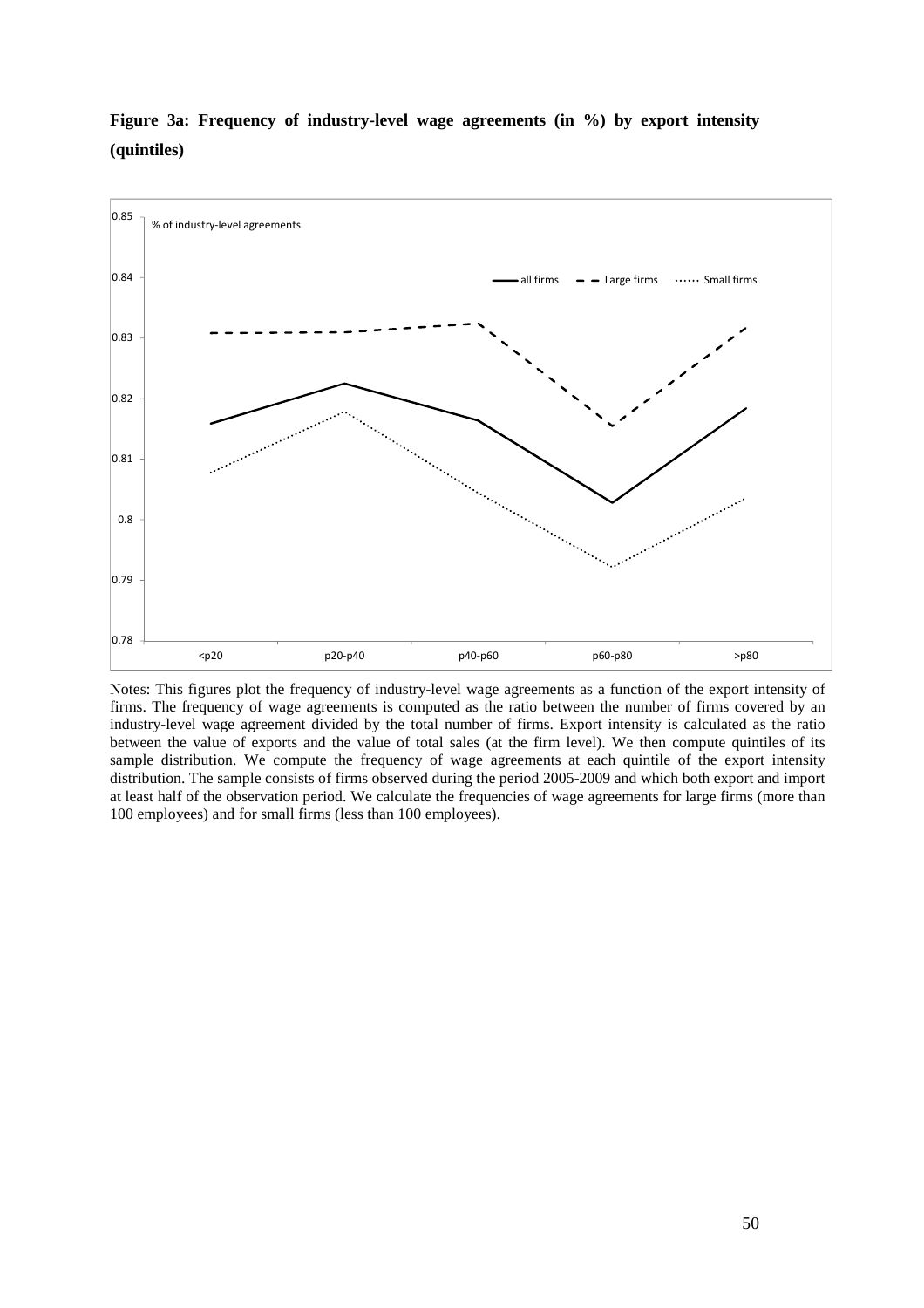**Figure 3b: Frequency of industry-level wage agreements (in %) by import and offshoring intensity (quintiles)** 





Notes: This figures plot the frequency of industry-level wage agreements as a function of import or offshoring intensity of firms. The frequency of wage agreements is computed as the ratio between the number of firms covered by an industry-level wage agreement divided by the total number of firms. Import or offshoring intensity is calculated as the ratio between imports or offshoring values and the value of inputs at the firm level. We then compute quintiles of the sample distribution. We compute the frequency of wage agreements at each quintile of the export intensity distribution. The sample consists of firms observed over the period 2005-2009 and which both export and import at least half of the observation period. We calculate the frequencies of wage agreements for large firms (more than 100 employees) and for small firms (less than 100 employees).

b) Offshoring intensity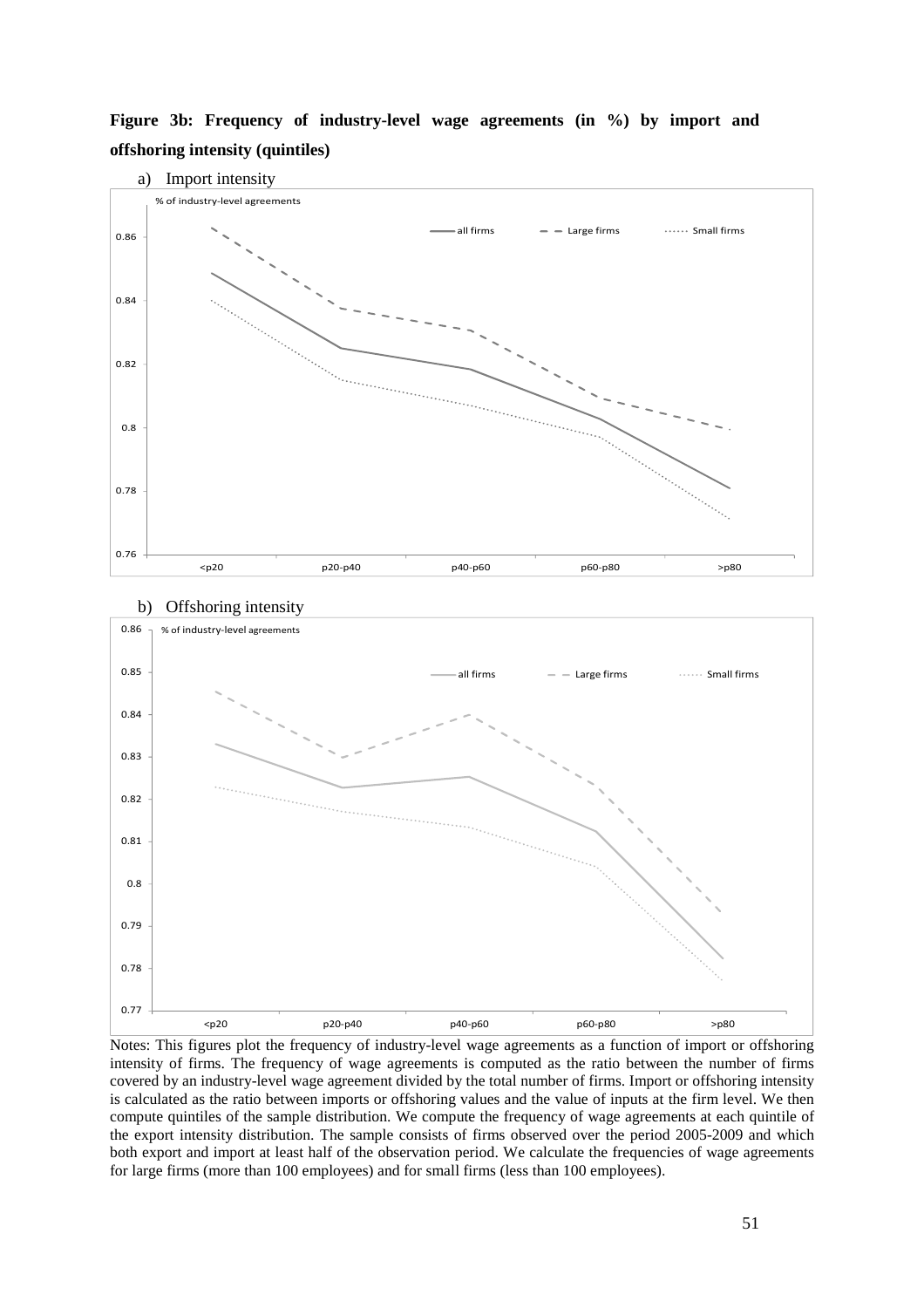

**Figure 4: Average hourly net wage (in euros, firm level) by export, import and offshoring intensity (quintiles)** 

Notes: We report the average hourly wage in euros (calculated from the wage bill of four categories of workers: blue-collar workers, white collar-workers, technicians and supervisors, and executives) divided by the number of hours worked by these four categories over the period 2005-2009, as a function of the trade intensity of firms. Export intensity is calculated as the ratio between the value of exports and the value of total sales (at the firm level). We then compute the quintiles of the sample distribution. We compute the average hourly wage at each quintile of the export intensity distribution. Same calculations are made for import and offshoring intensities (import and offshoring intensities are calculated as the ratio between imports or offshoring values and the values of inputs at the firm level). The sample consists of firms observed over the period 2005-2009 and which both export and import at least half of the observation period.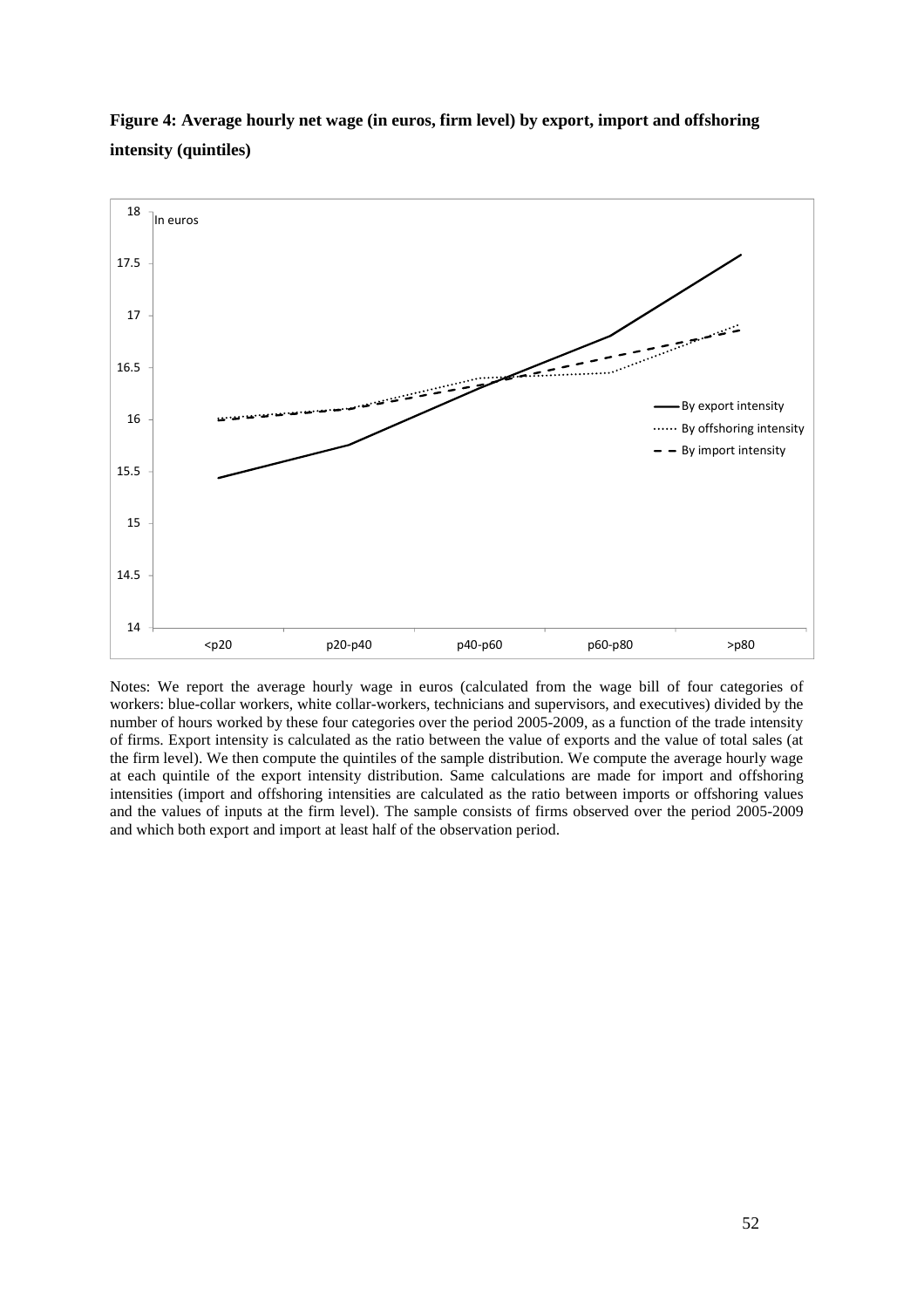# **Figure 5: Average hourly net wage (in euros, firm level) by export, import and offshoring intensity (quintiles)**

*Blue-collar workers* 



*White-collar workers*

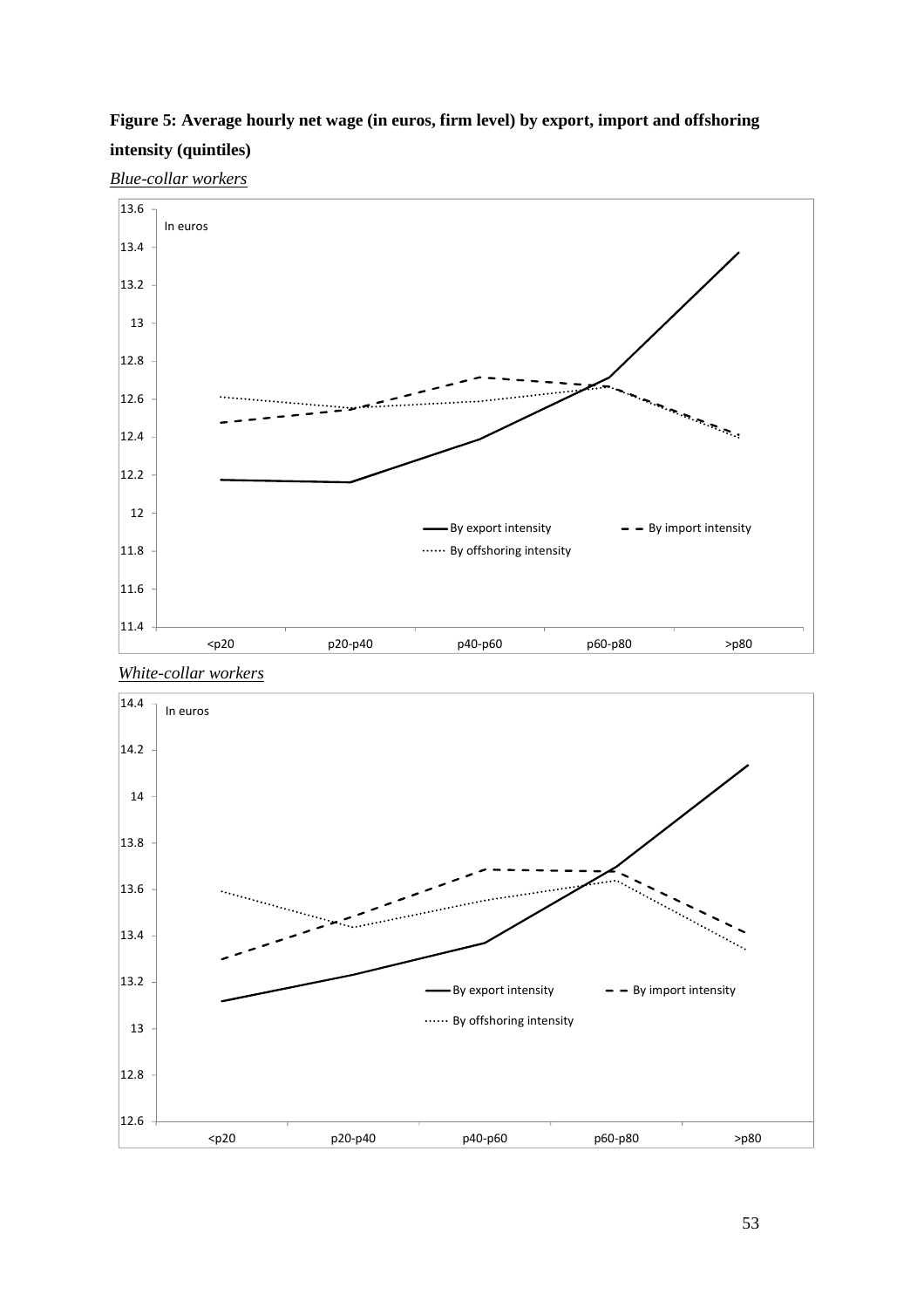### *Technicians and supervisors*



Notes: We report the average hourly wage in euros as a function of the trade intensity of firms. Export intensity is calculated as the ratio between the value of exports and the value of total sales (at the firm level). We then compute quintiles of the sample distribution. We compute the average hourly wage at each quintile of the export intensity distribution. Same calculations are made for import and offshoring intensities (import and offshoring intensities are calculated as the ratio between imports or offshoring values and the values of inputs at the firm level). The sample consists of firms observed over the period 2005-2009 and which both export and import at least half of the observation period.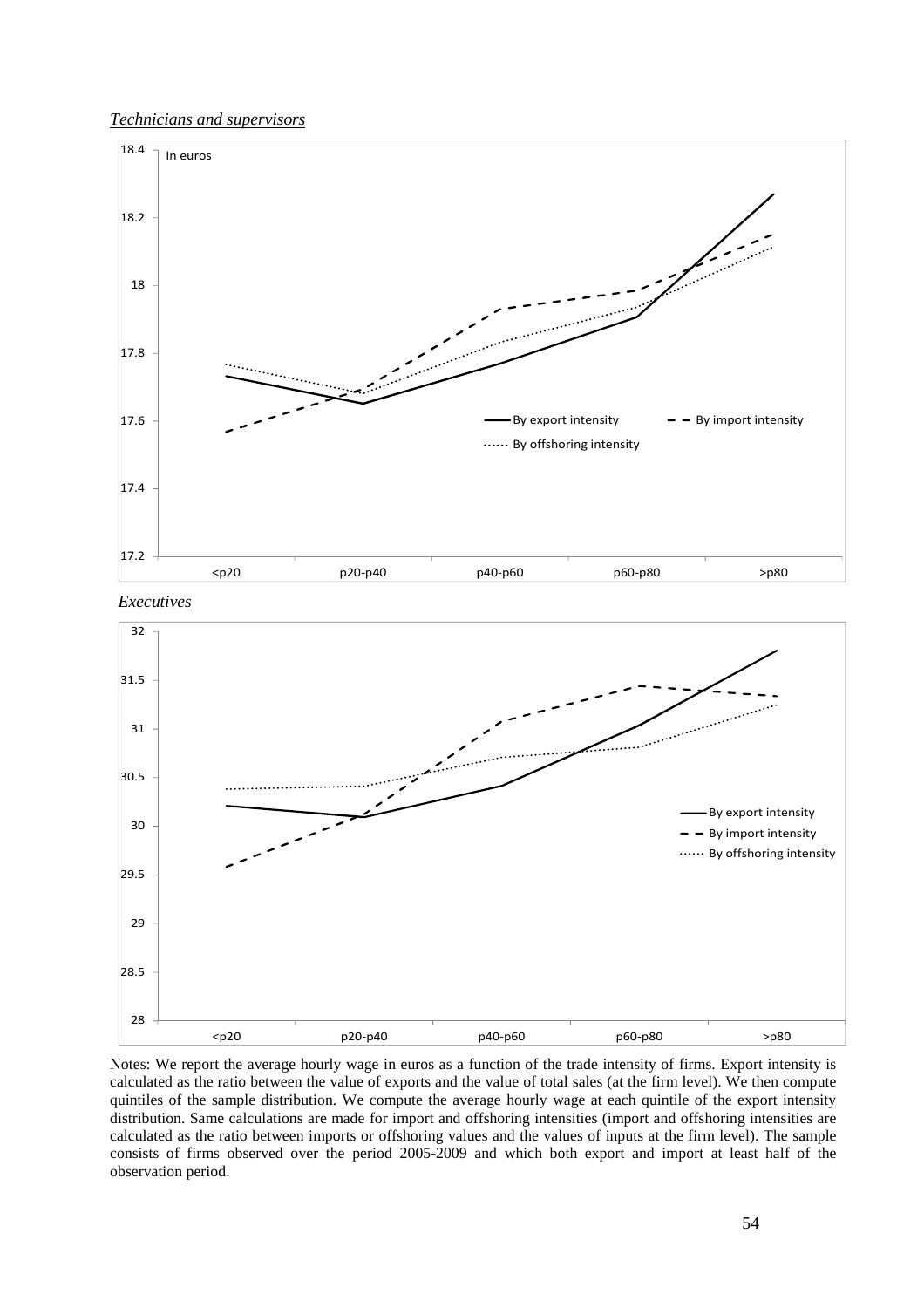### **APPENDIX**

| Dependent variable                           | Ln (net hourly wage)             |                          |                          |                          |                          |                          |  |  |  |
|----------------------------------------------|----------------------------------|--------------------------|--------------------------|--------------------------|--------------------------|--------------------------|--|--|--|
|                                              | Narrow offshoring                |                          |                          | Narrow offshoring        |                          | <b>Broad offshoring</b>  |  |  |  |
|                                              | (1)                              | (2)                      | (3)                      | (4)                      | (5)                      | (6)                      |  |  |  |
| <b>Exports</b>                               | $0.011***$<br>(0.001)            | $0.021***$<br>(0.001)    | $0.004***$<br>(0.001)    | $0.008***$<br>(0.001)    | $0.004***$<br>(0.001)    | $0.007***$<br>(0.001)    |  |  |  |
| Imports                                      | $0.005***$<br>(0.001)            | $0.011***$<br>(0.001)    | $0.002***$<br>(0.000)    | $0.002***$<br>(0.001)    | $0.004***$<br>(0.001)    | $0.004***$<br>(0.001)    |  |  |  |
| <b>TFP</b>                                   |                                  |                          | $0.021***$<br>(0.003)    | $0.020***$<br>(0.003)    | $0.021***$<br>(0.003)    | $0.020***$<br>(0.003)    |  |  |  |
| Size                                         |                                  |                          | 0.003<br>(0.003)         | $-0.002$<br>(0.003)      | 0.002<br>(0.003)         | $-0.003$<br>(0.003)      |  |  |  |
| Capital/labor                                |                                  |                          | $0.014***$<br>(0.004)    | $0.014***$<br>(0.004)    | $0.014***$<br>(0.004)    | $0.014***$<br>(0.004)    |  |  |  |
| High skilled workers                         |                                  |                          | $0.456***$<br>(0.014)    | $0.454***$<br>(0.014)    | $0.457***$<br>(0.014)    | $0.455***$<br>(0.014)    |  |  |  |
| Unemployment rate                            |                                  |                          | 0.000<br>(0.001)         | 0.000<br>(0.001)         | 0.000<br>(0.001)         | 0.000<br>(0.001)         |  |  |  |
| Temporary contracts                          |                                  |                          | $-0.036***$<br>(0.011)   | $-0.035***$<br>(0.011)   | $-0.036***$<br>(0.011)   | $-0.035***$<br>(0.011)   |  |  |  |
|                                              |                                  |                          | $0.005**$<br>(0.002)     | $0.004*$<br>(0.002)      | $0.004**$<br>(0.002)     | $0.004*$<br>(0.002)      |  |  |  |
| Intercept                                    | $2.567***$<br>(0.029)            | $2.351***$<br>(0.027)    | $1.863***$<br>(0.025)    | 1.840***<br>(0.026)      | $1.853***$<br>(0.026)    | 1.832***<br>(0.026)      |  |  |  |
| Controls<br>IV                               | N <sub>0</sub><br>N <sub>0</sub> | N <sub>o</sub><br>Yes    | Yes<br>N <sub>o</sub>    | Yes<br>Yes               | Yes<br>N <sub>o</sub>    | Yes<br>Yes               |  |  |  |
| Observations<br>Number of firms<br>R-Squared | 17,961<br>6,408<br>0.345         | 17,961<br>6,408<br>0.367 | 17,961<br>6,408<br>0.657 | 17,961<br>6,408<br>0.657 | 17,961<br>6,408<br>0.657 | 17,961<br>6,408<br>0.657 |  |  |  |

### **Table A1: Firm-level average hourly wage regressions (total, 2005-2008)**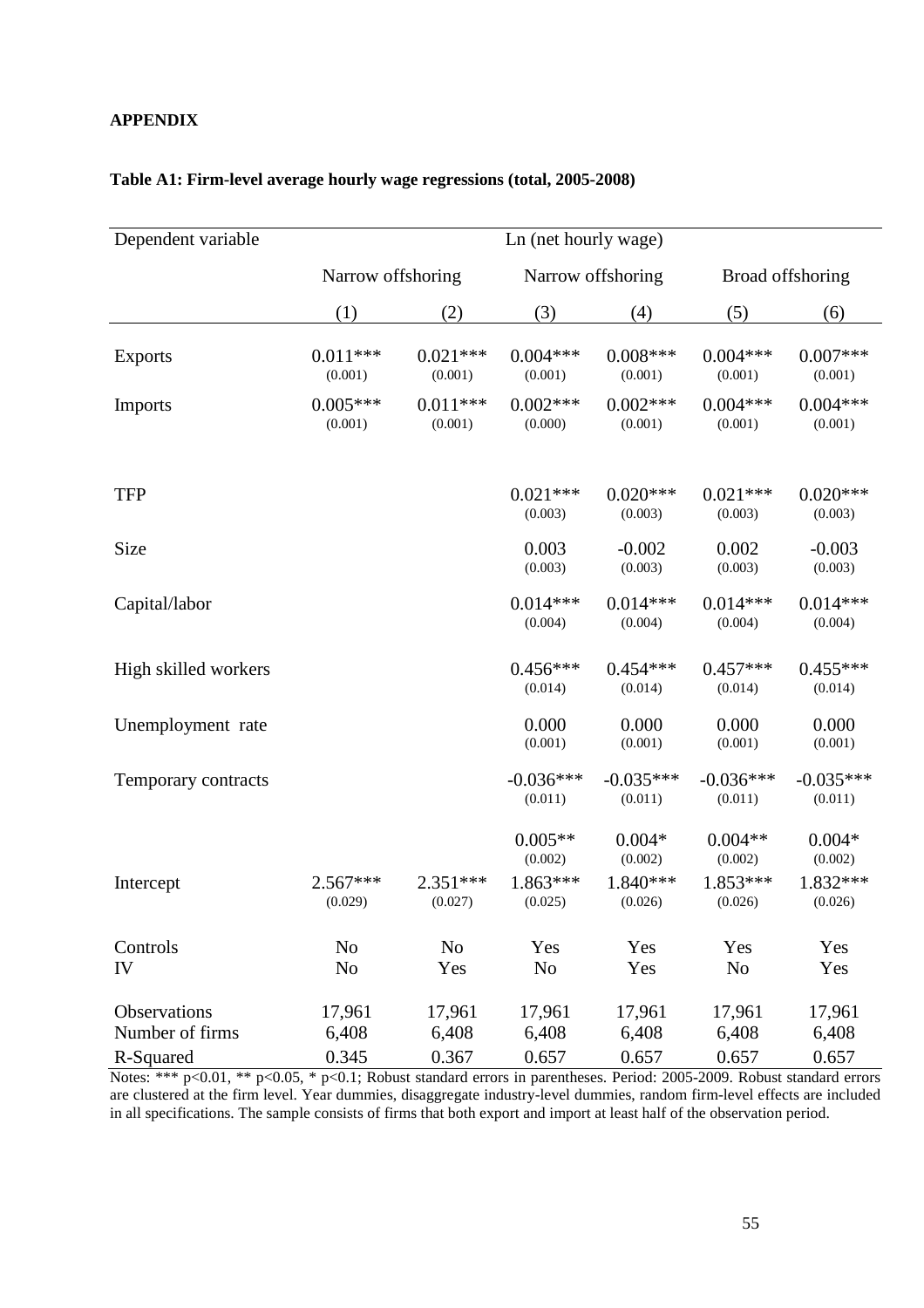| Dependent<br>variable     | Ln (net hourly wage) |             |              |             |             |             |                |            |
|---------------------------|----------------------|-------------|--------------|-------------|-------------|-------------|----------------|------------|
|                           | Blue collar          |             | White-collar |             | Technicians |             | Executives     |            |
|                           | <b>OLS</b>           | OLS-IV      | <b>OLS</b>   | OLS-IV      | <b>OLS</b>  | OLS-IV      | <b>OLS</b>     | OLS-IV     |
| <b>Exports</b>            | $0.002**$            | $0.002**$   | $0.004***$   | $0.005***$  | 0.001       | 0.001       | $0.003**$      | $0.004**$  |
|                           | (0.001)              | (0.001)     | (0.001)      | (0.001)     | (0.001)     | (0.001)     | (0.001)        | (0.002)    |
| Offshoring                | 0.000                | $-0.000$    | $-0.000$     | $-0.000$    | $0.001*$    | $0.002**$   | $0.002**$      | $0.005***$ |
|                           | (0.000)              | (0.001)     | (0.001)      | (0.001)     | (0.001)     | (0.001)     | (0.001)        | (0.001)    |
| <b>TFP</b>                | $0.013***$           | $0.013***$  | $0.008*$     | 0.007       | $0.024***$  | $0.023***$  | $0.031***$     | $0.031***$ |
|                           | (0.003)              | (0.003)     | (0.004)      | (0.005)     | (0.004)     | (0.004)     | (0.006)        | (0.006)    |
| Size                      | $0.025***$           | $0.025***$  | $0.022***$   | $0.021***$  | $-0.009***$ | $-0.010***$ | $0.013***$     | $0.011**$  |
|                           | (0.003)              | (0.003)     | (0.003)      | (0.003)     | (0.003)     | (0.004)     | (0.004)        | (0.004)    |
| Capital/labor             | $0.011***$           | $0.011***$  | $0.015***$   | $0.015***$  | $0.014**$   | $0.014**$   | $-0.006$       | $-0.005$   |
|                           | (0.003)              | (0.003)     | (0.005)      | (0.005)     | (0.006)     | (0.006)     | (0.007)        | (0.007)    |
| High skilled              | $0.080***$           | $0.080***$  | $0.022*$     | $0.021*$    | $-0.078***$ | $-0.079***$ | $-0.023$       | $-0.026$   |
| workers                   | (0.011)              | (0.011)     | (0.012)      | (0.012)     | (0.013)     | (0.013)     | (0.016)        | (0.016)    |
| Unemployme                | 0.000                | 0.000       | 0.001        | 0.001       | $-0.001$    | $-0.001$    | 0.000          | 0.000      |
| nt rate                   | (0.001)              | (0.001)     | (0.001)      | (0.001)     | (0.001)     | (0.001)     | (0.001)        | (0.001)    |
| Temporary                 | $-0.050***$          | $-0.050***$ | $-0.086***$  | $-0.086***$ | $-0.070***$ | $-0.070***$ | $-0.034$       | $-0.034$   |
| contracts                 | (0.011)              | (0.011)     | (0.015)      | (0.015)     | (0.017)     | (0.017)     | (0.022)        | (0.022)    |
| Domestic                  | $0.004*$             | $0.004*$    | 0.002        | 0.001       | 0.004       | 0.003       | $0.008**$      | $0.007*$   |
| sales                     | (0.002)              | (0.002)     | (0.004)      | (0.004)     | (0.003)     | (0.003)     | (0.004)        | (0.004)    |
| Intercept                 | 1.954 ***            | 1.955***    | $2.155***$   | $2.148***$  | 2.436***    | $2.430***$  | 2.786***       | $2.770***$ |
|                           | (0.027)              | (0.027)     | (0.029)      | (0.029)     | (0.035)     | (0.036)     | (0.041)        | (0.041)    |
| Controls                  | Yes                  | Yes         | Yes          | Yes         | Yes         | Yes         | Yes            | Yes        |
| IV                        | N <sub>o</sub>       | Yes         | No           | Yes         | No          | Yes         | N <sub>o</sub> | Yes        |
| Observations<br>Number of | 17,961               | 17,961      | 17,961       | 17,961      | 17,961      | 17,961      | 17,961         | 17,961     |
| firms                     | 6,408                | 6,408       | 6,408        | 6,408       | 6,408       | 6,408       | 6,408          | 6,408      |
| R-Squared                 | 0.429                | 0.429       | 0.256        | 0.256       | 0.190       | 0.190       | 0.199          | 0.200      |

# **Table A2: Firm-level wage regressions (by job category, 2005-2008)**

**"Narrow offshoring"**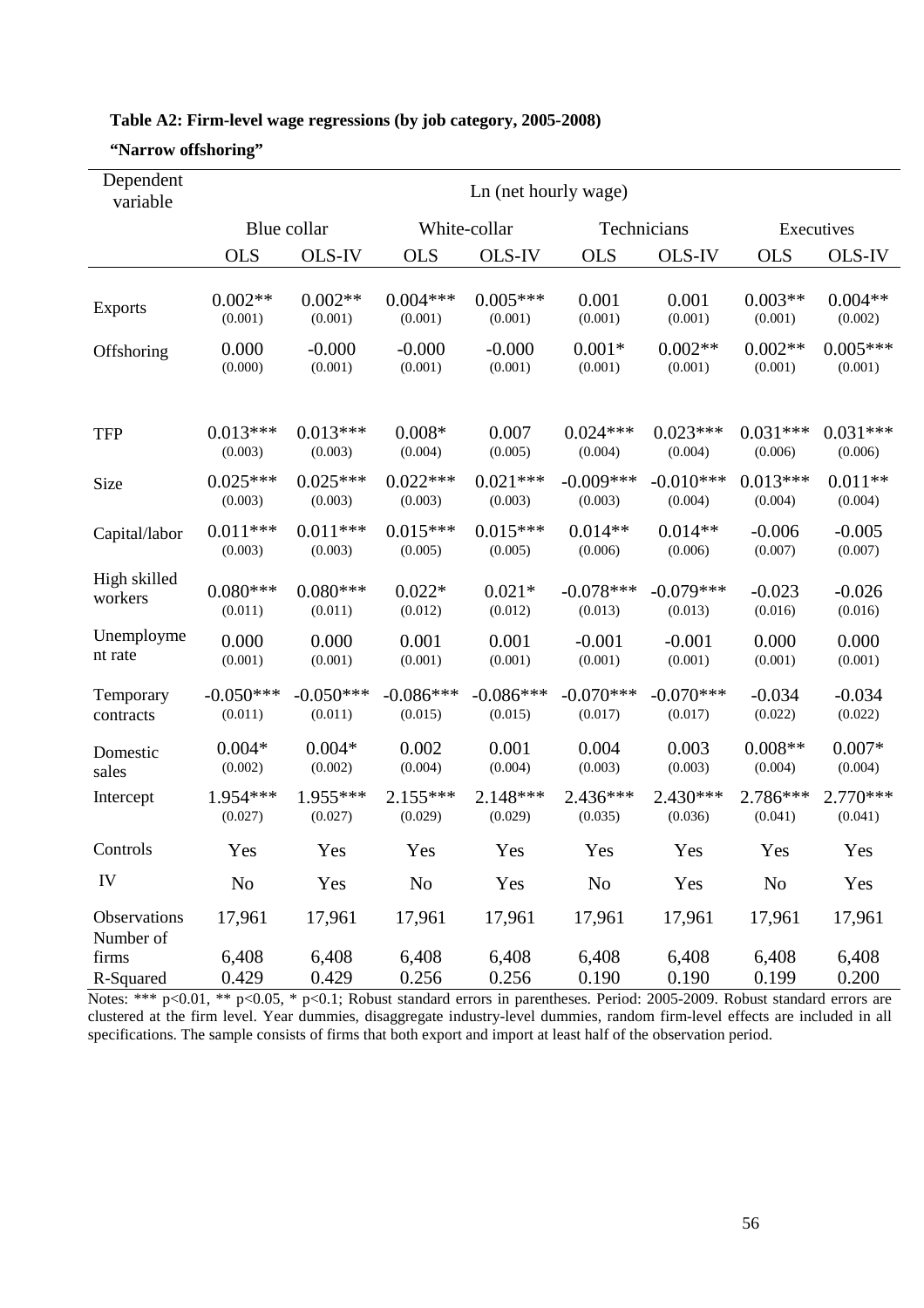| Dependent<br>variable     | Ln (net hourly wage) |               |             |              |             |             |            |               |
|---------------------------|----------------------|---------------|-------------|--------------|-------------|-------------|------------|---------------|
|                           |                      | Blue collar   |             | White-collar |             | Technicians |            | Executives    |
|                           | <b>OLS</b>           | <b>OLS-IV</b> | <b>OLS</b>  | OLS-IV       | <b>OLS</b>  | OLS-IV      | <b>OLS</b> | <b>OLS-IV</b> |
| <b>Exports</b>            | $0.002**$            | $0.002**$     | $0.003***$  | $0.004***$   | 0.001       | 0.001       | $0.002*$   | 0.002         |
|                           | (0.001)              | (0.001)       | (0.001)     | (0.001)      | (0.001)     | (0.001)     | (0.001)    | (0.002)       |
| Imports                   | 0.001                | $-0.000$      | 0.002       | 0.002        | $0.004***$  | $0.004**$   | $0.006***$ | $0.011***$    |
|                           | (0.001)              | (0.001)       | (0.001)     | (0.002)      | (0.001)     | (0.002)     | (0.002)    | (0.002)       |
| <b>TFP</b>                | $0.013***$           | $0.013***$    | 0.007       | 0.007        | $0.023***$  | $0.023***$  | $0.031***$ | $0.030***$    |
|                           | (0.003)              | (0.003)       | (0.004)     | (0.005)      | (0.004)     | (0.004)     | (0.006)    | (0.006)       |
| Size                      | $0.025***$           | $0.025***$    | $0.022***$  | $0.020***$   | $-0.010***$ | $-0.010***$ | $0.011***$ | $0.009**$     |
|                           | (0.003)              | (0.003)       | (0.003)     | (0.003)      | (0.003)     | (0.004)     | (0.004)    | (0.004)       |
| Capital/labor             | $0.011***$           | $0.011***$    | $0.015***$  | $0.015***$   | $0.014**$   | $0.014**$   | $-0.006$   | $-0.005$      |
|                           | (0.003)              | (0.003)       | (0.005)     | (0.005)      | (0.006)     | (0.006)     | (0.007)    | (0.007)       |
| High skilled              | $0.080***$           | $0.080***$    | $0.021*$    | $0.020*$     | $-0.078***$ | $-0.078***$ | $-0.022$   | $-0.024$      |
| workers                   | (0.011)              | (0.011)       | (0.012)     | (0.012)      | (0.013)     | (0.013)     | (0.016)    | (0.016)       |
| Unemploym                 | 0.000                | 0.000         | 0.001       | 0.001        | $-0.001$    | $-0.001$    | 0.000      | 0.000         |
| ent rate                  | (0.001)              | (0.001)       | (0.001)     | (0.001)      | (0.001)     | (0.001)     | (0.001)    | (0.001)       |
| Temporary                 | $-0.050***$          | $-0.050***$   | $-0.087***$ | $-0.087***$  | $-0.071***$ | $-0.070***$ | $-0.035$   | $-0.035$      |
| contracts                 | (0.011)              | (0.011)       | (0.015)     | (0.015)      | (0.017)     | (0.017)     | (0.022)    | (0.022)       |
| Domestic                  | $0.004*$             | $0.004*$      | 0.001       | 0.001        | 0.003       | 0.003       | $0.007*$   | 0.006         |
| sales                     | (0.002)              | (0.002)       | (0.004)     | (0.004)      | (0.003)     | (0.003)     | (0.004)    | (0.004)       |
| Intercept                 | 1.951 ***            | 1.955***      | $2.146***$  | 2.139***     | $2.425***$  | $2.422***$  | $2.766***$ | $2.743***$    |
|                           | (0.027)              | (0.027)       | (0.029)     | (0.029)      | (0.036)     | (0.036)     | (0.041)    | (0.042)       |
| Controls                  | Yes                  | Yes           | Yes         | Yes          | Yes         | Yes         | Yes        | Yes           |
| IV                        | No                   | Yes           | No          | Yes          | No          | Yes         | No         | Yes           |
| Observations<br>Number of | 17,961               | 17,961        | 17,961      | 17,961       | 17,961      | 17,961      | 17,961     | 17,961        |
| firms                     | 6,408                | 6,408         | 6,408       | 6,408        | 6,408       | 6,408       | 6,408      | 6,408         |
| R-Squared                 | 0.429                | 0.429         | 0.256       | 0.256        | 0.190       | 0.190       | 0.201      | 0.201         |

# **Table A3: Firm-level wage regressions (by job category, 2005-2008)**

**"Broad offshoring"**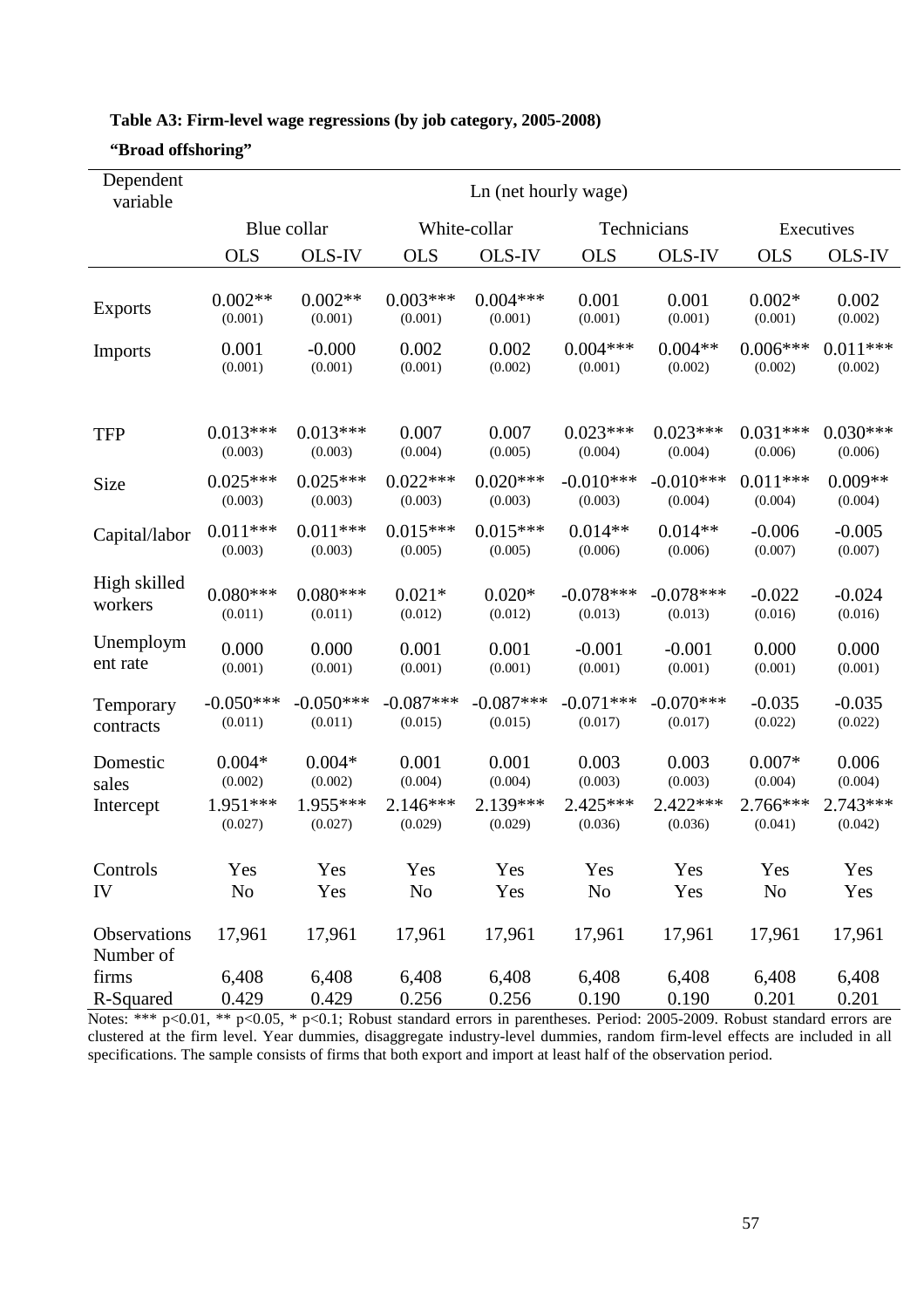| Dependent<br>variable     | Ln (net hourly wage) |             |             |              |             |             |            |               |
|---------------------------|----------------------|-------------|-------------|--------------|-------------|-------------|------------|---------------|
|                           | Blue collar          |             |             | White-collar | Technicians |             |            | Executives    |
|                           | <b>OLS</b>           | OLS-IV      | <b>OLS</b>  | OLS-IV       | <b>OLS</b>  | OLS-IV      | <b>OLS</b> | <b>OLS-IV</b> |
| <b>Exports</b>            | $0.003***$           | $0.003***$  | $0.003***$  | $0.004***$   | 0.001       | $0.002*$    | $0.002*$   | 0.002         |
|                           | (0.001)              | (0.001)     | (0.001)     | (0.001)      | (0.001)     | (0.001)     | (0.001)    | (0.002)       |
| <b>Imports</b>            | 0.002                | $-0.000$    | $0.002*$    | 0.002        | $0.005***$  | $0.004**$   | $0.006***$ | $0.010***$    |
|                           | (0.001)              | (0.001)     | (0.001)     | (0.002)      | (0.001)     | (0.002)     | (0.002)    | (0.002)       |
| <b>TFP</b>                | $0.018***$           | $0.018***$  | $0.013***$  | $0.012***$   | $0.028***$  | $0.028***$  | $0.031***$ | $0.030***$    |
|                           | (0.003)              | (0.003)     | (0.004)     | (0.004)      | (0.004)     | (0.004)     | (0.005)    | (0.005)       |
| Size                      | $0.022***$           | $0.023***$  | $0.022***$  | $0.020***$   | $-0.009***$ | $-0.010***$ | $0.014***$ | $0.012***$    |
|                           | (0.003)              | (0.003)     | (0.003)     | (0.003)      | (0.003)     | (0.003)     | (0.004)    | (0.004)       |
| Capital/labor             | $0.007**$            | $0.007**$   | $0.015***$  | $0.015***$   | $0.012**$   | $0.012**$   | 0.000      | 0.000         |
|                           | (0.004)              | (0.004)     | (0.005)     | (0.005)      | (0.005)     | (0.005)     | (0.007)    | (0.007)       |
| High skilled              | $0.040***$           | $0.040***$  | 0.004       | 0.003        | $-0.115***$ | $-0.115***$ | $-0.036**$ | $-0.037**$    |
| workers                   | (0.010)              | (0.010)     | (0.011)     | (0.011)      | (0.012)     | (0.012)     | (0.015)    | (0.015)       |
| Unemployment              | $-0.002$ ***         | $-0.002**$  | 0.000       | 0.000        | $-0.001$    | $-0.001$    | 0.001      | 0.001         |
| rate                      | (0.001)              | (0.001)     | (0.001)     | (0.001)      | (0.001)     | (0.001)     | (0.001)    | (0.001)       |
| Temporary                 | $-0.046***$          | $-0.045***$ | $-0.071***$ | $-0.070***$  | $-0.070***$ | $-0.069***$ | $-0.022$   | $-0.021$      |
| contracts                 | (0.011)              | (0.011)     | (0.015)     | (0.015)      | (0.016)     | (0.016)     | (0.021)    | (0.021)       |
| Domestic                  | $0.004**$            | $0.005**$   | 0.001       | 0.001        | 0.003       | 0.003       | 0.006      | 0.004         |
| sales                     | (0.002)              | (0.002)     | (0.004)     | (0.004)      | (0.003)     | (0.003)     | (0.003)    | (0.003)       |
| Intercept                 | $2.001***$           | $2.010***$  | $2.190***$  | $2.182***$   | 2.390 ***   | 2.389***    | 2.748***   | $2.730***$    |
|                           | (0.028)              | (0.028)     | (0.029)     | (0.029)      | (0.034)     | (0.035)     | (0.041)    | (0.041)       |
| Controls                  | Yes                  | Yes         | Yes         | Yes          | Yes         | Yes         | Yes        | Yes           |
| IV                        | No                   | Yes         | No          | Yes          | No          | Yes         | No         | Yes           |
| Observations<br>Number of | 21,806               | 21,806      | 21,806      | 21,806       | 21,806      | 21,806      | 21,806     | 21,806        |
| firms                     | 6,744                | 6,744       | 6,744       | 6,744        | 6,744       | 6,744       | 6,744      | 6,744         |
| R-Squared                 | 0.429                | 0.428       | 0.267       | 0.267        | 0.190       | 0.190       | 0.197      | 0.197         |

# **Table A4: Firm-level wage regressions (by job category, 2005-2009)**

**"Broad offshoring"**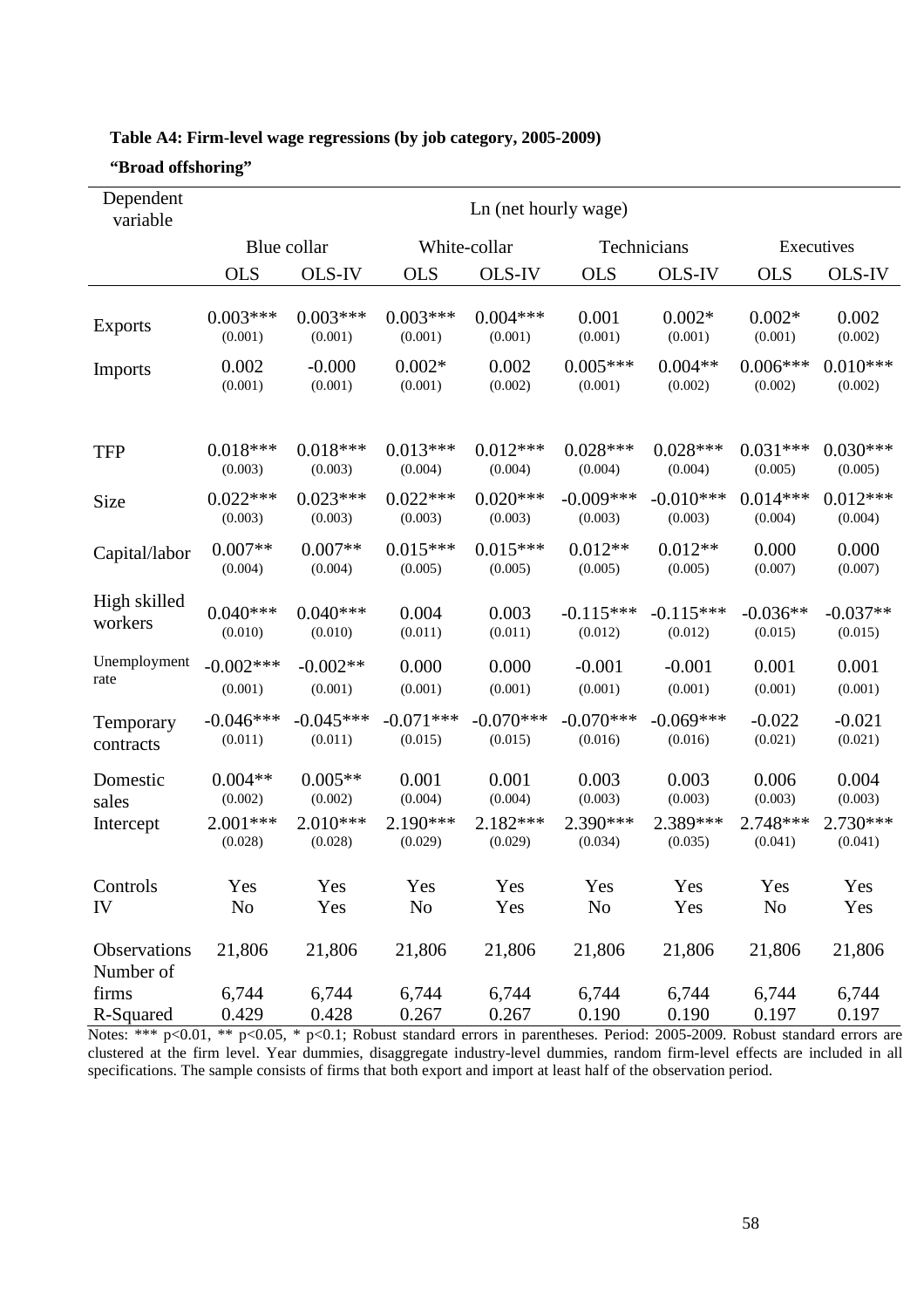# **Table A5: Firm-level wage regressions by wage bargaining regime (total)**

# **"Broad offshoring"**

| Dependent variable         | Ln (net hourly wage) |                |            |                |                |             |  |
|----------------------------|----------------------|----------------|------------|----------------|----------------|-------------|--|
|                            |                      | 2005-2009      |            | 2005-2008      |                |             |  |
| Firm wage agreement        | N <sub>0</sub>       | N <sub>o</sub> | Yes        | N <sub>o</sub> | N <sub>o</sub> | Yes         |  |
| Industry wage<br>agreement | N <sub>o</sub>       | Yes            |            | N <sub>0</sub> | Yes            |             |  |
| <b>Exports</b>             | $0.010***$           | $0.006***$     | $0.012***$ | $0.009***$     | $0.006***$     | $0.010***$  |  |
|                            | (0.002)              | (0.001)        | (0.002)    | (0.002)        | (0.001)        | (0.002)     |  |
| Offshoring                 | $-0.005*$            | $0.006***$     | 0.002      | $-0.006**$     | $0.006***$     | 0.004       |  |
|                            | (0.003)              | (0.002)        | (0.003)    | (0.003)        | (0.002)        | (0.003)     |  |
| <b>TFP</b>                 | $0.019*$             | $0.020***$     | $0.021***$ | $0.029**$      | $0.016***$     | $0.017***$  |  |
|                            | (0.011)              | (0.004)        | (0.005)    | (0.012)        | (0.005)        | (0.005)     |  |
| Size                       | $-0.011*$            | $-0.005$       | $-0.006$   | $-0.008$       | $-0.007*$      | $-0.004$    |  |
|                            | (0.007)              | (0.004)        | (0.006)    | (0.007)        | (0.004)        | (0.006)     |  |
| Capital/labor              | 0.015                | $0.013***$     | 0.005      | $0.026*$       | $0.014***$     | 0.006       |  |
|                            | (0.014)              | (0.005)        | (0.007)    | (0.015)        | (0.005)        | (0.007)     |  |
| High skilled workers       | $0.504***$           | $0.394***$     | $0.442***$ | $0.527***$     | $0.445***$     | $0.521***$  |  |
|                            | (0.024)              | (0.014)        | (0.027)    | (0.024)        | (0.017)        | (0.036)     |  |
| Unemployment rate          | 0.001                | $-0.000$       | $-0.001$   | 0.003          | 0.000          | $-0.001$    |  |
|                            | (0.001)              | (0.001)        | (0.001)    | (0.002)        | (0.001)        | (0.001)     |  |
| Temporary contracts        | $-0.046$             | $-0.033**$     | $-0.056*$  | $-0.034$       | $-0.042***$    | $-0.077***$ |  |
|                            | (0.032)              | (0.013)        | (0.030)    | (0.035)        | (0.014)        | (0.029)     |  |
| Domestic sales             | $0.023*$             | 0.003          | $-0.002$   | $0.023**$      | 0.004          | 0.000       |  |
|                            | (0.014)              | (0.003)        | (0.003)    | (0.011)        | (0.003)        | (0.003)     |  |
| Intercept                  | 1.873***             | 1.920***       | 1.835***   | 1.848***       | 1.883***       | 1.808***    |  |
|                            | (0.047)              | (0.033)        | (0.064)    | (0.051)        | (0.035)        | (0.062)     |  |
| Controls                   | Yes                  | Yes            | Yes        | Yes            | Yes            | Yes         |  |
| IV                         | Yes                  | Yes            | Yes        | Yes            | Yes            | Yes         |  |
| Observations               | 3,059                | 12,981         | 5,766      | 2,409          | 10,855         | 4,697       |  |
| Number of firms            | 2,178                | 4,813          | 1,474      | 1,715          | 4,526          | 1,439       |  |
| R-Squared                  | 0.638                | 0.617          | 0.737      | 0.641          | 0.631          | 0.753       |  |

Notes: \*\*\* p<0.01, \*\* p<0.05, \* p<0.1; Robust standard errors in parentheses. Period: 2005-2009. Robust standard errors are clustered at the firm level. Year dummies and random firm-level effects are included in all specifications. The sample consists of firms that both export and import at least half of the observation period. The category "Firm-level wage agreement" is defined according to the frequency of firm-level wage agreements for a given firm, "Yes" corresponds to firms that agree on wages more than 20% of years during the period 2002-2009, "No" less than 20% of wage agreements during the same period. The category "Industry-level wage agreement" means that a firm is covered by the effects of an industry-wage agreement in a given year.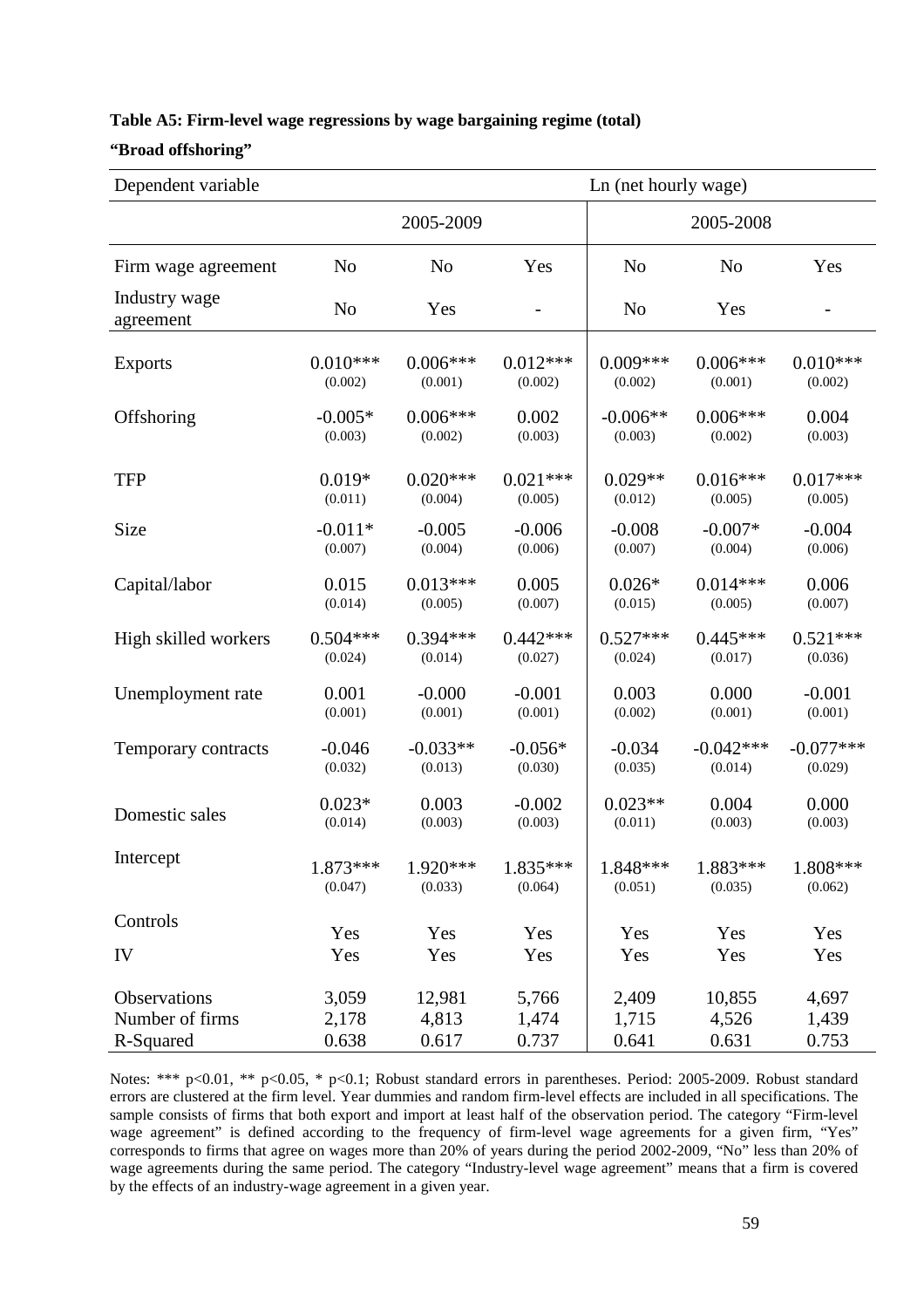# **Table A6: Firm-level wage regressions by bargaining regime and by job category "Broad offshoring"**

|                                 |                         | 2005-2009             |                       |                        | 2005-2008             |                       |
|---------------------------------|-------------------------|-----------------------|-----------------------|------------------------|-----------------------|-----------------------|
| Firm wage agreement             | N <sub>o</sub>          | N <sub>o</sub>        | Yes                   | N <sub>o</sub>         | N <sub>o</sub>        | Yes                   |
| Industry wage agreement         | N <sub>o</sub>          | Yes                   | $\qquad \qquad -$     | N <sub>o</sub>         | Yes                   | $\qquad \qquad -$     |
| <b>Blue-collar workers</b>      |                         |                       |                       |                        |                       |                       |
| <b>Exports</b>                  | $0.005**$<br>(0.002)    | 0.001<br>(0.001)      | $0.006**$<br>(0.003)  | $0.004*$<br>(0.002)    | 0.001<br>(0.001)      | $0.005*$<br>(0.003)   |
| Offshoring                      | $-0.008$ ***<br>(0.003) | $-0.000$<br>(0.002)   | 0.003<br>(0.003)      | $-0.009***$<br>(0.003) | $-0.000$<br>(0.002)   | $0.006*$<br>(0.003)   |
| R-Squared                       | 0.444                   | 0.359                 | 0.520                 | 0.441                  | 0.359                 | 0.524                 |
| White-collar workers            |                         |                       |                       |                        |                       |                       |
| Exports                         | $0.008***$<br>(0.002)   | $0.004***$<br>(0.001) | 0.003<br>(0.003)      | $0.006**$<br>(0.003)   | $0.004***$<br>(0.001) | 0.003<br>(0.003)      |
| Offshoring                      | $-0.008**$<br>(0.003)   | 0.003<br>(0.002)      | $0.008***$<br>(0.003) | $-0.011***$<br>(0.004) | 0.003<br>(0.002)      | $0.011***$<br>(0.003) |
| R-Squared                       | 0.295                   | 0.207                 | 0.356                 | 0.272                  | 0.198                 | 0.358                 |
| Technicians and supervisors     |                         |                       |                       |                        |                       |                       |
| <b>Exports</b>                  | $0.007**$<br>(0.003)    | 0.001<br>(0.002)      | $0.004*$<br>(0.002)   | 0.004<br>(0.003)       | 0.000<br>(0.002)      | 0.003<br>(0.003)      |
| Offshoring                      | $-0.004$<br>(0.004)     | $0.004**$<br>(0.002)  | 0.004<br>(0.003)      | $-0.003$<br>(0.004)    | $0.004*$<br>(0.002)   | 0.005<br>(0.004)      |
| R-Squared                       | 0.217                   | 0.169                 | 0.338                 | 0.222                  | 0.173                 | 0.345                 |
| <i>Executives</i>               |                         |                       |                       |                        |                       |                       |
| <b>Exports</b>                  | 0.001<br>(0.003)        | $-0.002$<br>(0.002)   | $0.014***$<br>(0.003) | 0.000<br>(0.004)       | $-0.002$<br>(0.002)   | $0.013***$<br>(0.003) |
| Offshoring                      | 0.002<br>(0.005)        | $0.014***$<br>(0.003) | 0.004<br>(0.004)      | 0.004<br>(0.005)       | $0.015***$<br>(0.003) | 0.005<br>(0.004)      |
| R-Squared                       | 0.219                   | 0.170                 | 0.326                 | 0.222                  | 0.178                 | 0.341                 |
| Observations<br>Number of firms | 3,059<br>2,178          | 12,981<br>4,813       | 5,766<br>1,474        | 2,409<br>1,715         | 10,855<br>4,526       | 4,697<br>1,439        |

Notes: \*\*\* p<0.01, \*\* p<0.05, \* p<0.1; Robust standard errors in parentheses. Robust standard errors are clustered at the firm level. We only report coefficients associated with exports and imports but firm-level controls, year dummies and random firm-level effects are included in all specifications. The sample consists of firms that both export and import at least half of the observation period. The category "Firm-level wage agreement" is defined according to the frequency of firm-level wage agreements for a given firm, "Yes" corresponds to firms that agree on wages more than 20% of years over the period 2002-2009, "No" less than 20% of wage agreements over the same period. The category "Industry-level wage agreement" means that a firm is covered by the effects of an industry-wage agreement in a given year.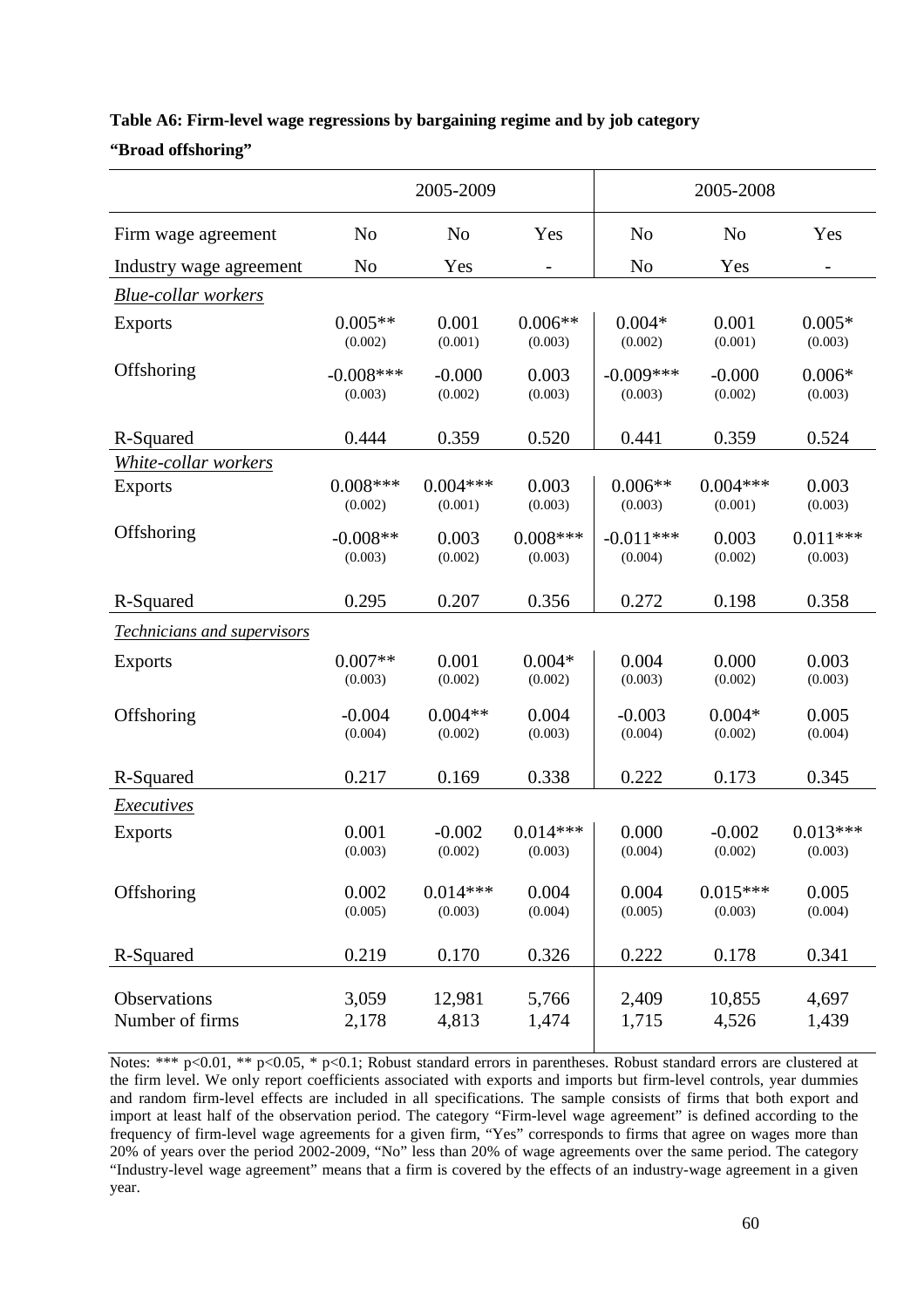| Dependent variable         | Ln (total hours) |                |                |            |
|----------------------------|------------------|----------------|----------------|------------|
| Firm wage agreement        |                  | N <sub>o</sub> | N <sub>o</sub> | Yes        |
| Industry wage<br>agreement |                  | N <sub>0</sub> | Yes            |            |
| <b>Exports</b>             | $0.014***$       | $0.009***$     | $0.013***$     | $0.008***$ |
|                            | (0.001)          | (0.003)        | (0.001)        | (0.002)    |
| Offshoring                 | $0.021***$       | $0.007**$      | $0.019***$     | $0.013***$ |
|                            | (0.002)          | (0.003)        | (0.002)        | (0.003)    |
| <b>TFP</b>                 | $-0.016**$       | $-0.020$       | $-0.014$       | $-0.008$   |
|                            | (0.008)          | (0.026)        | (0.010)        | (0.017)    |
| Average nb of              | $0.945***$       | $0.951***$     | 0.949***       | $0.962***$ |
| employees                  | (0.004)          | (0.008)        | (0.005)        | (0.007)    |
| Capital/labor              | $-0.117***$      | $-0.113***$    | $-0.125***$    | $-0.089**$ |
|                            | (0.015)          | (0.033)        | (0.018)        | (0.040)    |
| High skilled workers       | $0.129***$       | $0.174***$     | $0.120***$     | $0.123***$ |
|                            | (0.011)          | (0.032)        | (0.014)        | (0.020)    |
| Unemployment rate          | $-0.002**$       | $-0.001$       | $-0.003**$     | $-0.000$   |
|                            | (0.001)          | (0.002)        | (0.001)        | (0.001)    |
| Temporary contracts        | $0.065**$        | 0.033          | $0.057*$       | $0.130***$ |
|                            | (0.025)          | (0.067)        | (0.031)        | (0.048)    |
| Intercept                  | $7.090***$       | 6.990 ***      | 7.133***       | $7.274***$ |
|                            | (0.031)          | (0.059)        | (0.040)        | (0.041)    |
| Controls                   |                  |                |                |            |
|                            | Yes              | Yes            | Yes            | Yes        |
| IV                         | Yes              | Yes            | Yes            | Yes        |
| Observations               | 21,806           | 3,059          | 12,981         | 5,766      |
| Number of firms            | 6,744            | 2,178          | 4,813          | 1,474      |
| R-Squared                  | 0.984            | 0.978          | 0.977          | 0.981      |

# **Table A7: Firm-level total hour regressions by wage bargaining regime (total, 2005-2009) "Broad offshoring"**

Notes: \*\*\* p<0.01, \*\* p<0.05, \* p<0.1; Robust standard errors in parentheses. Period: 2005-2009. Robust standard errors are clustered at the firm level. Year dummies and random firm-level effects are included in all specifications. The sample consists of firms that both export and import at least half of the observation period. The category "Firm-level wage agreement" is defined according to the frequency of firm-level wage agreements for a given firm, "Yes" corresponds to firms that agree on wages more than 20% of years during the period 2002-2009, "No" less than 20% of wage agreements during the same period. The category "Industry-level wage agreement" means that a firm is covered by the effects of an industry-wage agreement in a given year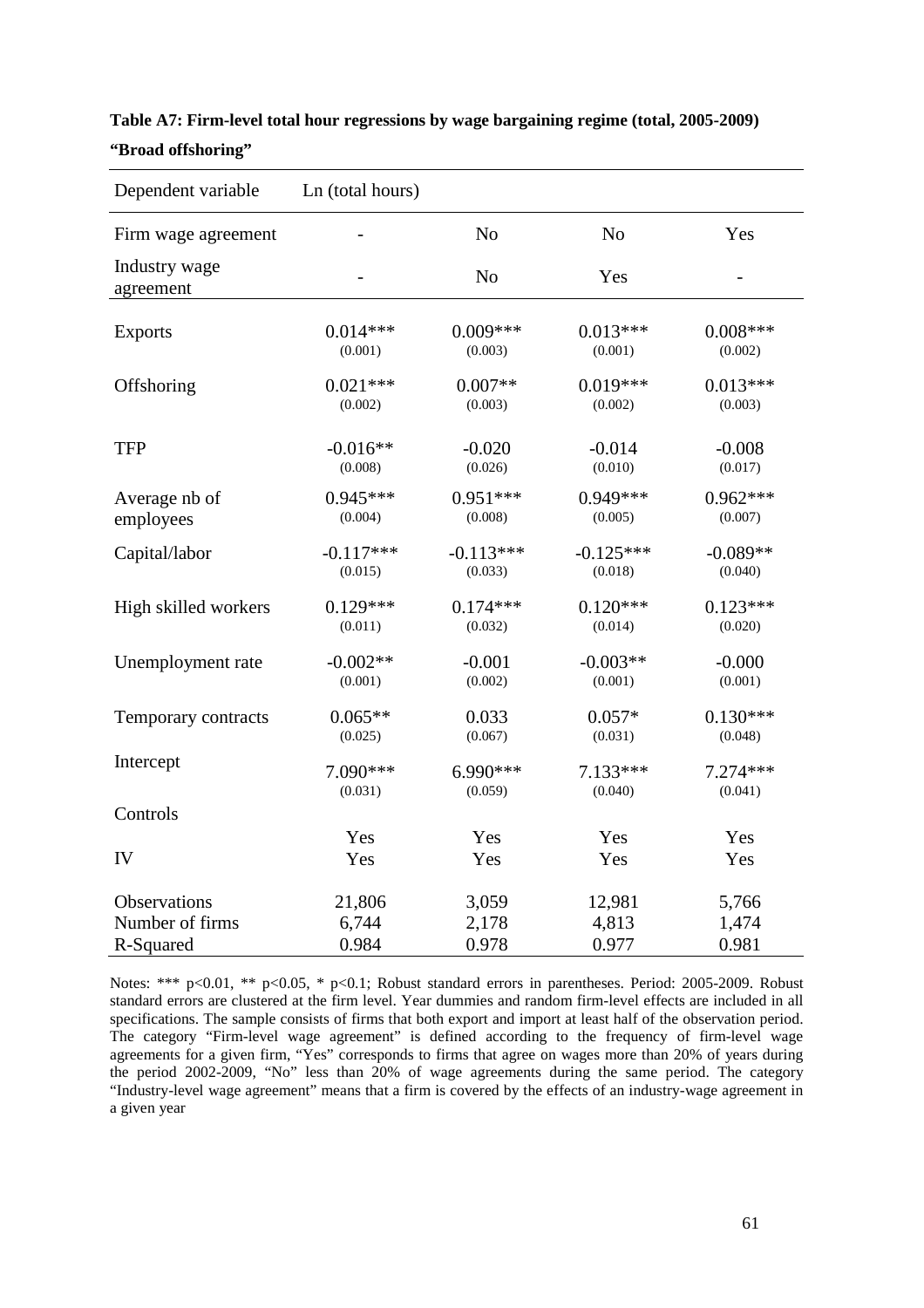| Firm wage agreement             |                       | N <sub>o</sub>        | N <sub>o</sub>        | Yes                   |
|---------------------------------|-----------------------|-----------------------|-----------------------|-----------------------|
| Industry wage agreement         |                       | N <sub>o</sub>        | Yes                   |                       |
| <b>Blue-collar workers</b>      |                       |                       |                       |                       |
| <b>Exports</b>                  | $0.027***$<br>(0.006) | $-0.007$<br>(0.011)   | $0.016**$<br>(0.007)  | $0.026***$<br>(0.010) |
| Offshoring                      | $0.077***$<br>(0.009) | 0.016<br>(0.015)      | $0.051***$<br>(0.010) | $0.134***$<br>(0.018) |
| R-Squared                       | 0.858                 | 0.823                 | 0.807                 | 0.846                 |
| White-collar workers            |                       |                       |                       |                       |
| <b>Exports</b>                  | $0.040***$<br>(0.006) | 0.006<br>(0.013)      | $0.028***$<br>(0.008) | $0.087***$<br>(0.014) |
| Offshoring                      | $0.055***$<br>(0.008) | $0.049***$<br>(0.017) | $0.056***$<br>(0.010) | 0.028<br>(0.020)      |
| R-Squared                       | 0.650                 | 0.617                 | 0.577                 | 0.670                 |
| Technicians and supervisors     |                       |                       |                       |                       |
| <b>Exports</b>                  | $0.042***$<br>(0.005) | 0.009<br>(0.011)      | $0.042***$<br>(0.006) | $0.058***$<br>(0.009) |
| Offshoring                      | $0.043***$<br>(0.007) | 0.020<br>(0.015)      | $0.035***$<br>(0.008) | $0.032**$<br>(0.013)  |
| R-Squared                       | 0.838                 | 0.772                 | 0.759                 | 0.874                 |
| <b>Executives</b>               |                       |                       |                       |                       |
| <b>Exports</b>                  | $0.096***$<br>(0.006) | $0.089***$<br>(0.013) | $0.087***$<br>(0.007) | $0.120***$<br>(0.011) |
| Offshoring                      | $0.051***$<br>(0.008) | 0.003<br>(0.015)      | $0.053***$<br>(0.009) | $0.055***$<br>(0.016) |
| R-Squared                       | 0.808                 | 0.718                 | 0.721                 | 0.847                 |
| Observations<br>Number of firms | 21,806<br>6,744       | 3,059<br>2,178        | 12,981<br>4,813       | 5,766<br>1,474        |

# **Table A8: Firm-level total hour regressions by bargaining regime and by job category "Broad offshoring"**

Notes: \*\*\* p<0.01, \*\* p<0.05, \* p<0.1; Robust standard errors in parentheses. Robust standard errors are clustered at the firm level. We only report coefficients associated with exports and imports but firm-level controls, year dummies and random firm-level effects are included in all specifications. The sample consists of firms that both export and import at least half of the observation period. The category "Firm-level wage agreement" is defined according to the frequency of firm-level wage agreements for a given firm, "Yes" corresponds to firms that agree on wages more than 20% of years over the period 2002-2009, "No" less than 20% of wage agreements over the same period. The category "Industry-level wage agreement" means that a firm is covered by the effects of an industry-wage agreement in a given year.